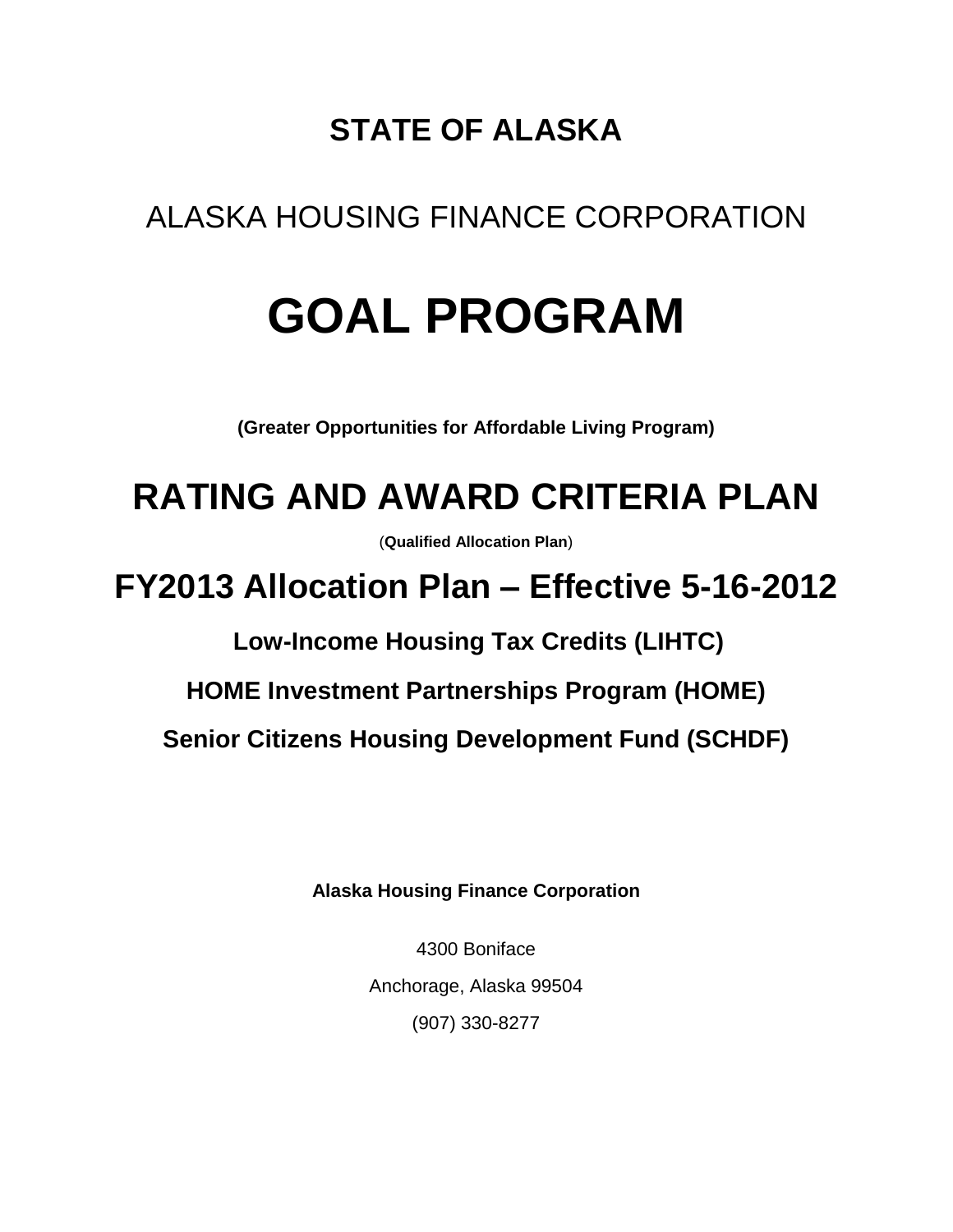| 34-36     |
|-----------|
| 36-39     |
| 39-40     |
| 40-41     |
| 43-45     |
|           |
| $46 - 52$ |

## **Table of Contents**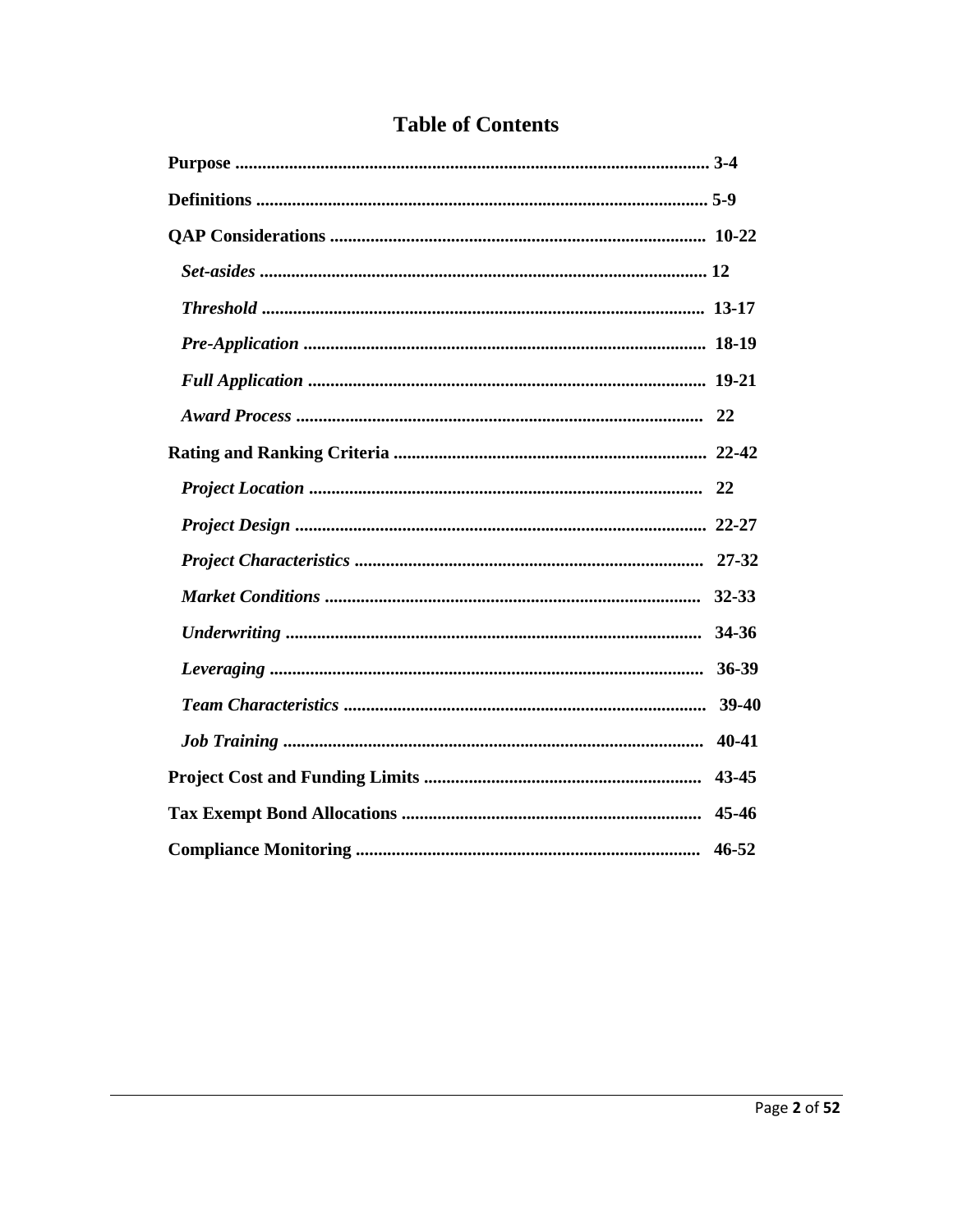The rating and award criteria outlined herein has been prepared by the Alaska Housing Finance Corporation (AHFC) to establish the criteria which will be used to award Greater Opportunities for Affordable Living (GOAL) Program funds. This program contains three funding sources:

- 1. Low-Income Housing Tax Credits (LIHTC),
- 2. Home Investment Partnership Program (HOME) funds,
- 3. Senior Citizen's Housing Development Fund (SCHDF)\*

\*Additional capital development funds available for senior housing development, provided by AHFC's funding partners, will be synonymously treated as SCHDF requests for the purpose of this Qualified Allocation Plan.

The rating and award criteria established herein, also referred to as the Qualified Allocation Plan (QAP), complies with the requirements of Title 26, U.S.C. Section 42 of the Internal Revenue Service Code, as amended ("Section 42").

#### **OVERVIEW**

AHFC's policy is to encourage the responsible development of housing for seniors, lowerincome persons and families through the allocation of GOAL program funds. **A separate policy and procedures manual for the GOAL program is available from AHFC.** (See [www.ahfc.us](http://www.ahfc.us/) ).

Additionally, AHFC's policy is to minimize any adverse impact on existing residents of buildings that will be acquired or rehabilitated with GOAL program funds. Where relocation of existing residents will occur as the result of GOAL program funding, **a relocation assistance plan will be required from all applicants.**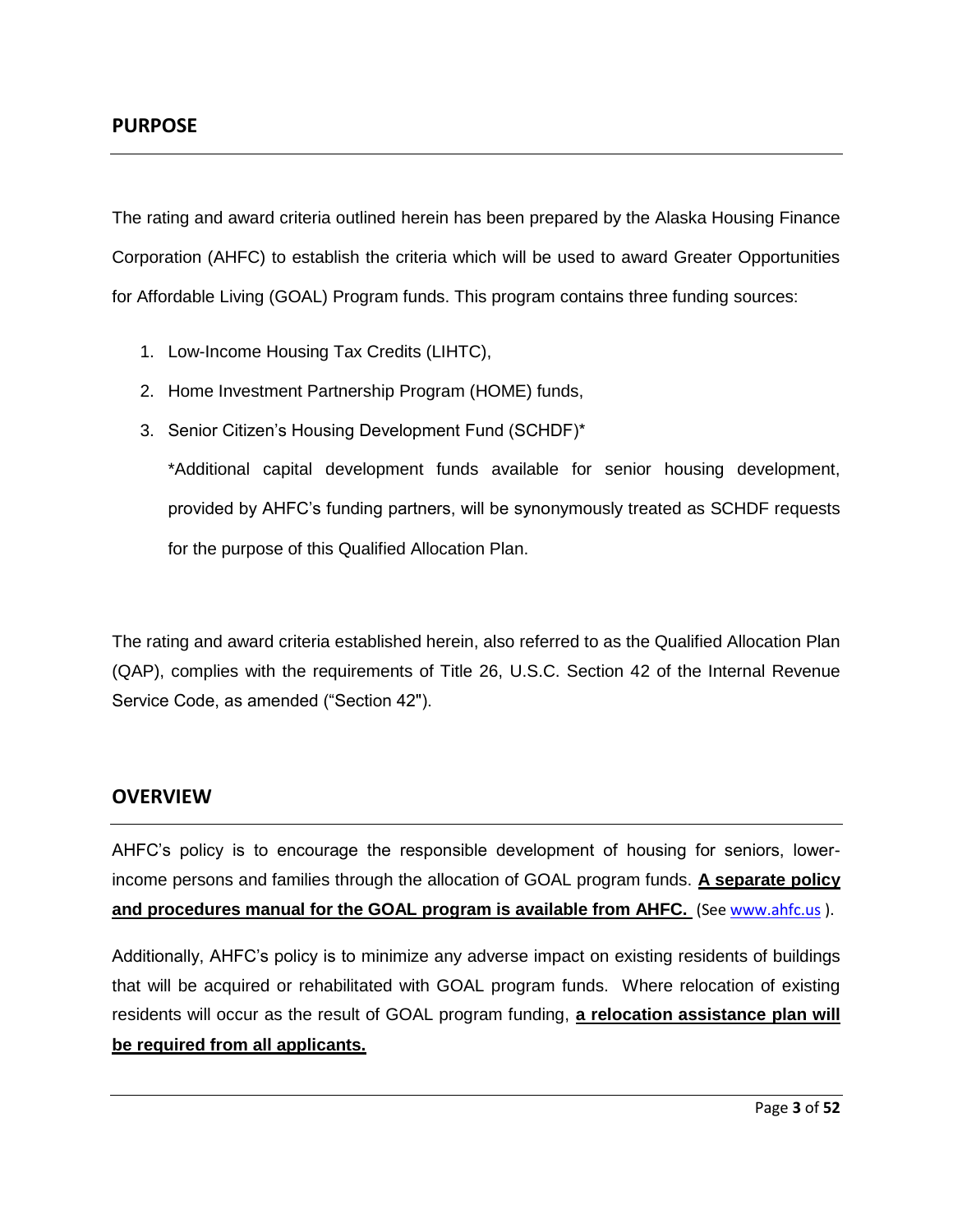In determining the appropriate amount of GOAL program funds to be awarded, AHFC will consider the sources and availability of other funds, the reasonableness of development and operating costs, anticipated project operating revenue, and the expected proceeds from the sale of LIHTCs (if applicable).

#### **Fair Housing and Civil Rights Statement**

It is a requirement of receipt of any funding under the GOAL program that any owner/developer/borrower and any of its employees, agents or sub-contractors understands and agrees that it is the total responsibility of the owner to adhere to and comply with all Federal Civil Rights legislation inclusive of the Fair Housing Laws, Section 504 of the Rehabilitation Act of 1973, the Americans with Disabilities Act as well as any state or local Civil Rights legislation along with any required related codes and Laws. Should AHFC not specify any requirements, such as design, it is none the less the owner's responsibility to be aware of and comply with all non-discrimination provisions relating to race, color, religion, sex, handicap, familial status, national origin and any other classes protected in Alaska. This includes design requirements for construction and rehabilitation, Equal Opportunity in regard to marketing and tenant selection (affirmative marketing procedures) and reasonable accommodation and modification for those tenants covered under the law.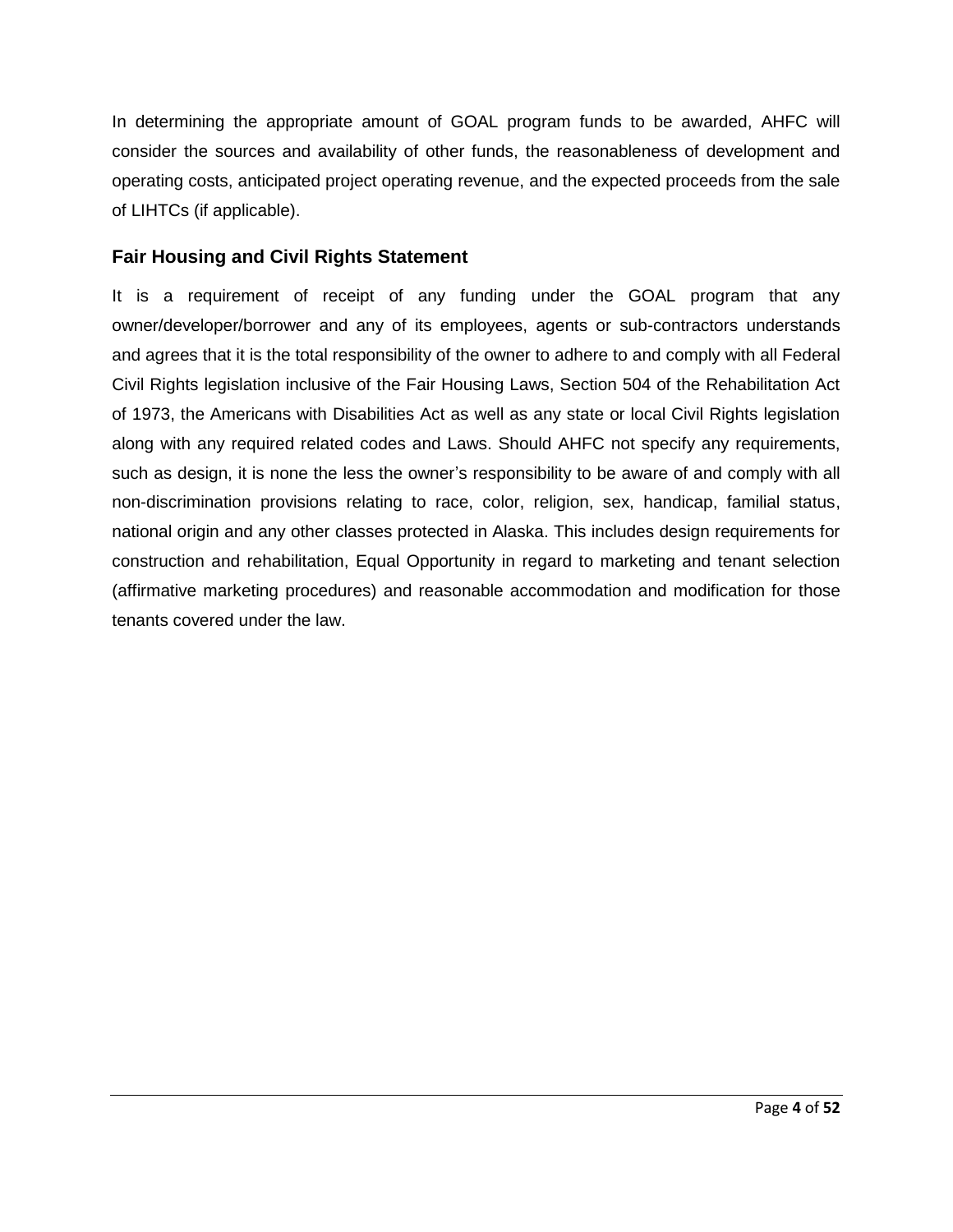## **Definitions**

"**Accessible unit**" – a unit or property that is in compliance with the design requirements for all multi-family properties covered under the Fair Housing Act Amendments of 1989. Generally refers to the egress into a unit and the ability of a person in a wheelchair to maneuver within the unit.

"**Community revitalization plan**" – a local comprehensive planning document that specifically includes community revitalization as a priority or defines community revitalization efforts that are consistent with that comprehensive document. If no comprehensive planning document is prepared in a community, then a letter from the chief executive officer of the local government attesting to a proposed housing project's role in achieving community revitalization will substitute. If the applicant asserts the project is part of a community revitalization effort, the applicant must show how the project moves the market towards market stability and health.

**"Development Consultant"** – A person or entity that otherwise performs the functions of a developer, but does not share a substantial risk in the project development. Substantial risk in the project development typically includes such items as: serving as a guarantor for construction financing, advancing funds for soft costs (i.e. market studies, etc.), and recognizing development fees are a "contingency of last resort" to maintain project viability.

"**Difficult to Develop Area (DDA)**" – a federally designated high cost area that enables an LIHTC project to qualify for a 130% basis boost.

"**Discretionary Basis Boost**" – Authorized under the Housing and Economic Recovery Act (HERA) of 2008, LIHTC projects not already in DDAs or QCTs may qualify for a 130% basis boost if designated by the State housing credit agency as in need of the basis boost to ensure financial feasibility (see Section  $42(d)(5)(B)(v)$  of the I.R.C.).

"**Equipped unit**" - all the requirements of an accessible unit have been satisfied plus the unit is equipped with grab bars, roll-under counters, bathrooms with roll-in or seated shower stalls or tubs, and other applicable equipment for persons with hearing or vision disabilities.

"**GOAL (Greater Opportunities for Affordable Living)"** - a term used to describe the three funding programs (Low-Income Housing Tax Credits (LIHTCs), Home Investment Partnership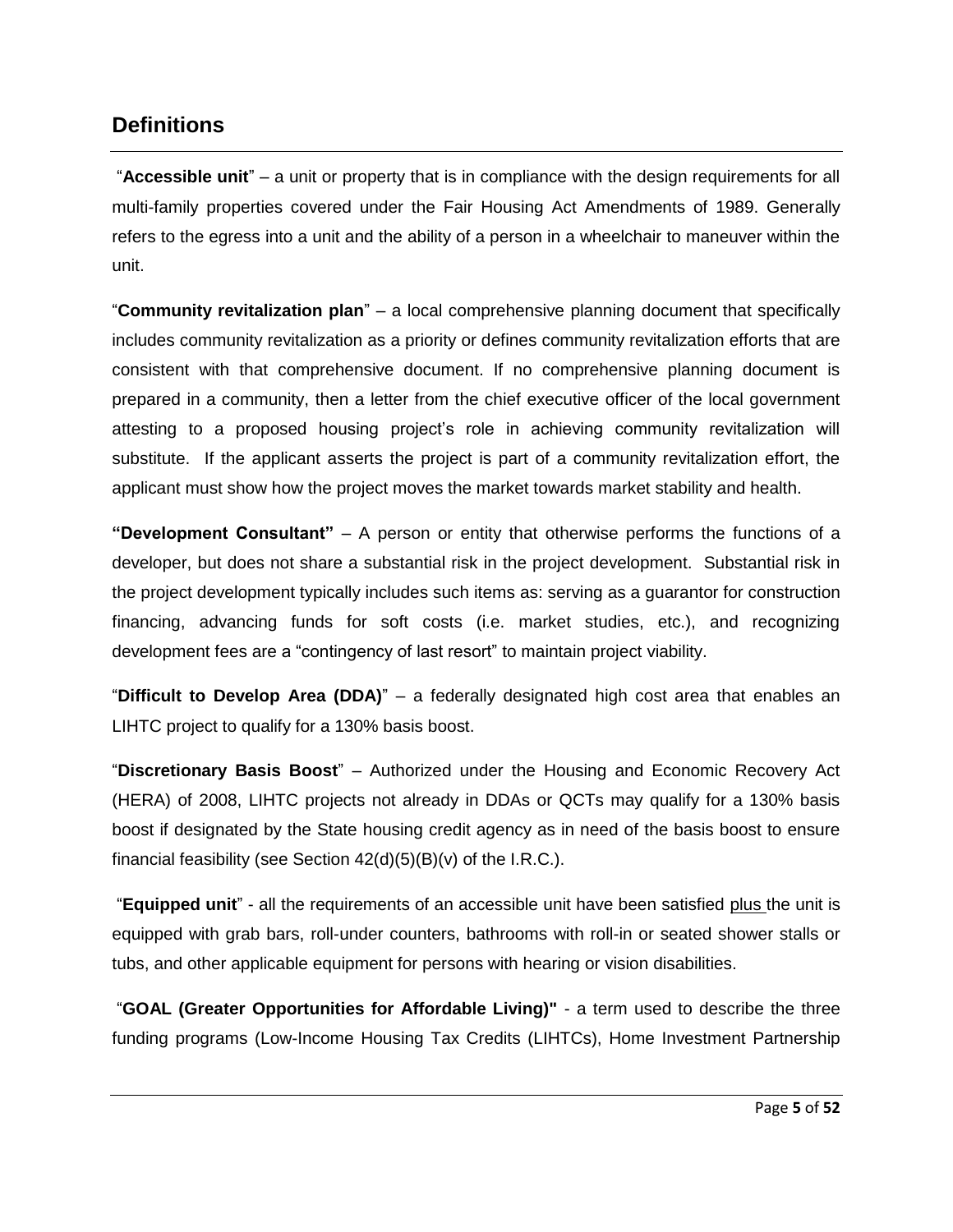Program (HOME) funds, and the Senior Citizens Housing Development Fund (SCHDF) that have been combined into one application process.

"**HOME** (**Home Investment Partnerships Program)**" – a program of the U.S. Department of Housing and Urban Development (HUD) which provides grant funds administered by AHFC for the development of affordable low-income housing.

"**Homeless**" - a person is considered homeless if he/she resides in places not meant for human habitation, such as cars, parks, sidewalks, abandoned buildings (on the street); in an emergency shelter; and in transitional or supportive housing for homeless persons who originally came from the streets or emergency shelters. In any of the above places but is spending a short time (up to 30 consecutive days) in a hospital or other institution.

**Or:** 

Is being evicted within a week from a private dwelling unit and no subsequent residence has been identified and the person lacks the resources and support networks needed to obtain housing.

Is being discharged within a week from an institution, such as a mental health or substance abuse treatment facility or a jail/prison, in which the person has been a resident for more than 30 consecutive days and no subsequent residence has been identified and the person lacks the resources and support networks needed to obtain housing.

Is fleeing a domestic violence housing situation and no subsequent residence has been identified and the person lacks the resources and support networks needed to obtain housing.

Is an individual(s) who lacks a fixed, regular and adequate nighttime residence and includes: children and youths who are sharing the housing of other persons due to loss of housing, economic hardship, or similar reason; are living in motels, hotels, trailer parks, or camping grounds due to the lack of alternative adequate accommodations; are living in emergency or transitional shelters; are abandoned in hospitals; or are awaiting foster care placement.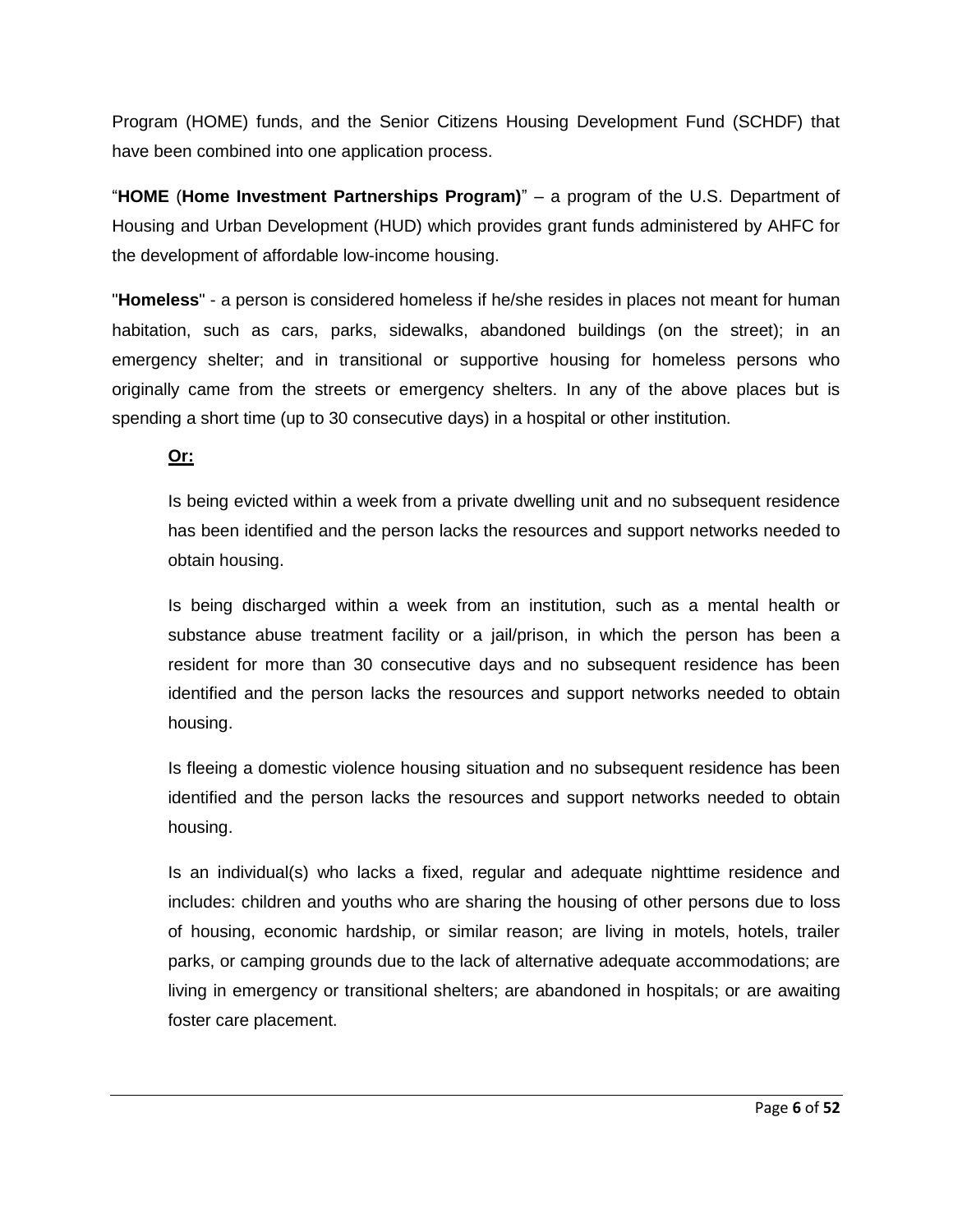"**Leverage**" – Sources of funds outside of the GOAL program used for project development. For the purpose of this QAP, leverage includes contributions such as: debt instruments, donated labor "sweat equity", foregone taxes, donated land and / or building(s). To be considered leverage, sources and uses must balance. For example, if a \$300,000 parcel of land is entirely donated to the project, there must be a line item in the cost section of the development budget under land purchase for \$300,000, and an offsetting source line indicating \$300,000 in donated land.

"**Low-Income Housing Tax Credits (LIHTC)**" – a program of the Internal Revenue Service administrated by AHFC which provides federal tax credits to owners of low-moderate income affordable housing.

"**Operating reserve**" – an amount of money included as part of the development budget to be used as a cushion against unforeseen changes in operating expenses and income for a project in future years.

"**Qualified Census Tract**" – a federally designated area that has a relatively high cost of housing development relative to the income of the residents. Enables a LIHTC project located in this area to receive a 130% basis boost.

**"Rental Development Analysis Workbook (aka GOAL Application Workbook)" -** An electronic application tool used by AHFC to evaluate project proposals which illustrates:

1) all of the costs associated with the development of a project,

2) the sources of funds, and subsidy limits, that may be used to pay for the development,

3) the operating expenses (utilities, taxes, insurance, etc.) associated with managing and maintaining a rental property,

4) the anticipated revenue to be obtained from the property,

5) the capacity of the project to support debt instruments,

6) the project's performance throughout time under various assumptions.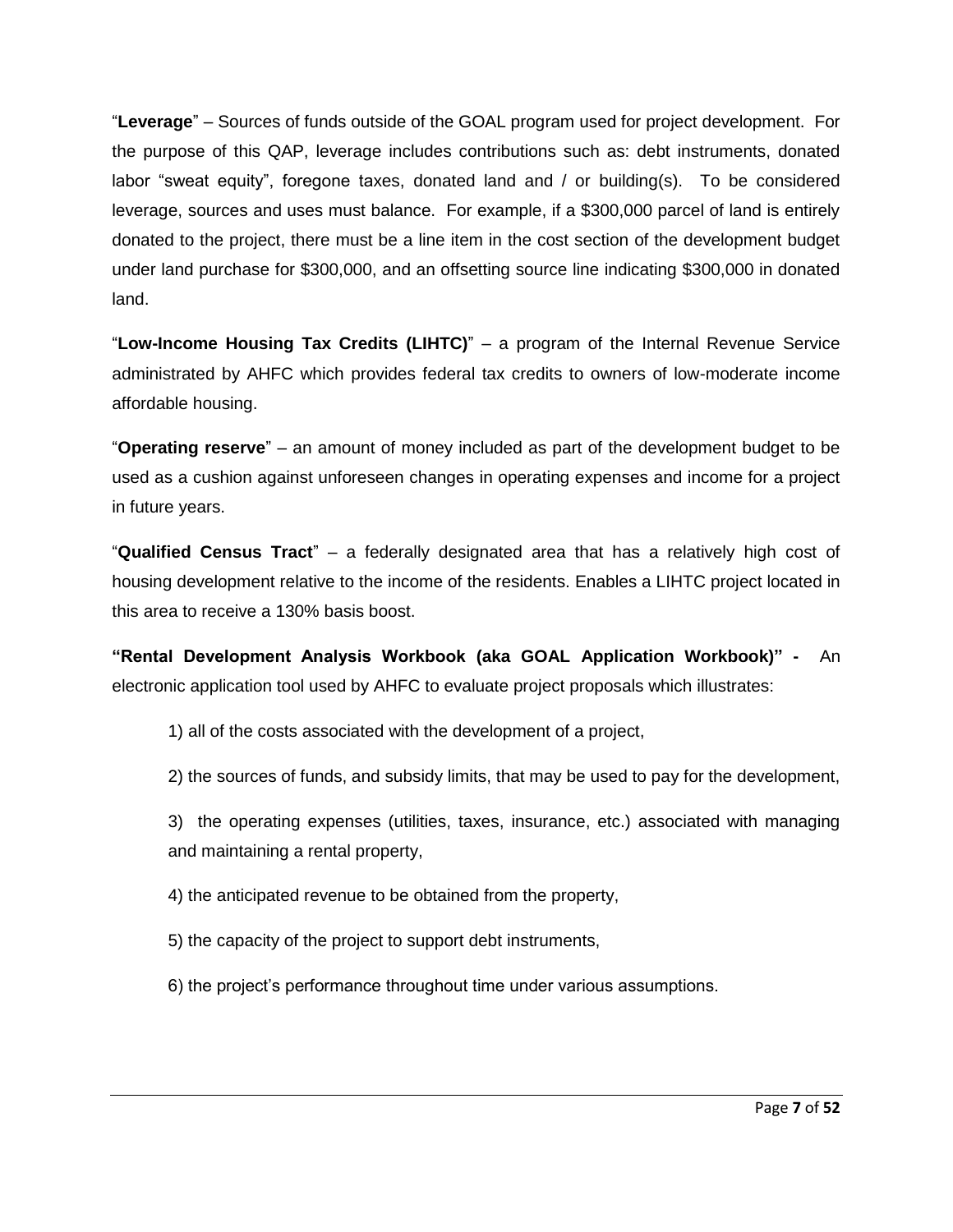"**Replacement reserve**" – also known as a reserve for capital replacement. An amount of money used to pay for major capital expenses that occur during the life of the project, such as boiler replacement, roof repairs, appliance replacement, etc.

"**Rural community**" – defined under state statute as a community with a population of 6,500 or less that is not connected by road or rail to Anchorage or Fairbanks, or with a population of 1,600 or less that is connected by road or rail to Anchorage or Fairbanks and at least fifty (50) statute miles outside of Anchorage or twenty-five (25) statute miles outside of Fairbanks. In this definition, connected by road does not include a connection by the Alaska Marine Highway System.

"**Residential Unit**" – a proposed dwelling unit that will be available for rental. Where manager's units are proposed that will be income restricted, such manager's units will qualify as Residential Units; however, where manager's units will not be income restricted, such units will not qualify as Residential Units for the purposes of this Qualified Allocation Plan.

"**Senior Citizen's Housing Development Fund** (SCHDF)" – An AHFC funded program approved in annual appropriations by the Alaska State Legislature. Program funds may be granted to not-for-profit organizations for senior housing that meets the state definition of "senior household."

"**Special Needs Populations**" – defined as households with persons with mental or physical disabilities, the homeless, and persons earning less than 30% of the median income for their area.

"**Senior Citizen**" – households must meet the definition established in the Fair Housing Act Amendments of 1989.

**"Substantive Social Services"** – Services provided to future households in proposed developments that are locked in through fully executed agreements by the anticipated project owner and the service provider. There must be evidence of delivery for Substantive Social Services involving person-to-person contact, beyond a simple referral system, and where appropriate, identified funding for provision of the Social Services.

"**Third-party**" - means a person or organization which is not related to the sponsor of the application or the project developer.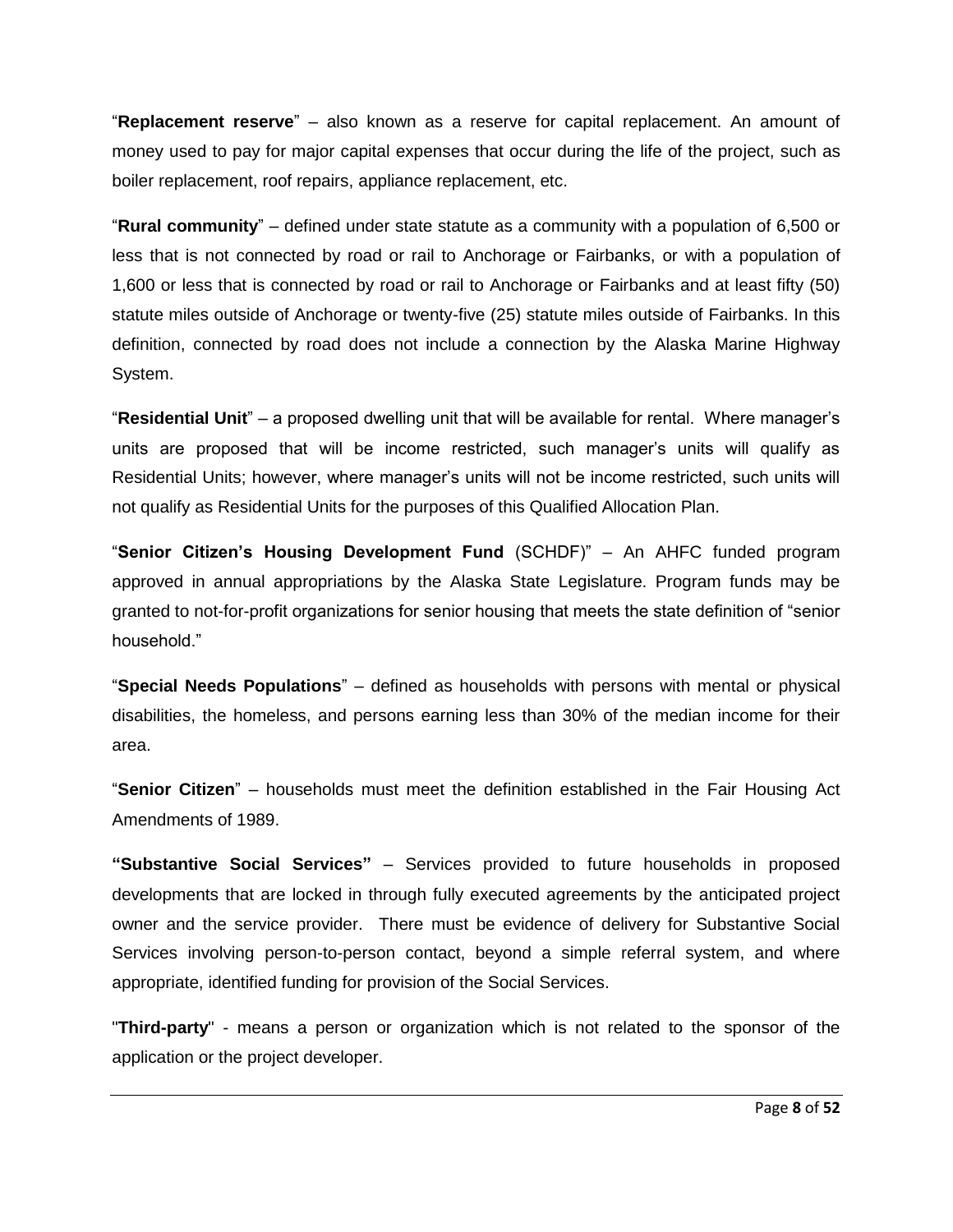"**U.S. Department of Agriculture- RD Section 515 program**" – a federal program for lowincome rental housing which provides low-interest financing and rental assistance to private forprofit or not-for-profit owners/developers.

"**Very-low income**" – families at or below 50% of the area median income adjusted for family size.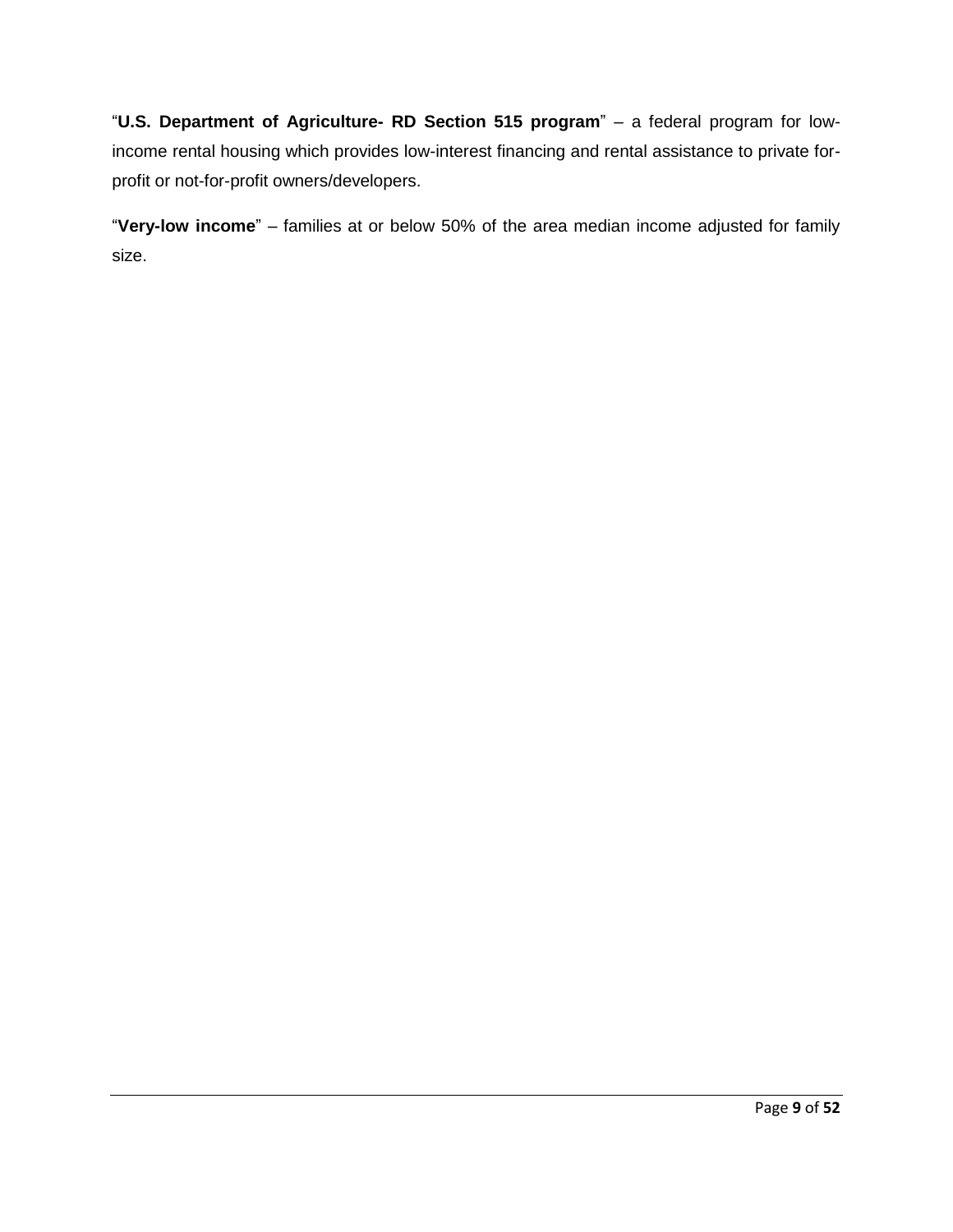## **QAP Considerations:**

#### **Federal QAP Characteristic Factors:**

26 U.S.C. Section 42 requires that AHFC consider the following project characteristics when selecting applications that receive LIHTCs:

- Housing Needs Characteristics;
- Sponsor Characteristics;
- Project Characteristics, including whether the project includes the use of existing housing as a part of a community revitalization plan;
- Tenant populations of households with children;
- Targeting of Individuals on Public Housing Waiting Lists;
- Targeting of Populations with Special Housing Needs;
- Project Location;
- Projects intended for eventual tenant ownership;
- The energy efficiency of the project;
- The historic character of the project.

#### **Federal QAP Preference:**

26 U.S.C. Section 42 (IRS Code) also establishes the following preferences for the LIHTC program:

- Projects that serve the lowest income tenants;
- Projects that are obligated to serve qualified tenants for the longest period of time.
- Projects that are located in a qualified census tract (as defined in subsection 42 (d)(5)(C)) and the development of which contributes to a concerted community revitalization plan.

These preferences and characteristics are consistent with AHFC's corporate mission and the State of Alaska's Housing and Community Development Plan (HCD Plan). They are incorporated as part of the entire GOAL program, including: LIHTC, HOME, and SCHDF.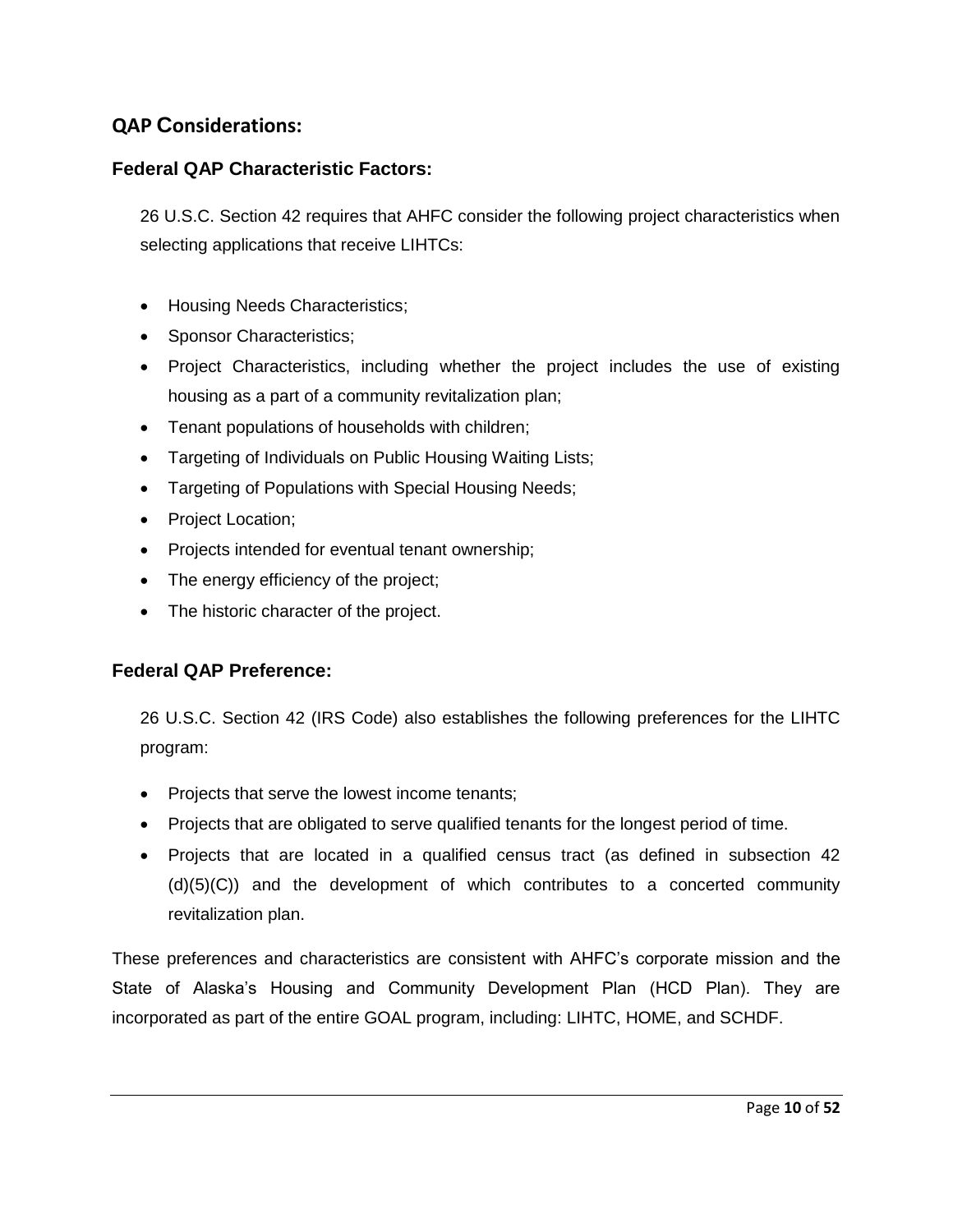AHFC will award points in the rating process to projects that commit to meeting these objectives.

#### **State of Alaska Priorities:**

State of Alaska priorities include projects that:

- Meet specific market criteria, as defined by AHFC;
- Are developed by applicants/sponsors who demonstrate the greatest capability to carry out the project;
- Maximize the use of GOAL program funds by having only the amount of subsidy necessary, over and above the amount of debt that can be supported, to make the project financially feasible (from both a developmental and operational viewpoint);
- Leverage GOAL program funds with other funding sources, including those which qualify as "match" under 24 CFR part 92 of the HUD regulations;
- Maximize the energy efficiency of the project
- Address the highest need in the local rental market for housing;
- Target "special needs populations" (i.e. persons who experience mental or physical disabilities, homeless persons, and families whose income does not exceed 30% of the area median income, adjusted for family size);
- Include larger units (i.e., greater number of bedrooms) for families;
- Are located in "rural" communities, as defined by AHFC;
- Provide meaningful training and employment opportunities for Alaskans.

AHFC will award points in the rating process to projects that address these priorities.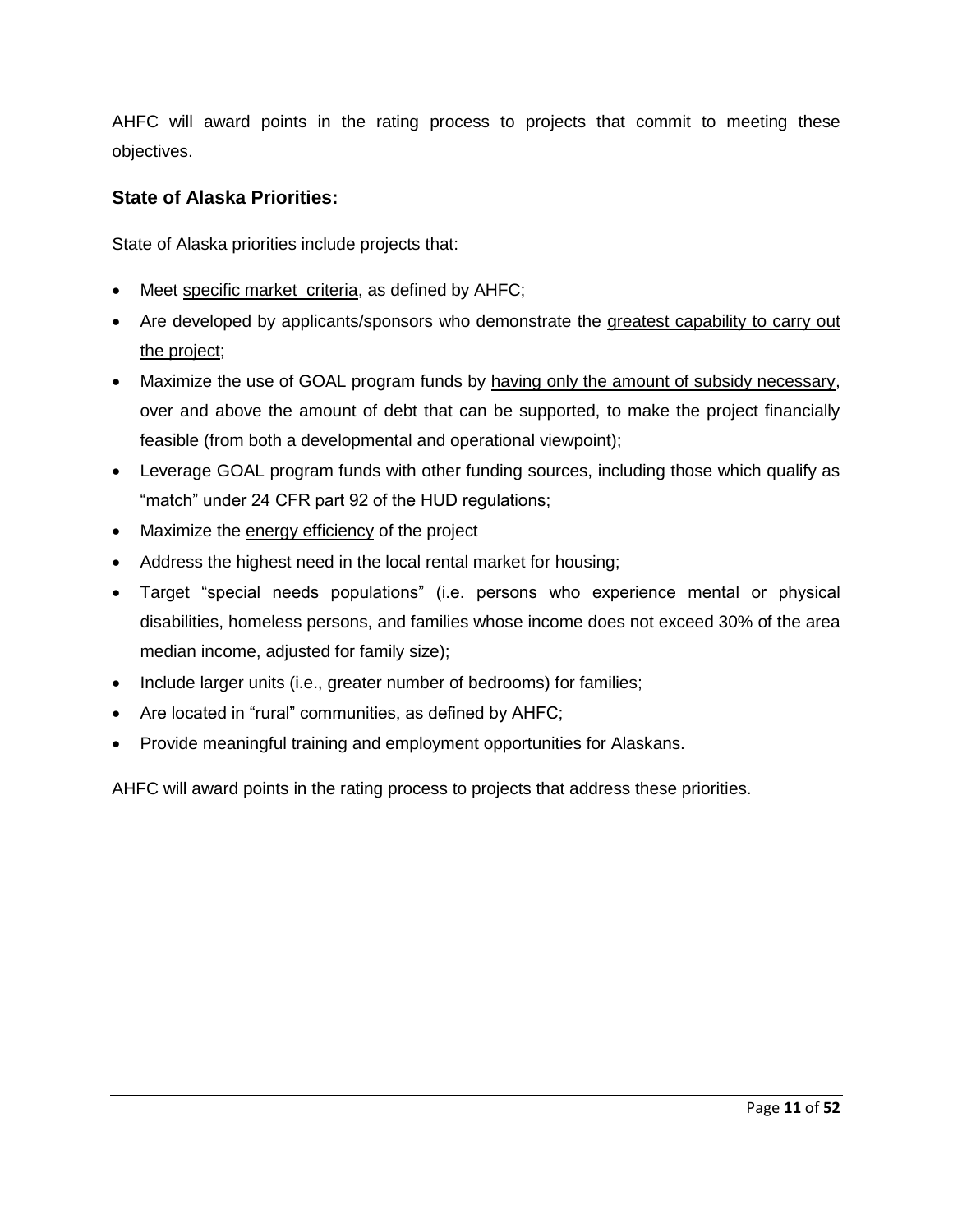### **Set-asides**

The award of LIHTC program funds is subject to the following set-asides:

#### **1. Tax-Exempt Organizations:**

There will be a set-aside of 10% of the available low income housing tax credit annual funding reserved for projects sponsored by eligible 501(c) (3) tax-exempt organizations who have as one of their tax-exempt purposes, the provision of low-income housing. This set-aside is mandated under 26 U.S.C. Section 42(i) (5), the Internal Revenue Service Code*.* If no projects qualify for this 10% set-aside, this amount will either be carried forward into the following year or returned to the national pool.

## **2. USDA Rural Development Section 515 projects, HUD Section 8 Contract Project Based Rental Assistance Projects:**

There will be a set-aside of  $1/3<sup>rd</sup>$  of the available low income housing tax credits in the first round of annual funding for these set-aside projects in the GOAL program. LIHTC awards under this set-aside will **only** be offered if the set-aside amount will generate enough LIHTC proceeds to establish feasibility, based on the sources and uses identified in the underwriting analysis*.* If this set-aside will not generate enough equity to provide feasible development (based on the award review), the set-aside amount will not be offered and will instead be re-allocated. In years where AHFC uses a portion of the state tax credit cap to engage in demonstration projects, this set-aside level will be reevaluated by staff and may be adjusted downward.

#### **3. Other Purposes:**

AHFC, at its discretion, may use the annual state tax credit cap, or portion thereof, to engage in demonstration projects that fulfill the mission of AHFC and are consistent with this qualified allocation plan and the requirements of 26 U.S.C. Section 42 of the Internal Revenue Service Code*.*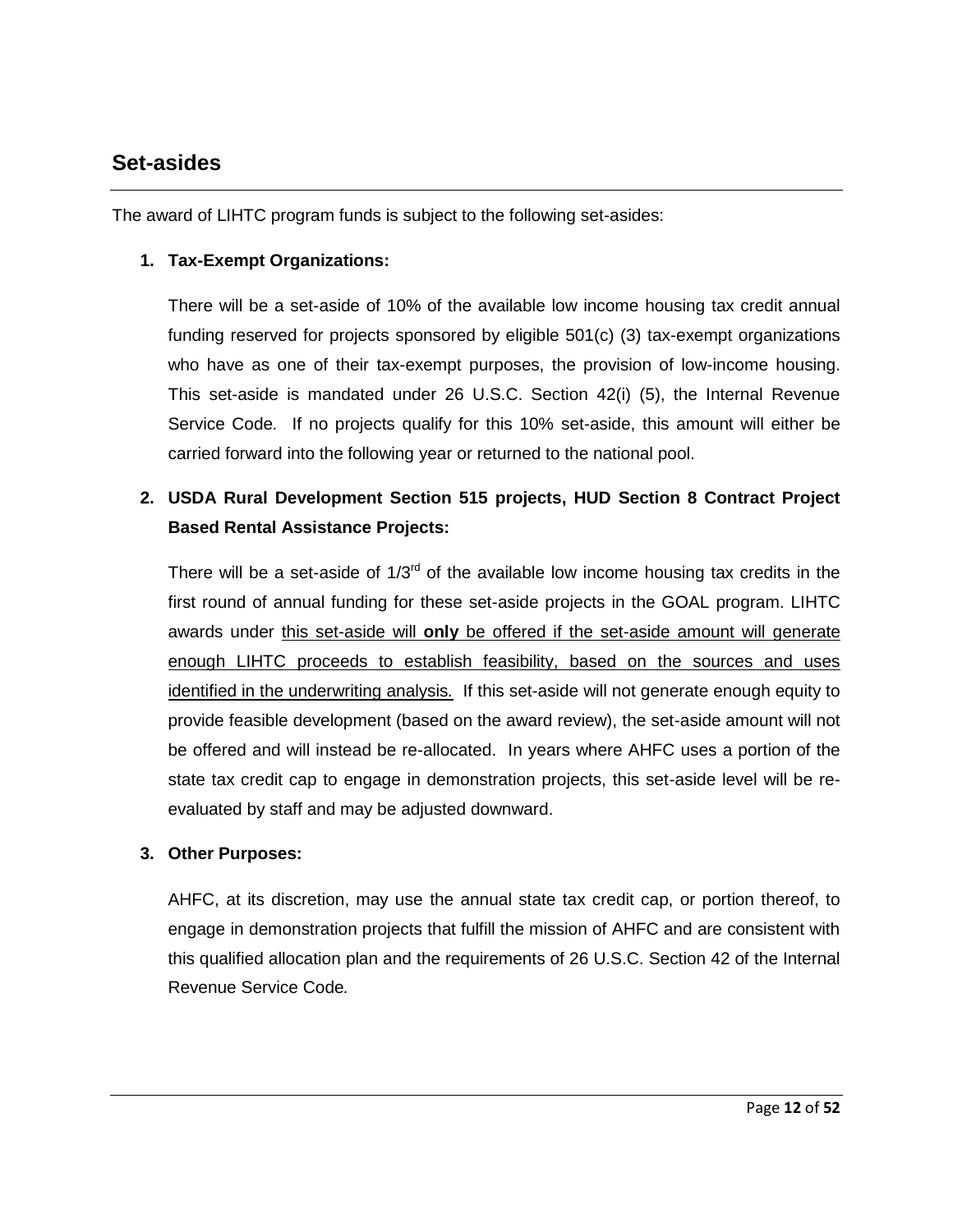To be considered for GOAL Program funding **all project proposals** must meet the following **minimum requirements:**

- 1. No supplemental funding request while prior year(s) awards are tied up in a project. This threshold will apply if a previously funded project encounters a funding gap beyond the amount identified in a prior award review for feasibility and can no longer proceed with the equity available. In such cases, the applicant will be required to return all previously awarded funds to the GOAL program. The applicant will then be eligible to apply for the entire amount of funding necessary to result in a feasible project.
- 2. All new construction projects must be in compliance with 15 AAC 154.090 construction and thermal standards.
- 3. No T1-11, board and batten, or similar type of wood siding may be used on any exterior wall surfaces.
- 4. All low-income housing tax credit project proposals must have a completed and comprehensive Market Study documenting the demand and need for the proposed units. Non-LIHTC projects will be required to demonstrate need for the proposed development either through a Market Study or an alternative form of demonstrated demand and need approved by AHFC.
- 5. The project must demonstrate acceptable community support which must be evidenced by written letters of support from the local government, community council(s), etc.
- 6. All projects with 5 or more units must provide a minimum of 5% of the total unit count (fractional units rounded up), specifically equipped for persons with physical disabilities. All projects with 5 or more units must provide a minimum of 2% of the total unit count (fractional units rounded up), equipped for persons with sensory impairments. Separate units must satisfy these threshold conditions. Consequently, in a six-unit project at least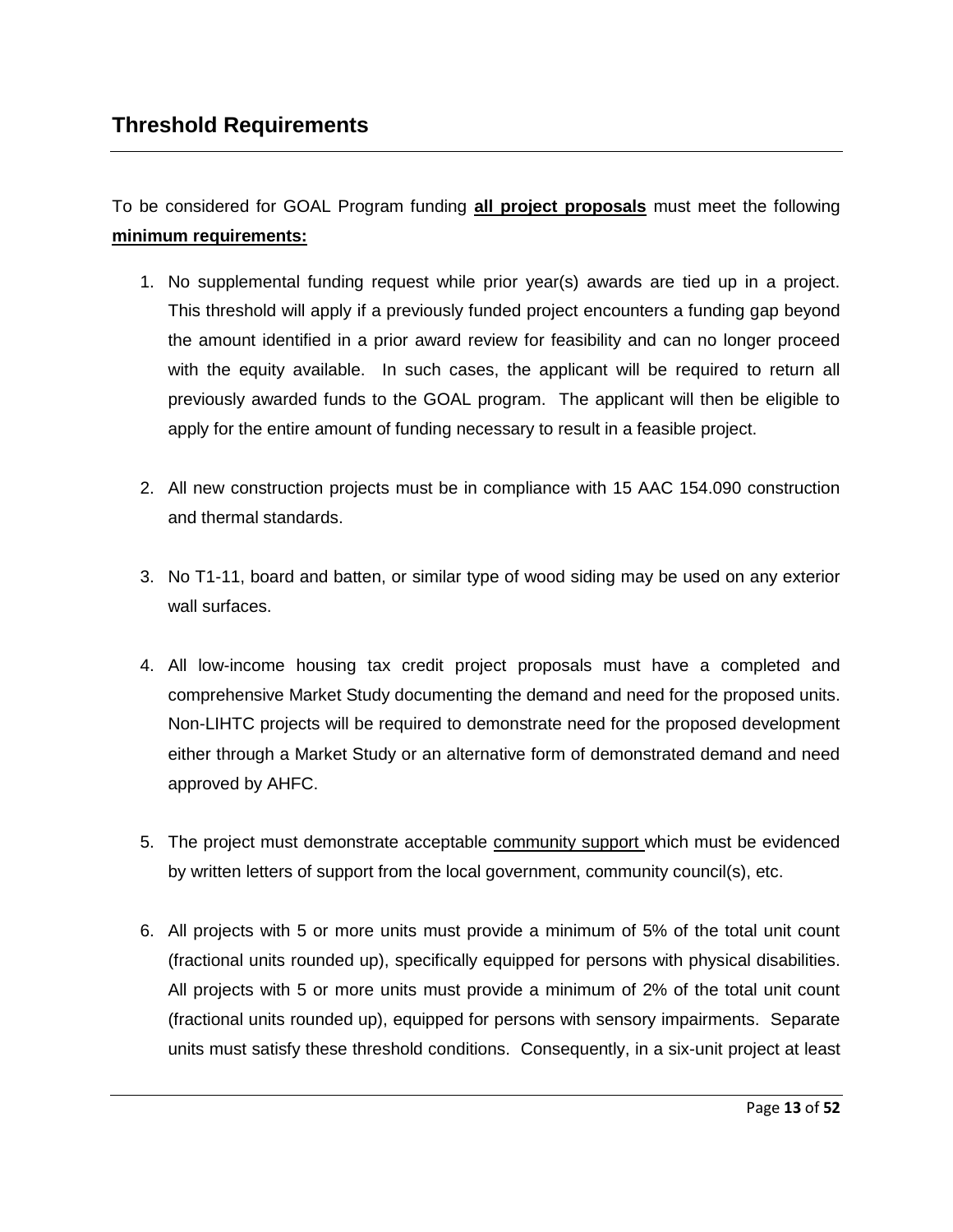one unit will need to be equipped for physical disabilities and a separate unit will also need to be equipped for persons with sensory impairments.

- 7. For all projects with 20 or more units, 5% of total units (fractional units round down) must be set aside for a "special needs" population that is not required to be served as a condition of the funding source requested. Special needs populations for this section are defined as: households with persons with mental or physical disabilities, the homeless, and persons earning less than 30% of the median income for their area. Note: Projects exclusively requesting SCHDF program funds may not satisfy this requirement by targeting persons earning 30% of the median income.
- 8. Units must be constructed or rehabilitated to the applicable standard as required by the specific program under which funds are requested and must meet the requirements of the funding program and any of the following applicable laws:
	- a. Americans with Disabilities Act
	- b. U.S. Fair Housing Amendments Act of 1989
	- c. Alaska Statute AS 18.80.240
	- d. Local Government Ordinances
- 9. The application package must include the following material and all other materials required under the annual notice of funding availability, unless otherwise approved in writing by AHFC:
	- a. Completed application forms and all applicable certifications;
	- b. Submission of all required application material;
	- c. Payment of all applicable application fees;
	- d. Sufficient data, in AHFC's opinion, to determine the financial feasibility and longterm viability of the project.
	- e. Sufficient data, in AHFC's opinion, to determine that the applicant and project are eligible to receive the GOAL program funding source requested.
	- f. Applicant is considered to be a "responsible bidder."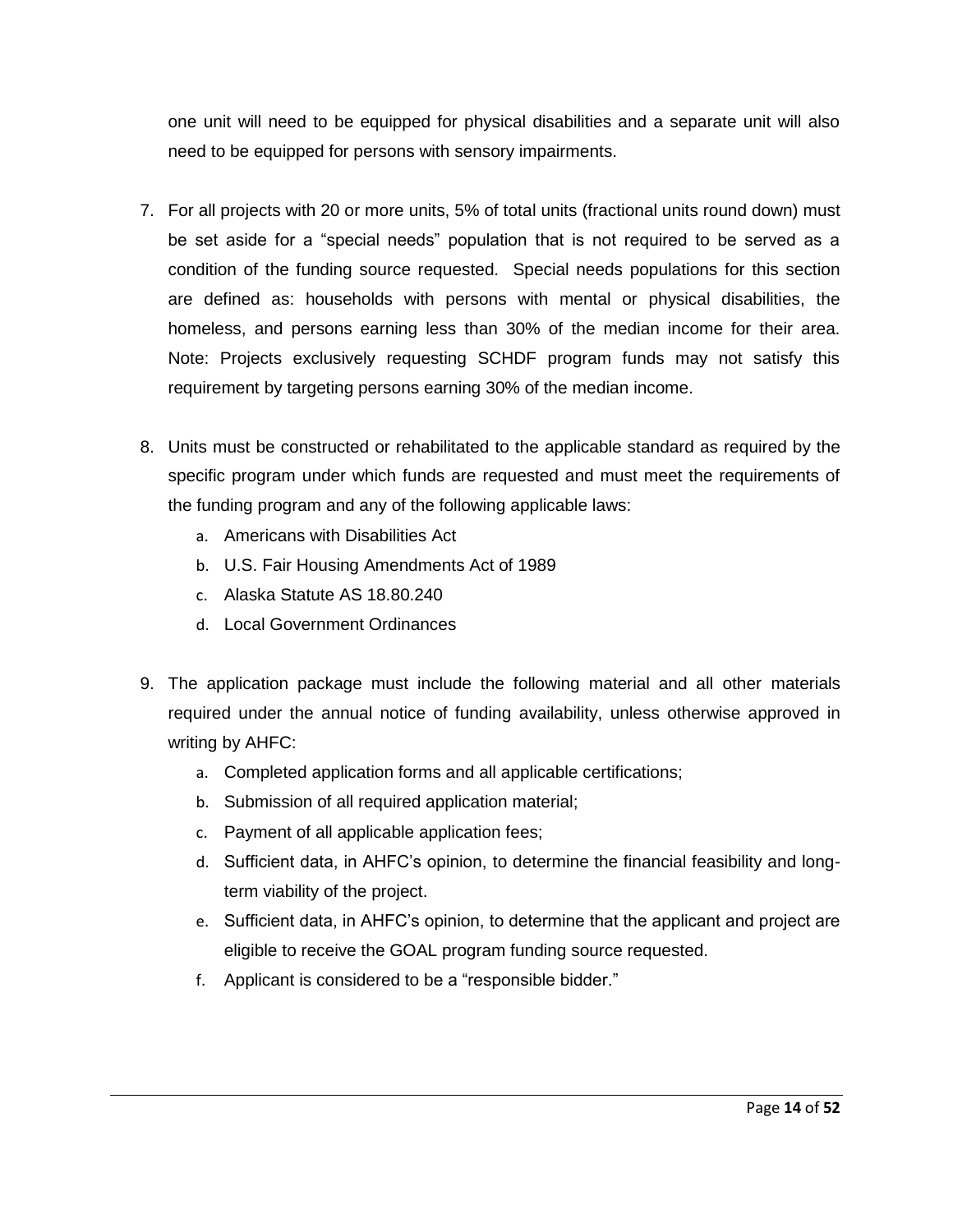- 10. Reasonableness of the project's development and operational data will be assessed based on the extent that application materials, and project performance data available to AHFC, support the project's developmental and operational numbers provided in the Rental Development Analysis Workbook. Key points that AHFC will look for in the application materials to make this assessment will include:
	- a. Are cost estimates supported by a credible third-party bid(s) and/or estimate(s)? Examples include bids and/or cost estimates supplied by an architect, appraiser, materials supplier, etc.
	- b. Is third-party support for the project's anticipated rents, vacancy rate, and operating expenses included?
		- i. Does the third party support comport with data available to AHFC regarding the achievable rents, occupancy rates and operating expenses for the community and / or building type?
	- c. Have all funding sources been confirmed and / or substantiated by written documentation? In assessing this item, AHFC will consider the following, listed in order of priority:
		- i. Whether written lending commitments have been provided;
		- ii. Whether tax credit proceeds (if applicable) accurately reflect current tax credit market sale rates;
		- iii. Whether a tax credit purchase commitment is provided;
		- iv. Whether letters of interest from other proposed funding sources have been provided.
	- d. Does the project schedule and written development narrative demonstrate a clear understanding on the part of the applicant for successful housing development in the proposed site's market? Are development concepts and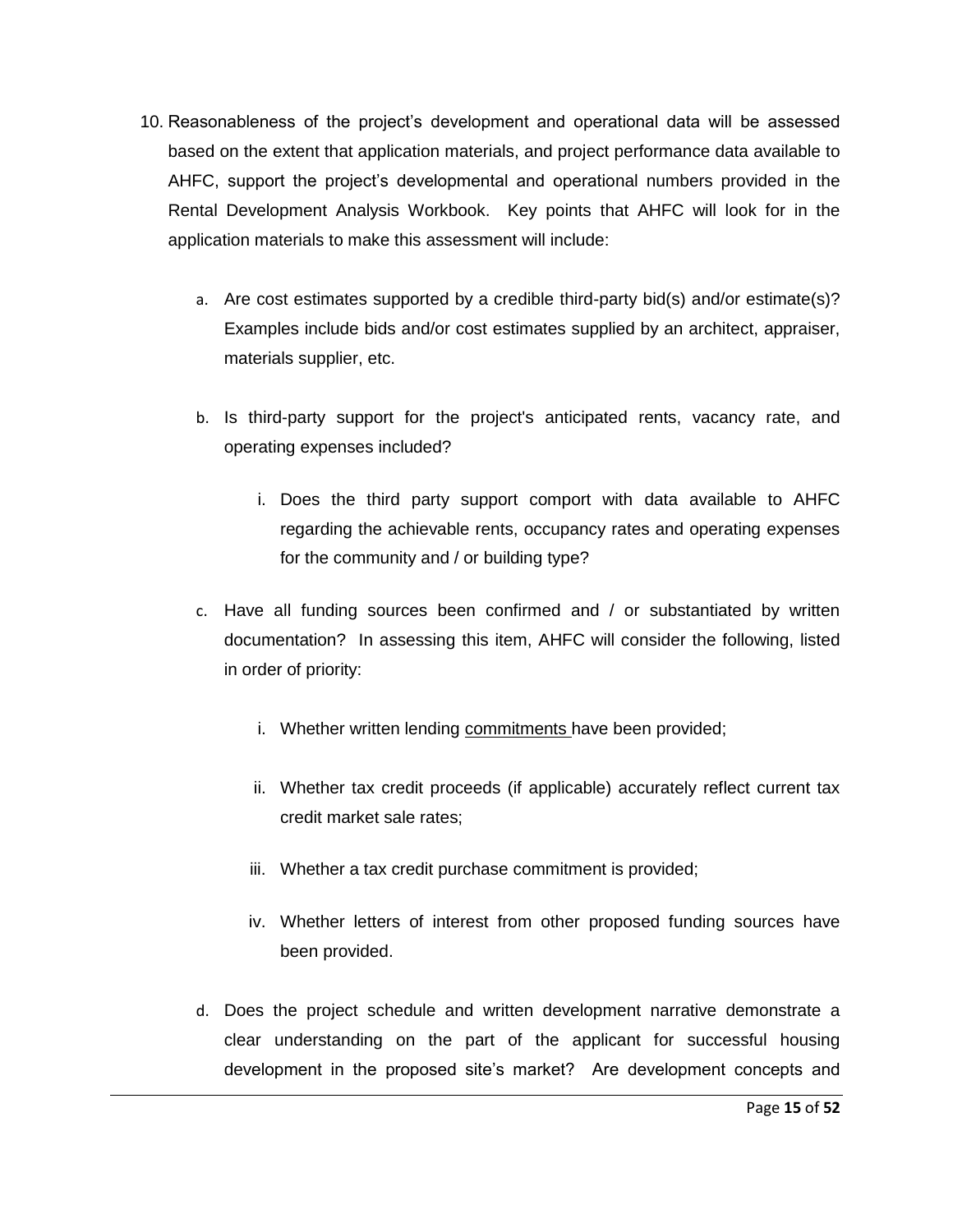reasonable assurances that the project can be successfully implemented within the proposed time frame valid?

- 11. Low-income Housing Tax Credit projects: Under IRS Regulations 1.42-17, AHFC must evaluate the financial feasibility of a project at three separate phases during the development of the project. The three stages are:
	- 1. Application;
	- 2. allocation (carryover or issuance of 8609);
	- 3. placed in service date.

The final evaluation for the issuance of the IRS Form 8609, "Low income Housing Credit Allocation Certification," must occur after the placed in service date.

Under IRS Regulation 1.42-17, owners must certify to all sources and uses of funds and the total financing planned for the project. Section 1.42-17 also specifies the type of information that must be provided by the owner and reviewed by AHFC as part of the evaluation.

For purposes of the evaluation done at allocation (carryover and 8609), the schedule of costs prepared by the owner must also include a Certified Public Accountant's audit report on the schedule. The CPA's audit must be conducted in accordance with generally accepted auditing standards. The audit report must be unqualified.

This requirement also pertains to all tax-exempt bond-financed projects that are seeking credit under the provisions of this allocation plan.

12. Projects Eligible for the Discretionary Basis Boost, as defined in this Qualified Allocation Plan: LIHTC projects that will not receive project-based operating subsidy may request an application of the Discretionary Basis Boost, subject to AHFC's approval after evaluating the proposal's financial feasibility and need, if all of the following conditions are satisfied: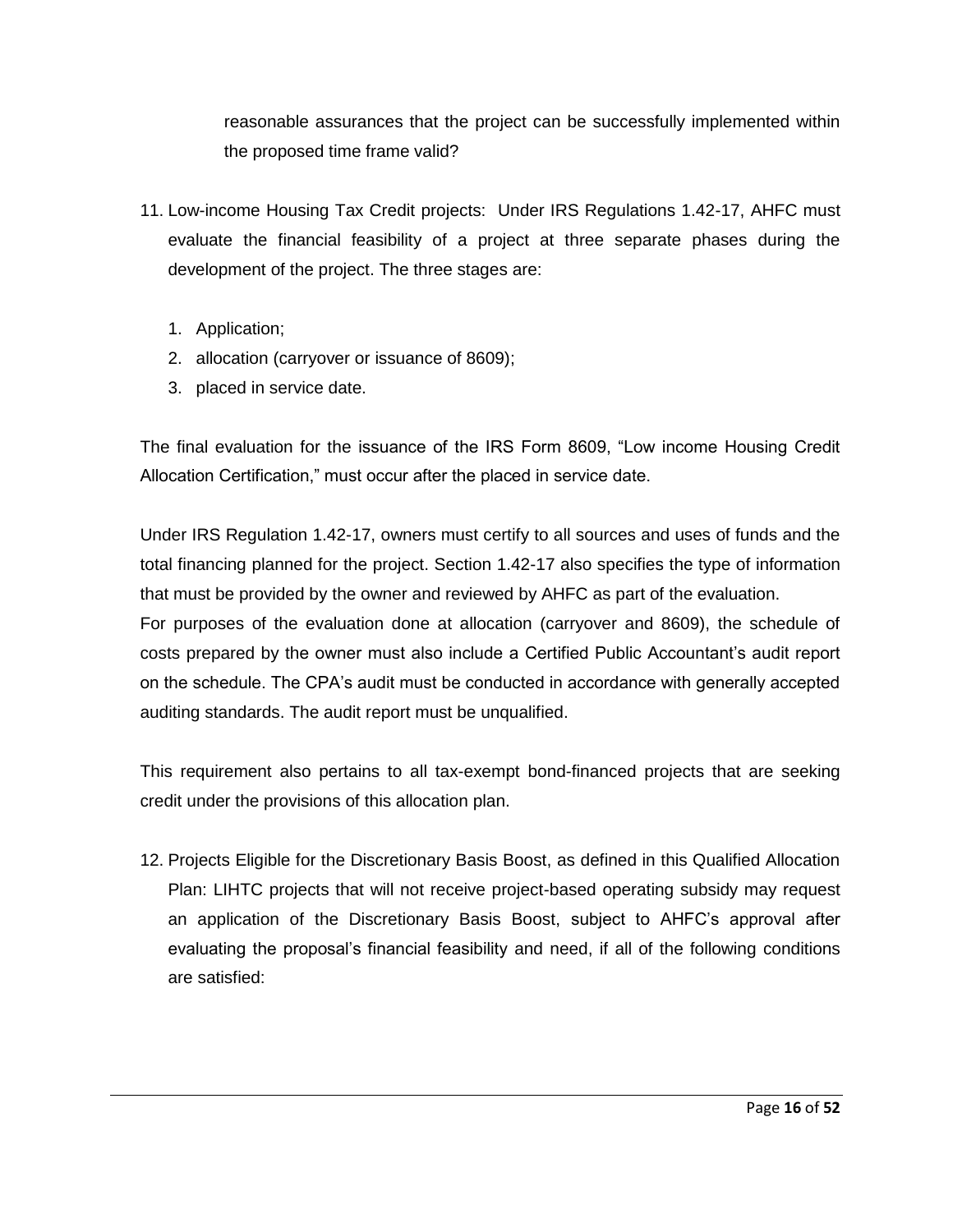- a. Option 1 Extremely Low-Income Tenant Targeting
	- i. The annually projected per-unit operating expenses of the project equal or exceed 90% of rents allowed for households at or below 30% of the area median income, and
	- ii. At least 30% of the residential units in the property will be reserved for households at 30% or below the area median income, and
	- iii. The increased equity from the basis boost will be set-aside in a controlled reserve account to be used to cover the gap during the compliance and extended use period between the lesser of (1) the 30% rent limit and the 60% rent limit, or (2) the 30% rent limit and the Fair Market Rent (as determined by HUD), and
	- iv. The controlled reserve account will be jointly controlled by the project owner and AHFC.
- b. Option 2 New Construction Projects
	- i. Project earns a combined total of 13 points in the "Energy Efficiency" and "Project Serves the Lowest Income Tenants" categories, and
	- ii. The basis boost requested does not exceed 9% divided by the applicable credit percentage for new construction. Example: under option 2, the maximum basis boost available with a credit percentage  $= 7.44\%$  would be:  $9\%/7.44\% = 1.20$ .
- 13. Energy Star Appliances: Where Energy Star Appliances may be incorporated into the project designs, GOAL funded projects will be required to exclusively use certified Energy Star appliances.
- 14. All medicine cabinets in the project must include locking mechanisms.
- 15. Projects with units accessible through common hallways must have secured entryways.
- 16. Unless otherwise waived by AHFC, all projects targeting families with children must have a recreation area on-site for children which is designed and equipped with age appropriate equipment. The play area and its associated access route(s) must be compliant with the Americans with Disabilities Act.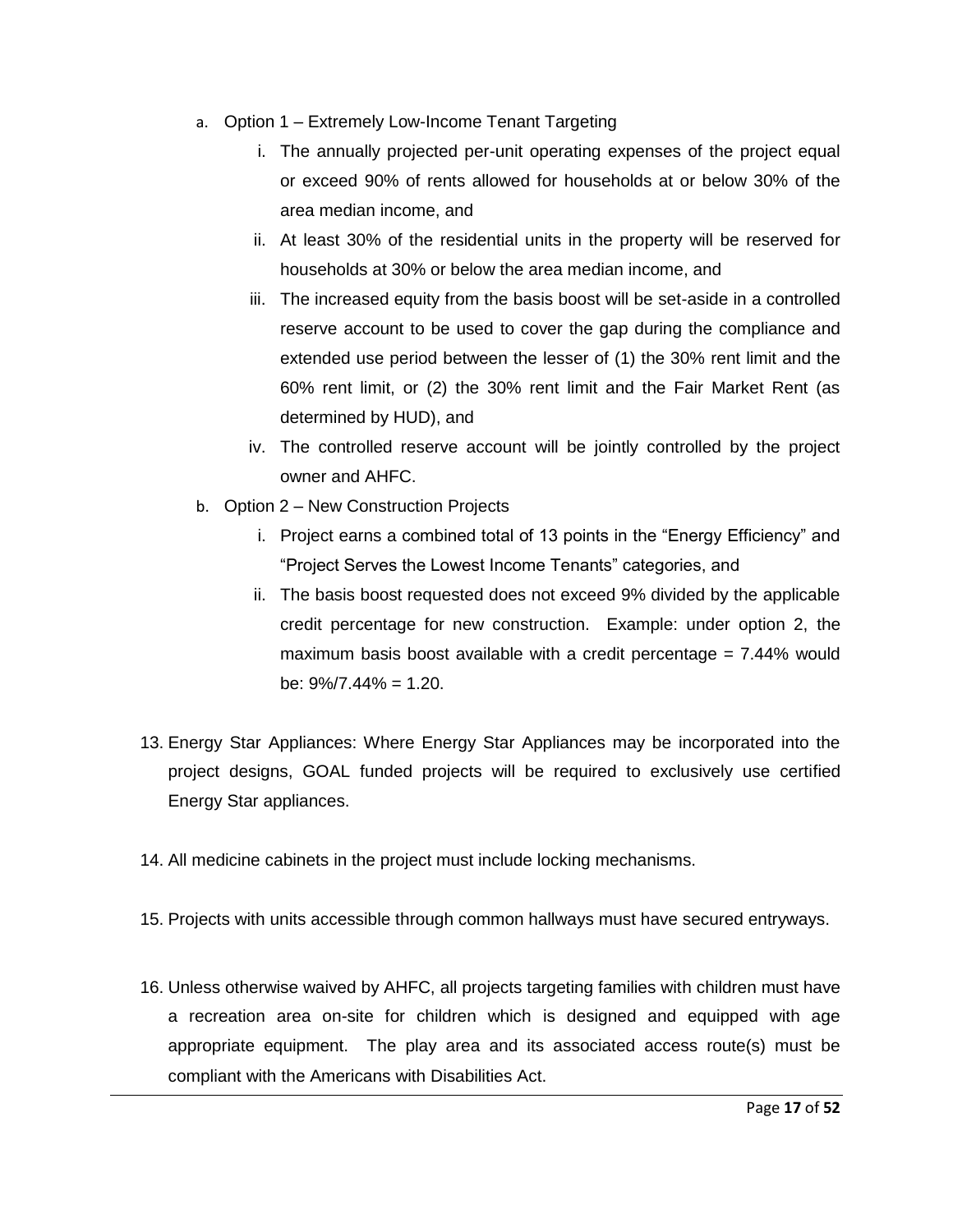## **Pre-Application Review Process**

In late Spring, AHFC announces a pre-application round for the GOAL program funds. Only successful pre-applicants that have been invited to apply in the full competition will be eligible for GOAL program funding in the full application process. During the pre-application process, AHFC will evaluate the following and determine whether or not a project proposal should be invited forward into the full competition:

- Market Feasibility: Is there sufficient need and / or demand for the proposed project?
- Whether city, borough or census area population data will be used to determine the point values for the proposed project under Sections 4(b)-(c) of the Rating Criteria.
- Whether or not changes to the project design, scope, and / or funding mix are necessary and / or appropriate (as determined by AHFC).
- Whether or not the proposal can reasonably be expected to be constructed with the proposed funding mix and development team.
- Whether or not penalty points should be assessed.
- Project Team and Sponsor Capacity: Pre-applicants will need to establish that sufficient capacity exists to develop and operate the proposed project. Demonstration of the following will be required to clear threshold during the pre-application review:

| <b>Development</b><br><b>Team</b><br><b>Member</b> | <b>Threshold Level:</b> Proposals will not be invited forward into the full application<br>process unless the following are demonstrated                                                                                                                                                                                |
|----------------------------------------------------|-------------------------------------------------------------------------------------------------------------------------------------------------------------------------------------------------------------------------------------------------------------------------------------------------------------------------|
| Developer /<br>Development<br>Consultant           | Within the past ten years, a minimum of three years of <b>successful</b><br>development experience. Two years of this experience must involve projects<br>using the requested sources or projects of a nature sufficiently similar, in<br>AHFC's sole determination, to the project being proposed.                     |
| Project<br>Sponsor                                 | Two Years of Audited or un-Audited Financial Statements. If the project<br>Sponsor is a newly formed entity, other materials such as prior year Tax<br>Returns, evidence of guarantor capacity, etc. of principals deemed sufficient, in<br>AHFC's sole determination, may be accepted in lieu of Financial Statements. |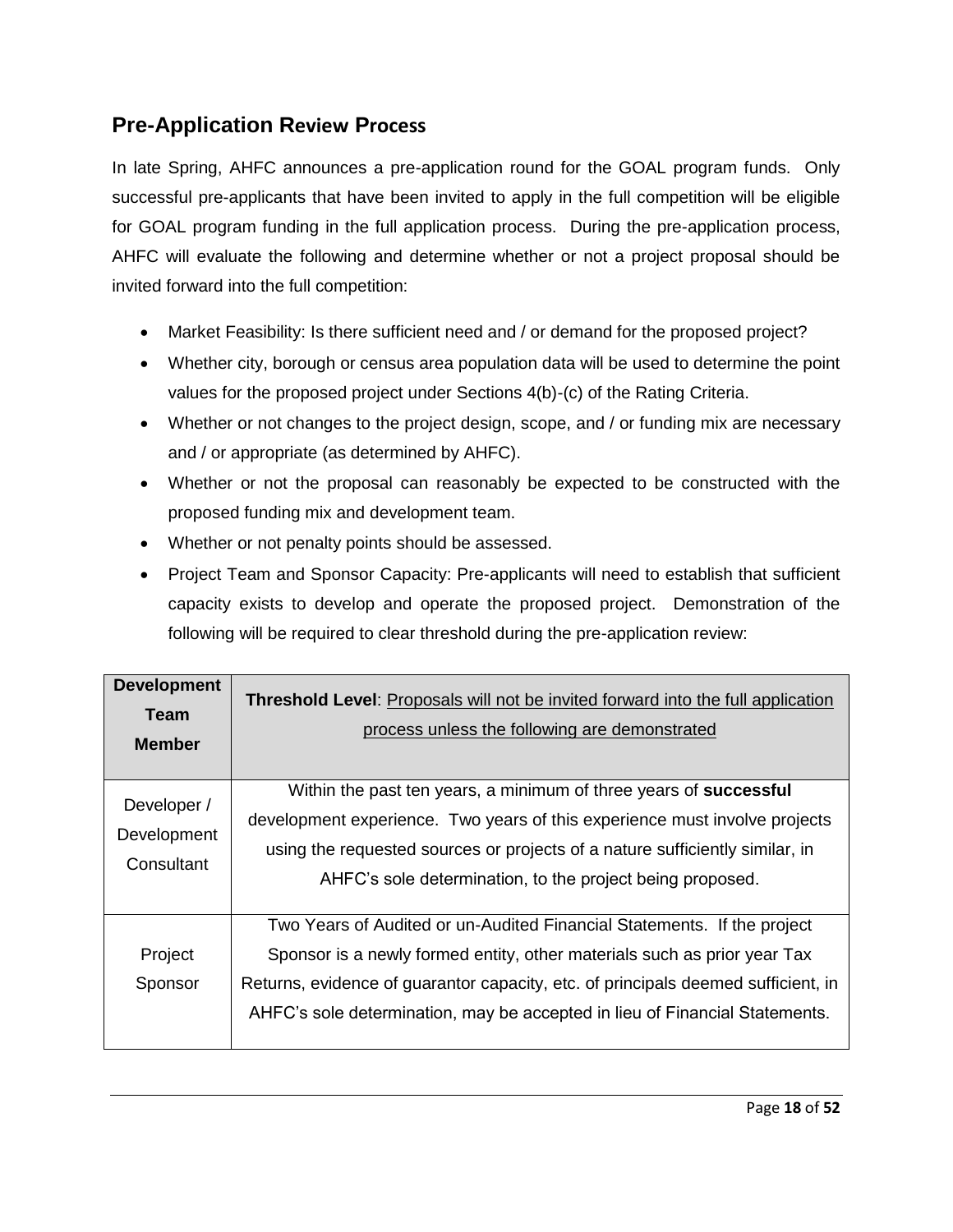|            | Within the past ten years, a minimum three years of <b>successful</b> property  |
|------------|---------------------------------------------------------------------------------|
| Property   | management experience. Two years of this experience must involve multi-         |
| Management | family rental properties with the requested funding sources or projects of a    |
| Team       | nature sufficiently similar, in AHFC's sole determination, to the project being |
|            | proposed.                                                                       |
|            |                                                                                 |

Successful pre-applications will be invited forward into the full GOAL competition. Penalty points, necessary changes to the project identified in the pre-application review, and reasons why unsuccessful pre-applicants were not invited forward into the full application process will be communicated at the close of the pre-application round.

## **Full Application Evaluation Review Process**

Each application received by AHFC will be reviewed by staff to determine whether the minimum application submission requirements have been satisfied by the applicant **("threshold evaluation").** If the applicant fails to submit the required application materials by the deadline established by AHFC, the application may be denied any further review or consideration.

## **Full Application Evaluation**

Applications that pass the threshold evaluation will be evaluated according to the objective review criteria defined in this Qualified Allocation Plan (QAP).

## **Application Review Process**

#### **Funding Considerations**

The CEO may use considerations other than the point ranking to make the final funding awards. These considerations are: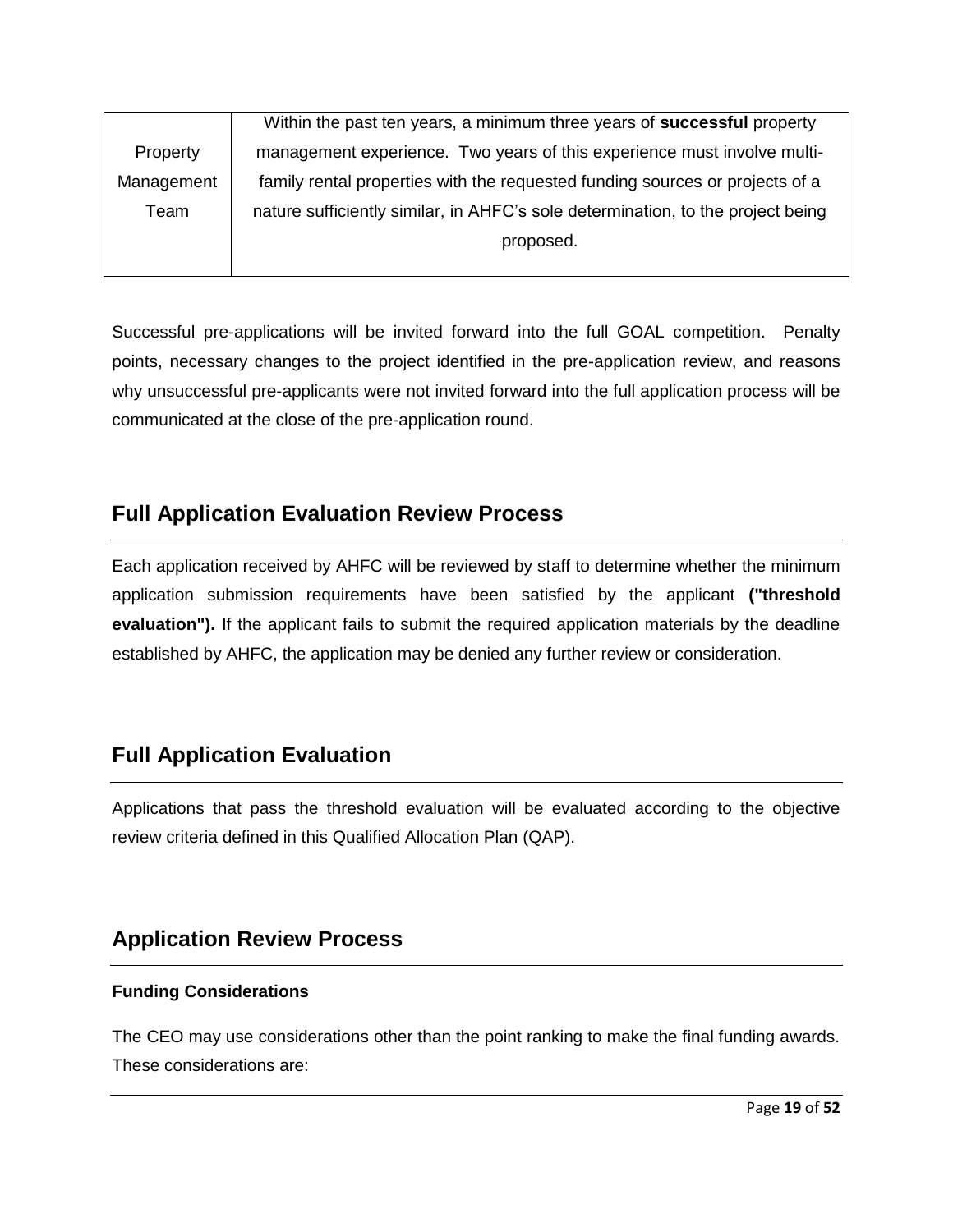- 1. Minimum levels of funding necessary, in AHFC's opinion, to result in a financially feasible project, including a recommendation of no funding if sufficient debt can be supported;
- 2. The maximum legal and AHFC annual programmatic funding limits;
- 3. Distribution of GOAL funds in such a manner to maximize the number of financially feasible projects which receive funding, even though this may result in the award of funds or tax credits outside of actual application rankings established by the rating process.
- 4. Increasing the spread of projects by geographic location.
- 5. A different amount of GOAL program funds for a project than requested by the applicant may be recommended in order to: avoid over subsidizing, to maximize the leverage of all GOAL program resources, and to satisfy the requirements of award review assumptions made by AHFC in the feasibility review.
- 6. "Responsible bidder" AHFC reserves the right to reject or assess negative points to any grant application or request for funding from any applicant who has failed to perform or is partnered with a person or organization which:
	- a. failed to perform any previous grant or contract with AHFC, or has previously failed to perform properly or to complete on time contracts of a similar nature;
	- b. qualifies or changes terms and conditions of the Notice of Funding Availability (NOFA), applicable restrictive covenants or loans in such a manner that is not responsive to the purpose sought by AHFC in issuing the NOFA, covenants or loans;
	- c. submits an application that contains faulty specifications or insufficient information that, in the opinion of AHFC, makes an application non-responsive to the NOFA;
	- d. submits a late application;
	- e. has not signed the application;
	- f. is not in a position to perform the work proposed in the application;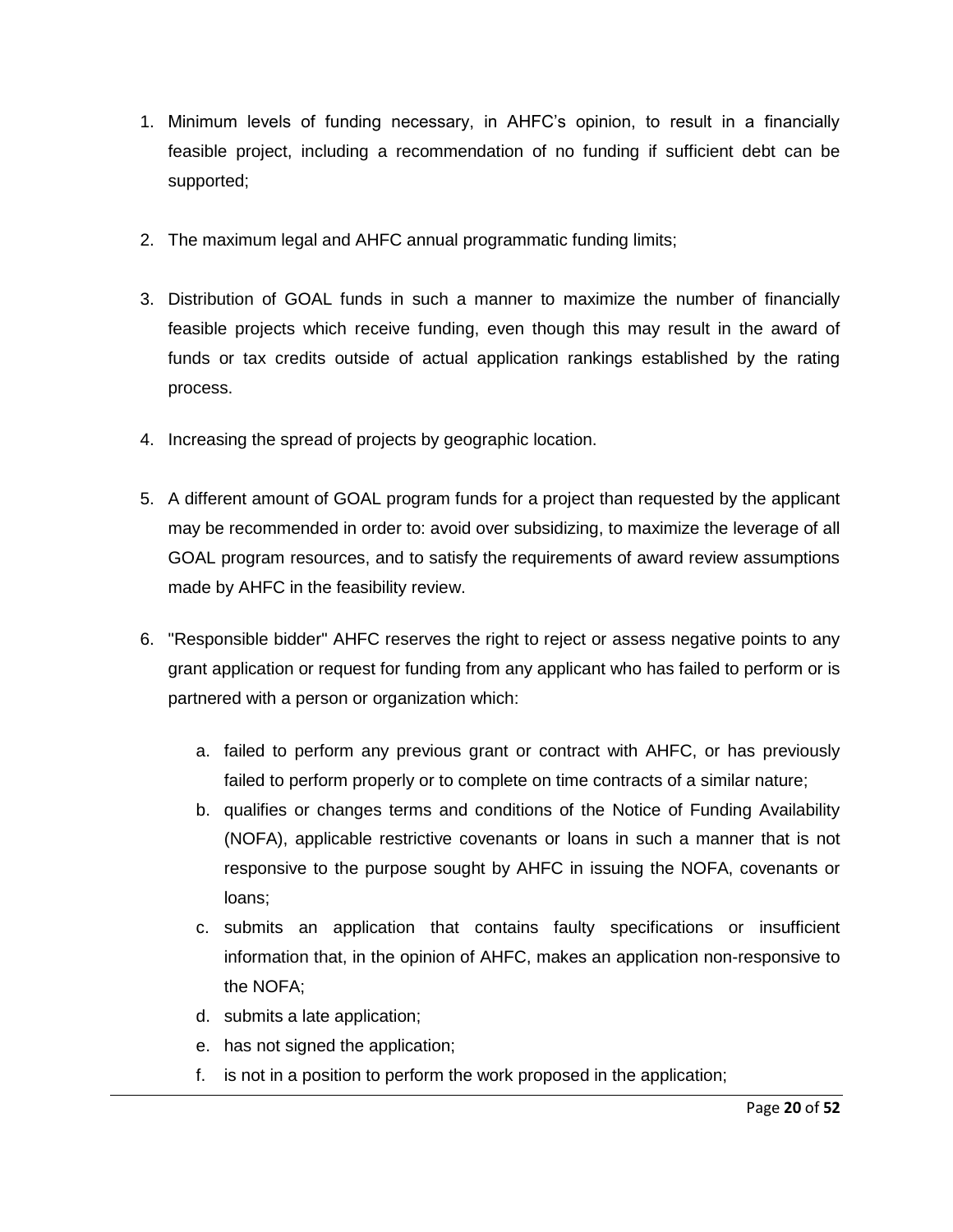- g. habitually and without just cause neglected the payment of bills or otherwise disregarded its obligations to subcontractors, material suppliers, or employees;
- h. has shown a consistent practice of non-compliance with State and federal rules that govern housing development programs;
- i. who has unpaid taxes due to the State of Alaska or the U.S. government;
- j. has a conflict of interest with the applicant and board member or employee of AHFC;
- k. AHFC determines that the application is not in AHFC's best interest.

In those cases where the funding decision approved by AHFC's Executive Director/Chief Executive officer varies from that requested by the applicant, the applicant will be given notice of AHFC's intent to award the alternative funding reservation and/or award, and will be allowed to accept or reject the offered funding package. If the applicant rejects the funding package offered, no additional consideration will be given to the applicant during the funding cycle, and the declined GOAL program funds may be offered to another qualifying applicant(s). An applicant may have the right to appeal this decision under 15 AAC 151.830 and 15 AAC 150.220.

For any allocation of LIHTC that is made outside the priorities and selection criteria established by AHFC in this allocation plan, a written explanation will be made available to the general public, upon request.

**AHFC reserves the right to deny GOAL funds to any applicant, regardless of that applicant's point ranking if, in AHFC's sole determination, the applicant's proposed project is not financially feasible or viable.** Additionally, GOAL funds may be awarded out of the ranking order established by the points earned. In such cases, this recommendation shall be based on the amount of GOAL funds requested, relative to the amount of funding available, as well as other selection criteria identified within the rating criteria plan.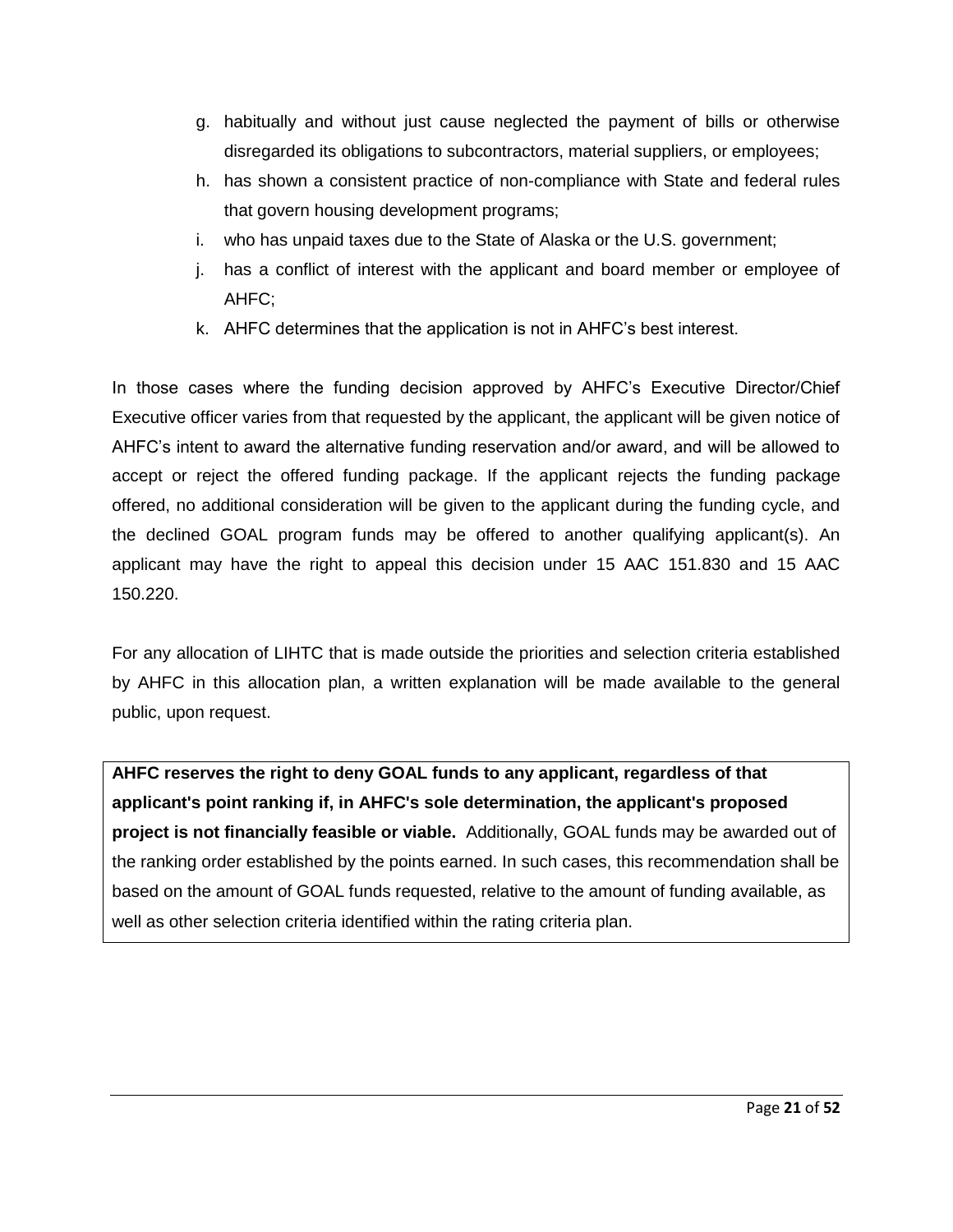## **Application Award Process**

Each applicant will receive an "Intent to Award" for the proposed GOAL program funding awards upon AHFC's executive director/chief executive officer's approval (or amendment) of the recommendations made by staff after the objective scoring has been completed and the projects have been ranked. Applicants may appeal the funding decision in accordance with AHFC regulations (15 AAC 151.830, 15 AAC 151.220 or 15 AAC 154.060, as applicable). Subsequent to any appeals processes, AHFC will issue a notice of award to successful applicants.

## **Application Rating and Ranking Criteria**

The following criteria and associated points will be utilized to rate and rank applications received for GOAL program funds:

#### **1. Project Location (Up to 25 Points)**

- a. Project is located in an area qualifying as "rural," as defined in this Qualified Allocation Plan (20 Points)
- b. Project is located in a Qualified Census Tract (as defined by HUD, under 42(d)(5)(c)) **and** is considered to contribute to a community revitalization plan (see definition of "community revitalization plan") (5 Points)

#### **2. Project Design (Maximum 40 points)**

a. Energy Efficiency (15 Points)

Applicants requesting points under subsections (i) through (iv) of these Energy Efficiency Criteria will be required to provide AHFC copies of annual financial statements for their proposal(s), if funded. If audited financials are unavailable for a given year, project owners may satisfy this requirement by submitting unaudited financial statements. Additionally, applicants will be required to respond to reasonable inquiries from AHFC regarding energy consumption at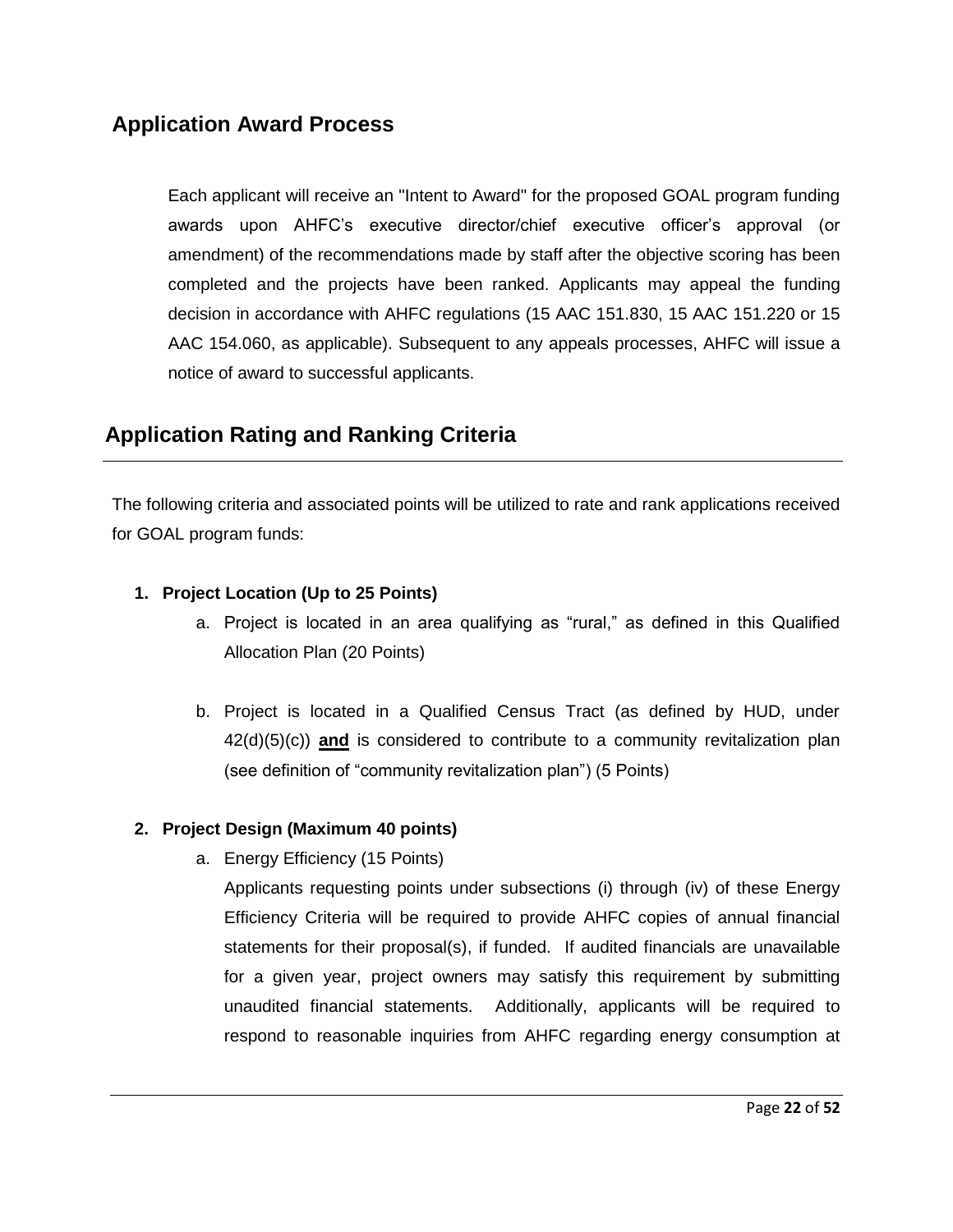their properties. These requirements will apply throughout the term of the restrictive covenants recorded for the property, if funded.

- i. Project commits to achieving a 2012 International Energy Conservation Code Certification. (5 points)
- ii. Solar Thermal energy or Geothermal energy will be incorporated into the project design and operations (5 points)
- iii. Solar Photovoltaic energy will be incorporated into the project design and operations (3 points)
- iv. An energy performance guarantee will be incorporated during the development phase, and will continue for at least two years after the property has achieved an initial 93% occupancy (2 points)

To earn points under the "performance guarantee" section, applicants will be required to demonstrate **all** of the following in their applications:

- 1) The baseline assumptions for energy consumption used to evaluate the level of energy savings that will be delivered and "guaranteed". For new construction projects, the baseline used may not assume a lower level of energy efficiency than the level delivered through the standards required under the 2009 International Energy Conservation Code. AHFC will review these baseline assumptions and performance models for reasonableness and will award no points if the baseline / models appears artificially inflated.
- 2) The "guaranteed" energy savings over the baseline that will be delivered.
- 3) A Performance Guarantee which financially obligates the guarantor(s) to fully compensate the property owner for all "guaranteed" energy savings over the baseline which do not materialize.
- 4) A signed statement from the guarantor(s) certifying their financial capacity to honor the guaranteed amounts if necessary.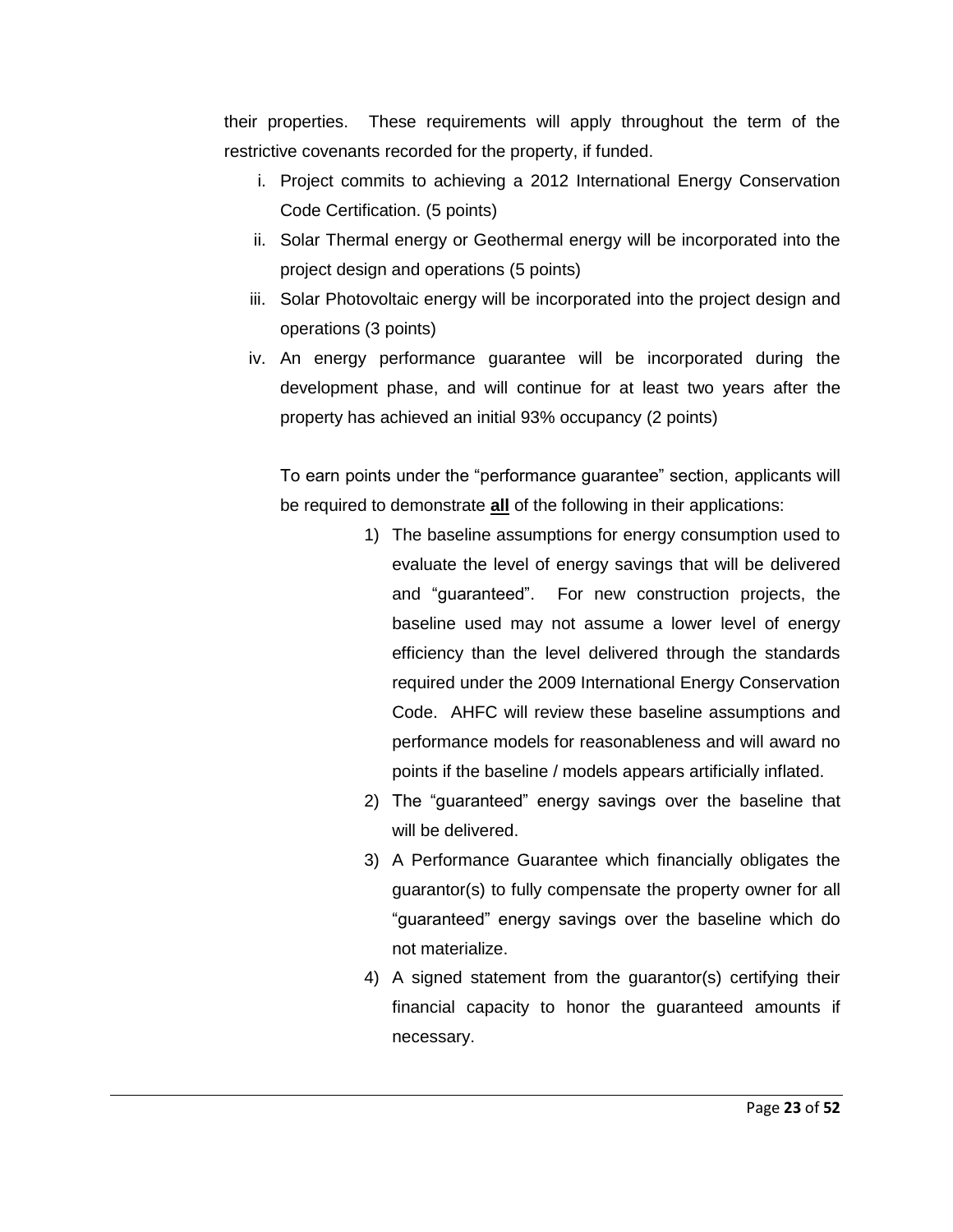- 5) Any provisions for property management conduct which may negate any and / or all terms of the Performance Guarantee.
- 6) The methodology for measurement and verification that will be used to verify the delivery of energy savings (i.e. access to utility bills, access to property, etc.), over the baseline, which are being guaranteed.
- 7) Acknowledgement from the guarantor(s) that upon project completion they will be required to sign a certification for the project owner, with a copy to AHFC at project closeout, that the property has been constructed according to the design specifications necessary to deliver the "guaranteed" energy savings.
- 8) A narrative detailing how the costs, risks and supervision needs associated with the energy improvements will be shared by the parties to the Performance Guarantee.

Please note: Regardless of points which may or may not be awarded through the Energy Efficiency category, all new construction projects are still required, at minimum, to comply with the minimum applicable Building and Energy Efficiency Standards (BEES), as well as the 2009 International Energy Conservation Code.

Scoring Exception: If Staff's review of an application determines that points requested under (ii) and / or (iii) are related to features that will generate less than 5% of the total annual energy load, zero points will be awarded.

b. Availability of Larger Units for Households with Children (Maximum 6 Points)

Points will be awarded to applications based on the percentage of residential units in the project with three or more bedrooms, according to the following rating scale:

Calculation:

Points = Number of Residential Units with 3 bedrooms or more  $x 6$ (Total Number of Residential Units in Property x 0.6)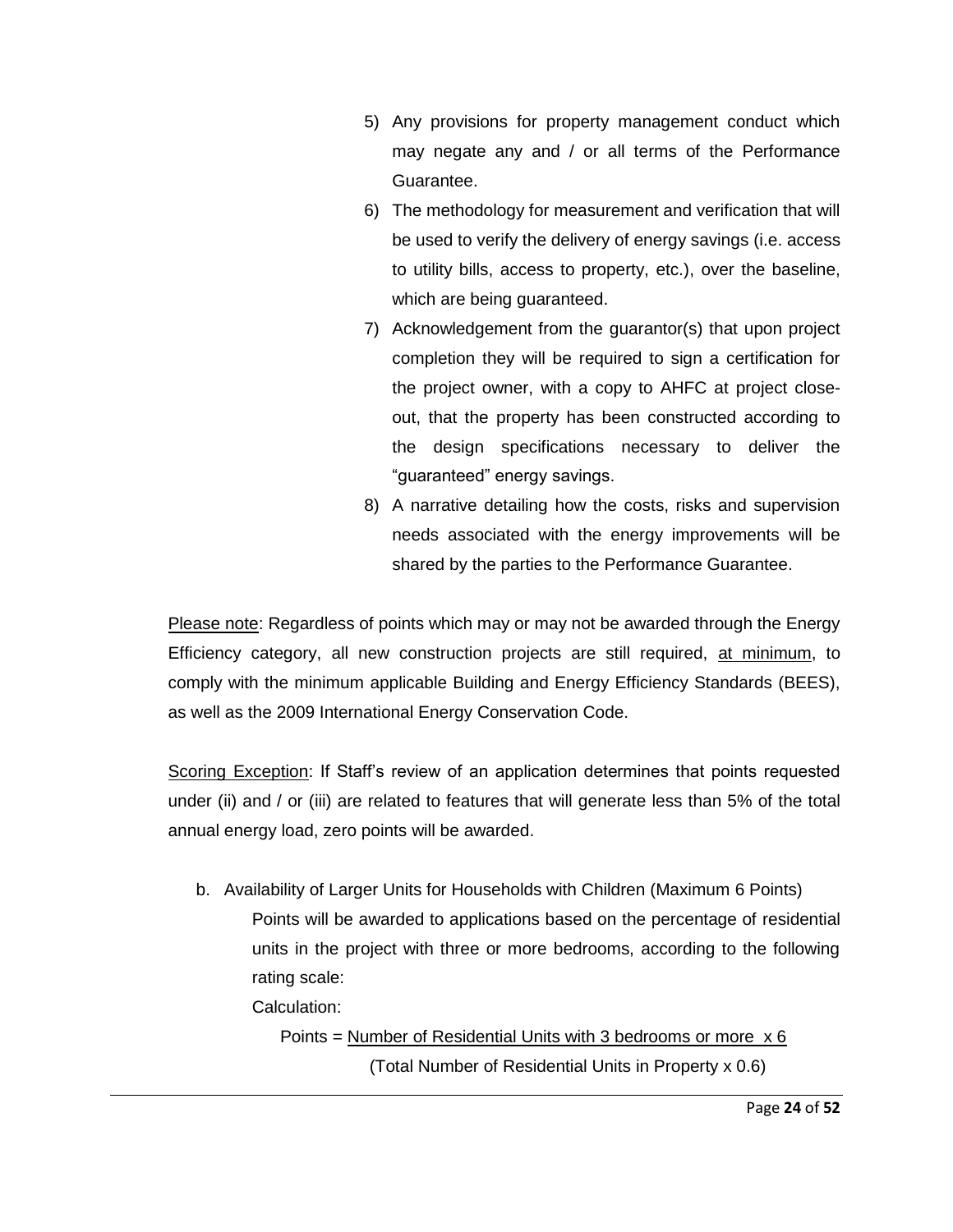**Example:** A 10-unit project, with no manager's unit, where 8 of the project's units contained three, four or five bedroom units and the remaining units were efficiencies or one-bedroom units would receive 6 points:

 $((8 \times 5) / (10 \times 0.6) = 40/6 = 6.67 =$  the 6 point maximum

c. Number of Units Equipped for Persons with Physical Disabilities and Sensory Impairments (5 Points)

Number of units equipped above the minimum **threshold requirement for GOAL program funding** and that exceed the minimum number required by federal fair housing law, state or local law, or any additional funding sources and program requirements applicable to the project. Calculation:

Points = Number of Additional Units Equipped x 5 (Total Number of Units in Property – Required Number of Equipped units)

To receive points in this criteria, the units must be constructed or rehabilitated to the applicable standard required by the specific program under which funds are requested, i.e., Fair Housing Act (all programs); Section 504 requirements (HOME), or if specific program requirements do not apply, to the standard established in the Americans with Disabilities Act (all common areas).

All projects must meet the requirements of the following laws:

- Americans with Disabilities Act
- U.S. Fair Housing Amendments Act of 1989
- Alaska Statute AS 18.80.240
- Local Government Ordinances
- d. Rehabilitation Project (Maximum 15 points)

Five points will be awarded to all projects involving rehabilitation. For the purpose of this section, rehabilitation, at minimum, must consist of some sort of building renovation and / or demolition and reconstruction where a building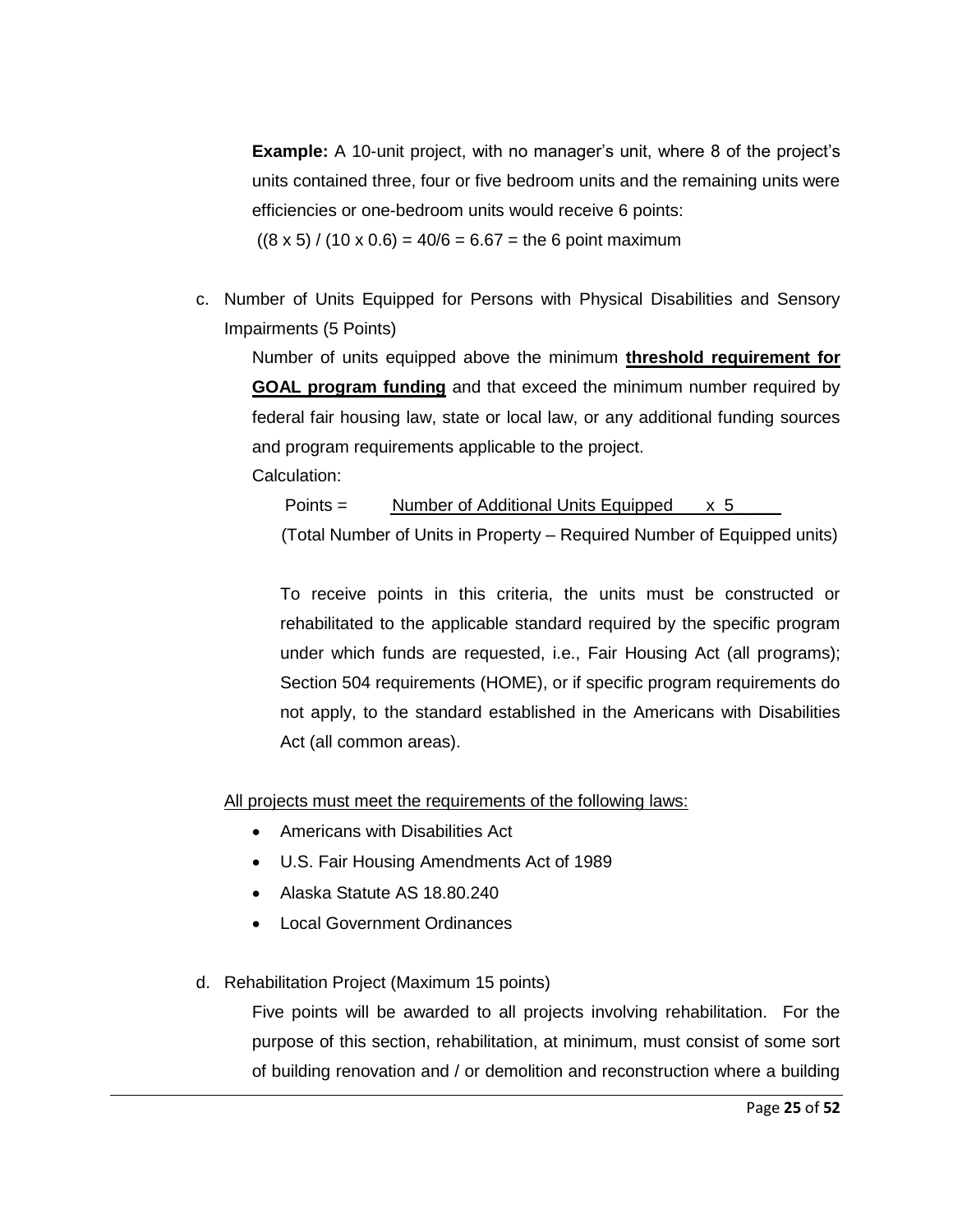is currently located at the project site. If AHFC, in its sole discretion, finds that a deminimus amount of demolition took, or is scheduled to take, place at the project site to qualify for points under this section, no points will be awarded.

NOTE: If a property has been acquired for the purposes of a GOAL project, but demolition of the existing structure(s) has already taken place due to practical, legal, social and / or liability reasons, applicants will qualify for the 5 point minimum IF, and only if, the demolition occurred within 3 calendar years of the GOAL application deadline. However, in such cases, applicants will still be required to document the costs of the demolition, as well as the funding used for the demolition, in the development budgets submitted with their applications.

An additional 10 points will be awarded based on the hard construction cost per unit in buildings that are rehabilitated (not demolished), according to the following schedule:

| <b>Hard Cost Per Unit</b>                               | <b>Points Earned</b> |
|---------------------------------------------------------|----------------------|
| For acquisition with rehabilitation, or rehabilitation: |                      |
| $$20,000 - 30,000$                                      | 2                    |
| $$30,001 - 40,000$                                      | 4                    |
| $$40,001 - 50,000$                                      | 6                    |
| $$50,001 - 60,000$                                      | 8                    |
| \$60,001 and above                                      | 10                   |

**Example:** If a four unit building is demolished and a 10 unit building is reconstructed on the site of the old building, a proposal would receive five (5) points for the demolition, and zero points for the hard cost per unit associated with the reconstruction.

e. Storage Facilities (1 point) - All residential units will be provided with assigned tenant storage facilities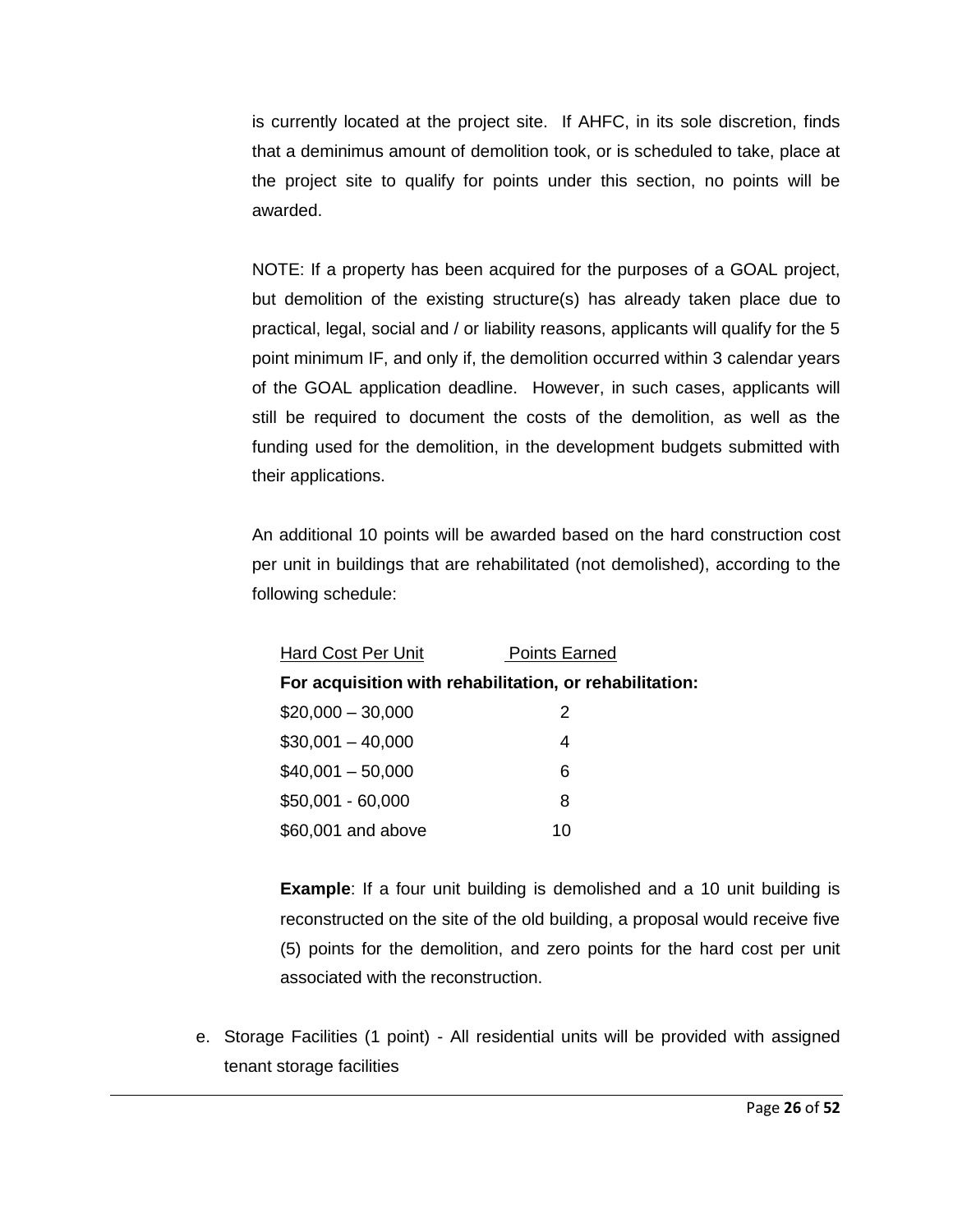f. Service enriched housing which incorporates substantive social services which are appropriate to the tenant population, on an ongoing basis – (3 points). Points are only available if households with physical and / or mental disabilities, or homeless persons will be served by the proposed project through hard set-aside units.

#### **3. Project Characteristics (Maximum 37 Points)**

Points will be awarded to applications that exhibit certain desired characteristics in accordance with the following:

a. Project Serves the Lowest Income Tenants (Maximum 12 Points)

Points will be awarded for targeting up to 60% of the project's households at or below 50% of the area median income beyond the level required by the most restrictive funding source in the project budget (including non-GOAL sources). Points can be gained in this category by either: 1) adding additional set-aside units at or below 50% of the area median gross income (AMGI), and / or 2) converting already required 50% AMGI set-asides into 30% AMGI units.

#### **Calculation Method**

A = Number of 50% AMI set-aside units in project **beyond** the number required by the most restrictive fund source.

 $B =$  Number of 50% set-aside units required by the most restrictive funding source that are being lowered to 30% units for deeper income targeting.

 $C =$  Number of 30% units required by the most restrictive funding source

D = Number of residential units in project

 $[(A+B) - (C)]$  x 12 = Score, (12 points Maximum) (D x 60%)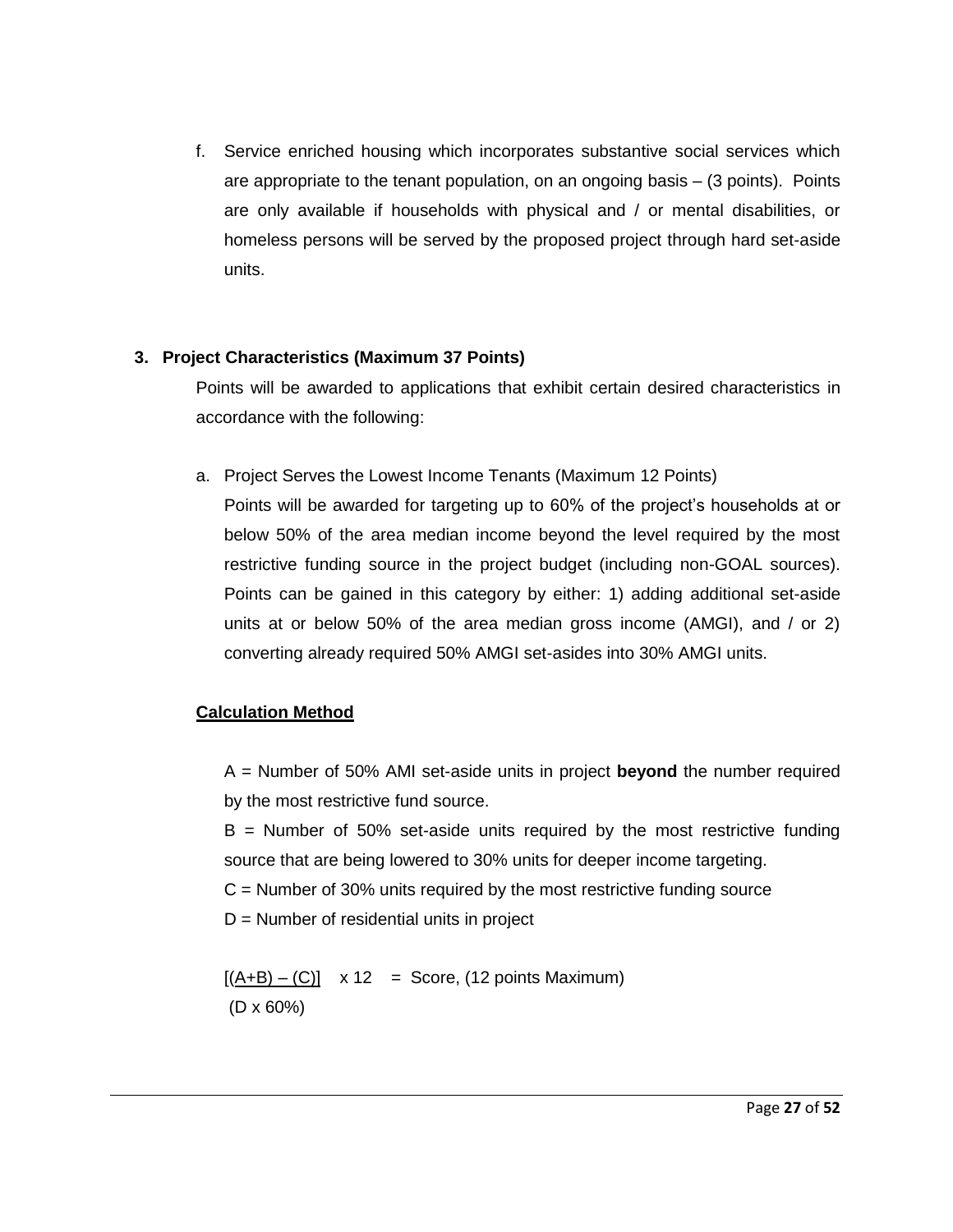Example: A 100 unit project is requesting HOME funds and LIHTCs. All units are residential units. The HOME funds require that 20 units be set-aside at 50% AMGI. If the project sponsor sets aside 20 units at 50% of the AMGI, 20 units at 30% AMGI, and leaves 60 units available for market rate rentals, the applicant will have satisfied the 20-50 test for HOME funding and the 20-50 test for LIHTCs. In this scenario, the points assigned would be:

 $[(0+20) - (0)] \times 12 = 4$  points

(100 x 60%)

i. **Exemptions for Senior Citizens Housing Development Fund (SCHDF) Requests** 

> Senior project applications which exclusively request SCHDF program funds will be rated in accordance with the rating criteria plan, excluding this criteria. Senior organizations must establish rental policies, i.e., affordable unit (restricted income and rent) versus market rate units, in accordance with the need in their area and their organizational principles.

- b. Extended Low-Income Project Use (1 Point)
	- i. One (1) point will be awarded to applications that commit the project to an extended low-income use equaling 30 years. An extended use agreement or other similar agreement, as determined to be appropriate by AHFC, is required.

ii. **Exemptions for Senior Citizens Housing Development Fund (SCHDF) Requests** 

> Senior project applications which exclusively request SCHDF program funds will be rated in accordance with the rating criteria plan, excluding this criteria.

c. Projects which Serve Special Needs Populations (8 Points Maximum)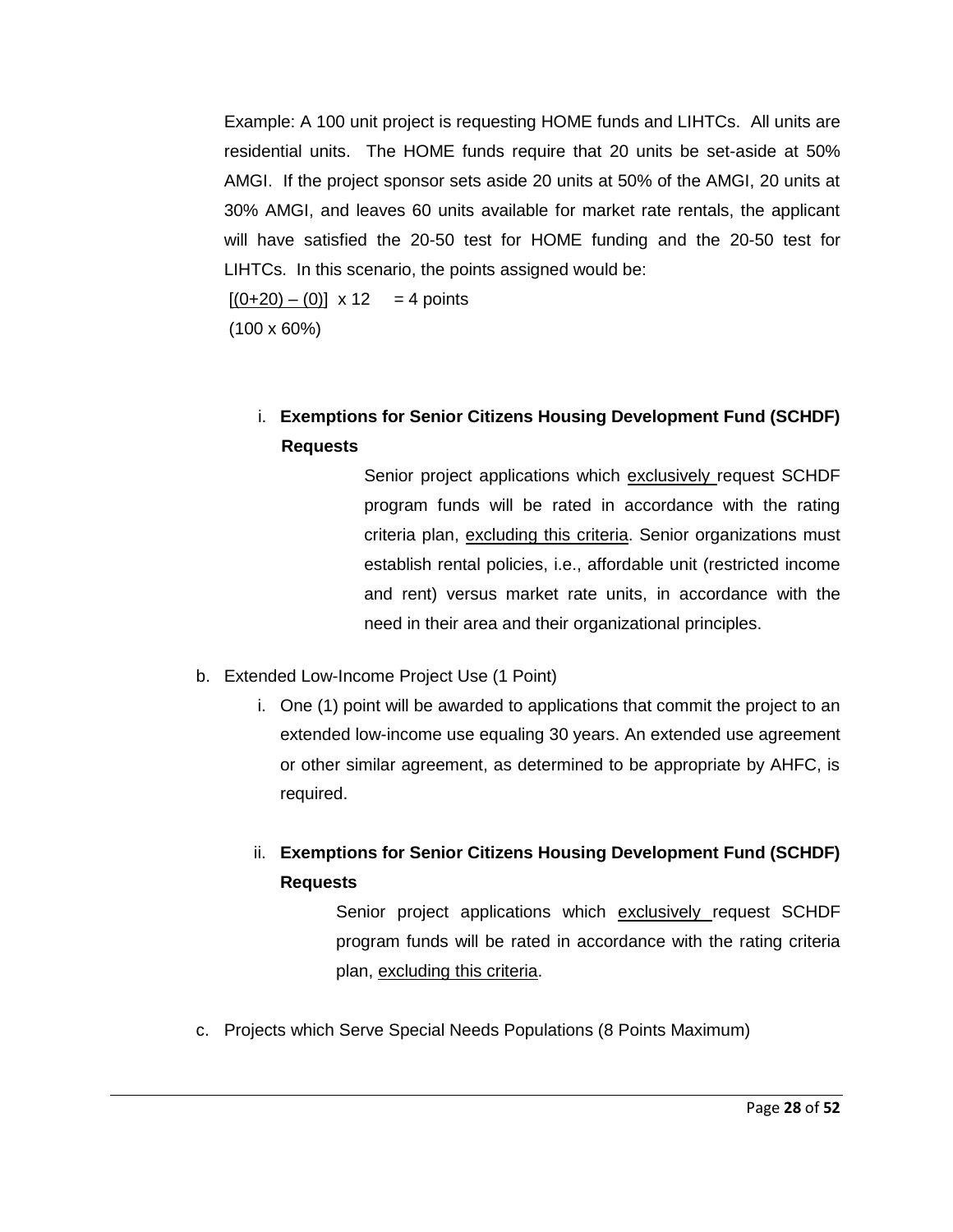Points will be awarded for projects committing additional units (up to 50% of the residential units in the project) to special needs populations (defined below) above those commitments already required by their funding sources and the GOAL program.

#### **Calculation**:

Points =  $\#$  of special needs units not already required by funding source(s)  $\times$  8 (# of Residential Units in Project x 50%)

A "Special Needs" person or family consists of one or more of the following:

- Persons with a mental or physical disability;
- Persons/families whose annual income does not exceed 30% of the area median income, as determined by HUD, adjusted for family size. Note Projects exclusively requesting SCHDF program funds will be excluded from earning points under this section for targeting households at or below 30% of area median income;
- Homeless persons (may include persons "overcrowded" as defined by AHFC).
- d. Project Mix (8 Points Maximum)

Projects located in a census tract where 51% or more of the households have income greater than the Area Median Gross Income (defined by HUD)

| Points                |    |    |     |
|-----------------------|----|----|-----|
| Percentage of Units = | 80 | 90 | 100 |
| Low Income            |    |    |     |

Projects located in a census tract where 40% or more of the households, but less than 51% of the households, have income greater than the Area Median Gross Income (defined by HUD)

| Points                                |    |    |     |
|---------------------------------------|----|----|-----|
| Percentage of Units $=$<br>Low Income | 80 | 90 | 100 |
|                                       |    |    |     |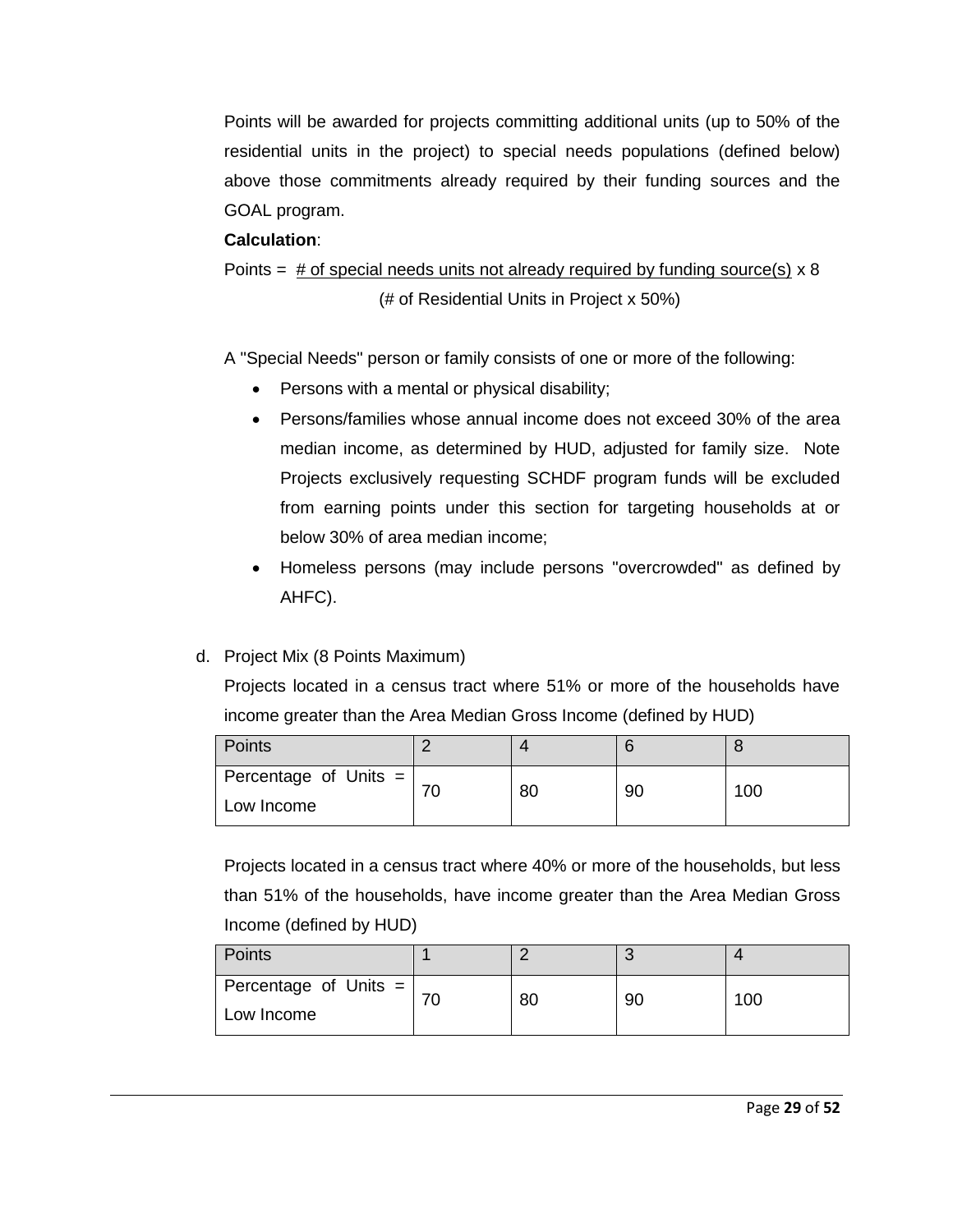| <b>Points</b>           |    |    |    |    |
|-------------------------|----|----|----|----|
| Percentage of Units $=$ | 20 | 40 | 60 | 80 |
| or above Market Rate    |    |    |    |    |

Projects located in a census tract where at least 20% of the households have income less than 30% of the Area Median Gross Income (defined by HUD)

#### e. Projects Intended for Eventual Tenant Ownership (1 Point)

For any project that is designed and operated so that the units will be eventually sold to the tenants, one (1) point will be awarded. In order to receive the point in this category, applicants must provide documentation showing a comprehensive plan for tenant home ownership counseling which includes maintenance techniques for the home. In addition, the sponsor will agree to place resale restrictions on the units, as determined to be appropriate by AHFC.

#### f. Preference in Occupancy for Homeless Families (1 Point)

One (1) point will be awarded to any applicant that commits to giving a preference to homeless families (including single individuals) in the tenant selection process for a GOAL funded project. "Homeless" is defined in the Definitions section of this Plan.

#### g. Public Housing Waiting Lists (1 Point)

One (1) point will be awarded to applications that contain a **written commitment**  to give priority to households on waiting lists for subsidized housing. For projects located outside of Anchorage that are served through AHFC's public housing office, this subsidized housing preference MUST include HOME funded Tenant Based Rental Assistance Coupons referred through AHFC's Public Housing Division. A commitment means establishing gross rents below the "Fair Market Rent" limits established by the U.S. Department of Housing and Urban Development **AND** establishing a referral relationship to a local office of AHFC and / or a local Indian Housing Authority. Applicants must describe how a referral relationship will be achieved. If no AHFC office or Indian Housing Authority is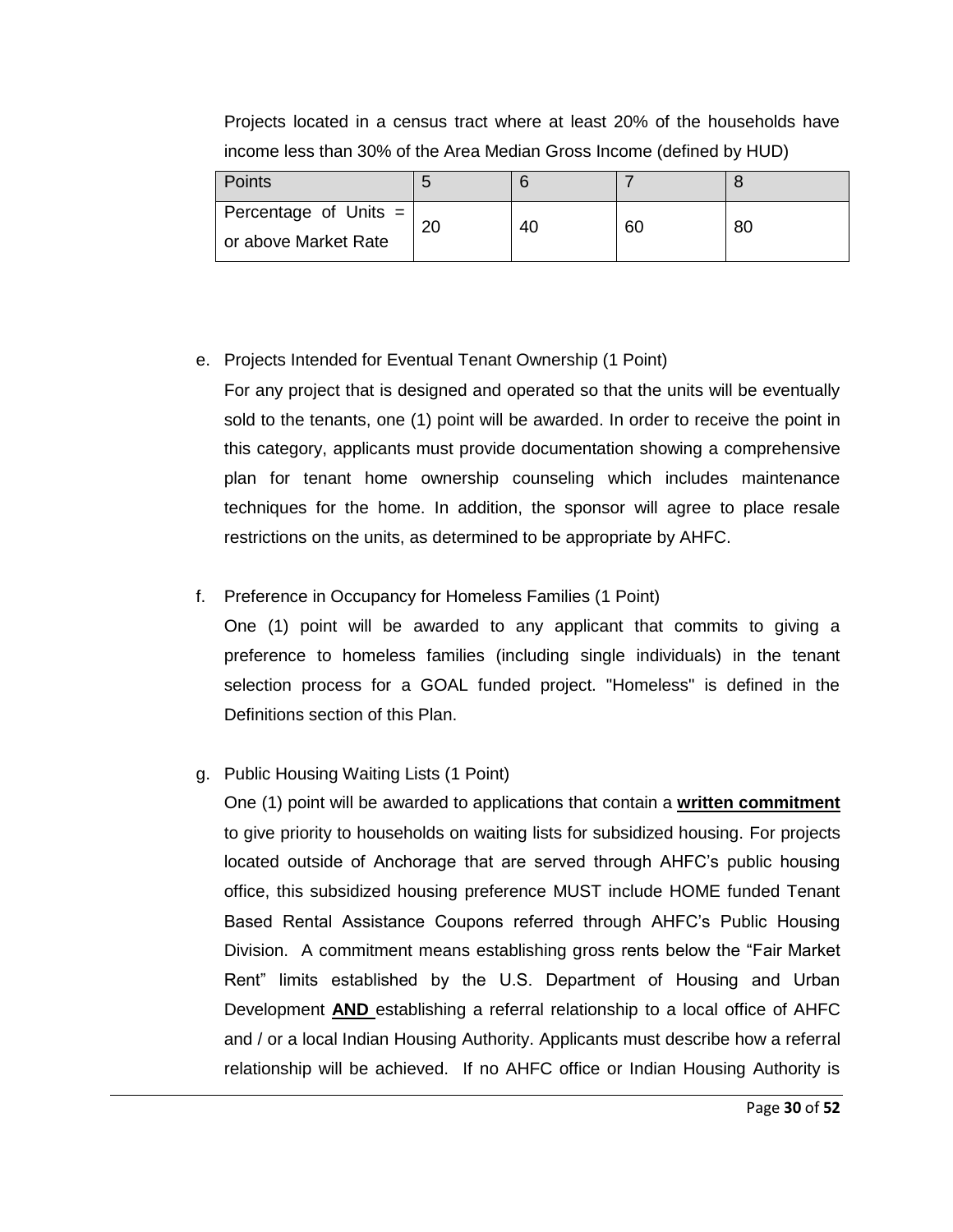available to effectively provide referrals to the project, no point will be awarded under this section.

LIHTC and HOME funded projects may not refuse to lease to a holder of a certificate of family participation under the Section 8 Existing Voucher Program (Housing Choice Voucher) or to a holder of a comparable document evidencing participation in a HOME tenant-based assistance program because of the status of the prospective tenant as a holder of such certificate, voucher, or comparable HOME tenant-based assistance document.

h. Senior Housing Offset (8 Points)

Eight (8) points will be awarded to projects exclusively devoted to providing housing to qualifying Senior households, as defined in the NOFA. With the single exception of projects financed through LIHTCs awarded through AHFC's Private Activity Bond Cap, if funding with income restrictions is a part of the development budget, no points will be awarded under this category.

i. Historic Preservation (1 Point)

One point for any "Historic Preservation" project consisting of one or more structures individually listed in the State or National Register of Historic Places, or; located within an area that has been zoned as an historic area; and the rehabilitation of which will be completed in such a manner as to be eligible for federal historic rehabilitation tax credits.

#### **Required Documentation:**

- i. A letter from the Department of the Interior's National Park Service ("NPS") verifying that the structures(s) are listed in the National Register of Historic Places or verification of the listing through the NPS website at [www.cr.nps.gov/nr;](http://www.cr.nps.gov/nr) or,
- ii. A letter from the State Historic Preservation Office evidencing that the rehabilitation is a certified rehabilitation which will be completed in a manner consistent with the historic character of the structure or the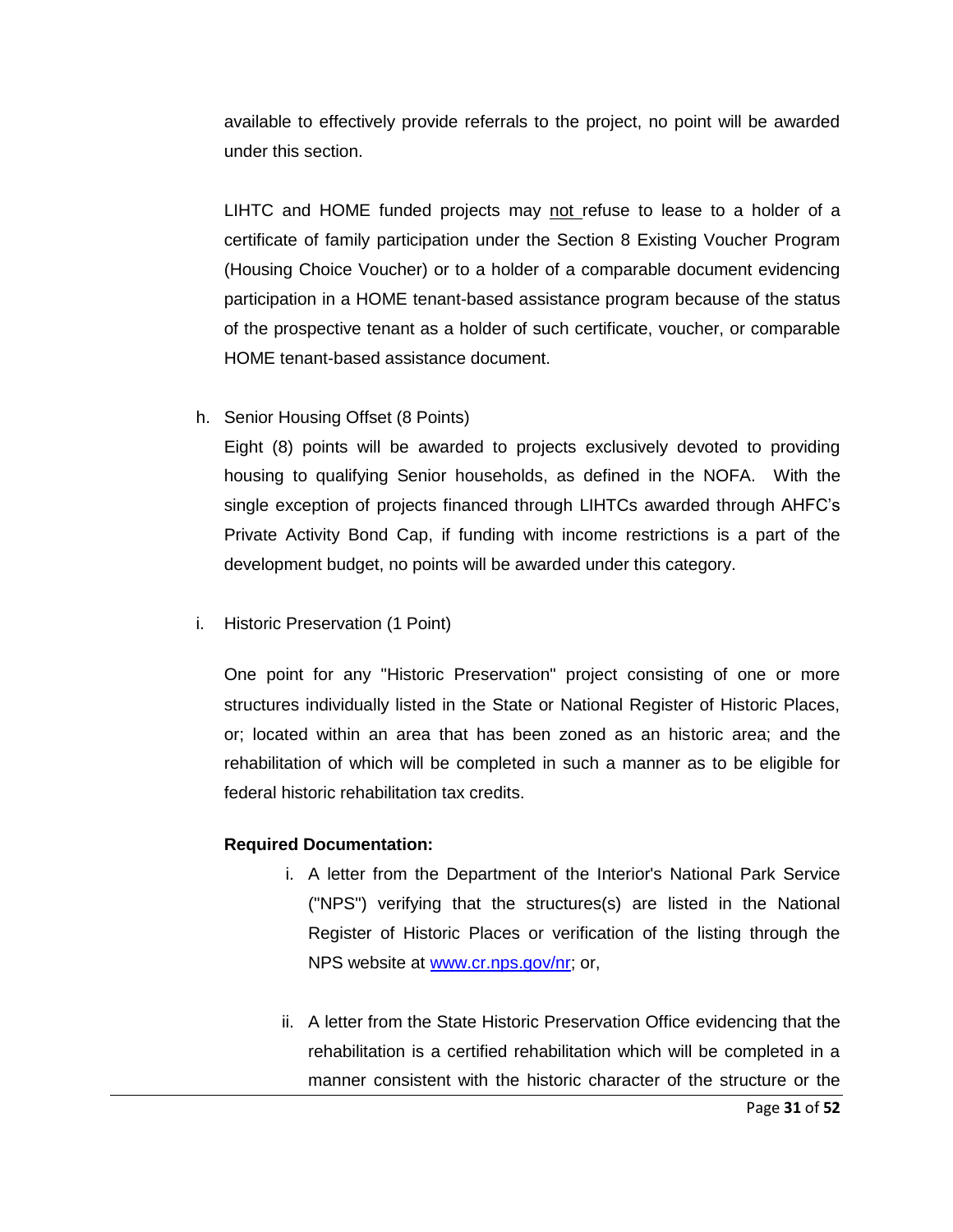district in which the structure is located and eligible for (federal and/or state) historic rehabilitation tax credits.

#### **4. Market Conditions (Up to 45 Points)**

- a. Opportunity: for projects located in areas reported by the Alaska Department of Labor where (up to 15 Points):
	- i. Unemployment exceeds the state average by more than 5%: 0 points
	- ii. Unemployment is no more than 5% above the state average: 4 points
	- iii. Unemployment is no more than 3 % above the state average: 8 points
	- iv. Unemployment is no more than 1% above the state average: 10 points
	- v. Unemployment at least equal to the state average : 12 points
	- vi. Unemployment is 2.5% or more below the state average: 15 points
- b. Rental Market Strength (up to 15 Points) Project must be located in a city, borough or census area covered by the Department of Labor Survey used to generate the Rental Market Indicators. If the proposed project is not located in a city, borough or census area covered by the Department of Labor Survey, the vacancy rate will need to be determined through a market study using the same methodology employed by the Department of Labor in their survey. The relevant city, borough or census area must contain at least three or more multi-family rental properties to receive points under this category.
	- i. Project is located in a survey area with vacancy rates exceeding  $12\% 0$ points
	- ii. Project is located in a survey area with vacancy rates of at least 9%, but no more than 12% – 2 points
	- iii. Project is located in a survey area with vacancy rates of at least 7%, but less than 9% – 6 points
	- iv. Project is located in a survey area with vacancy rates of at least 6%, but less than 7% – 10 points
	- v. Project is located in a survey area with vacancy rates of at least 4%, but less than 6% – 13 points
	- vi. Project is located in a survey area with vacancy rates lower than 4% 15 points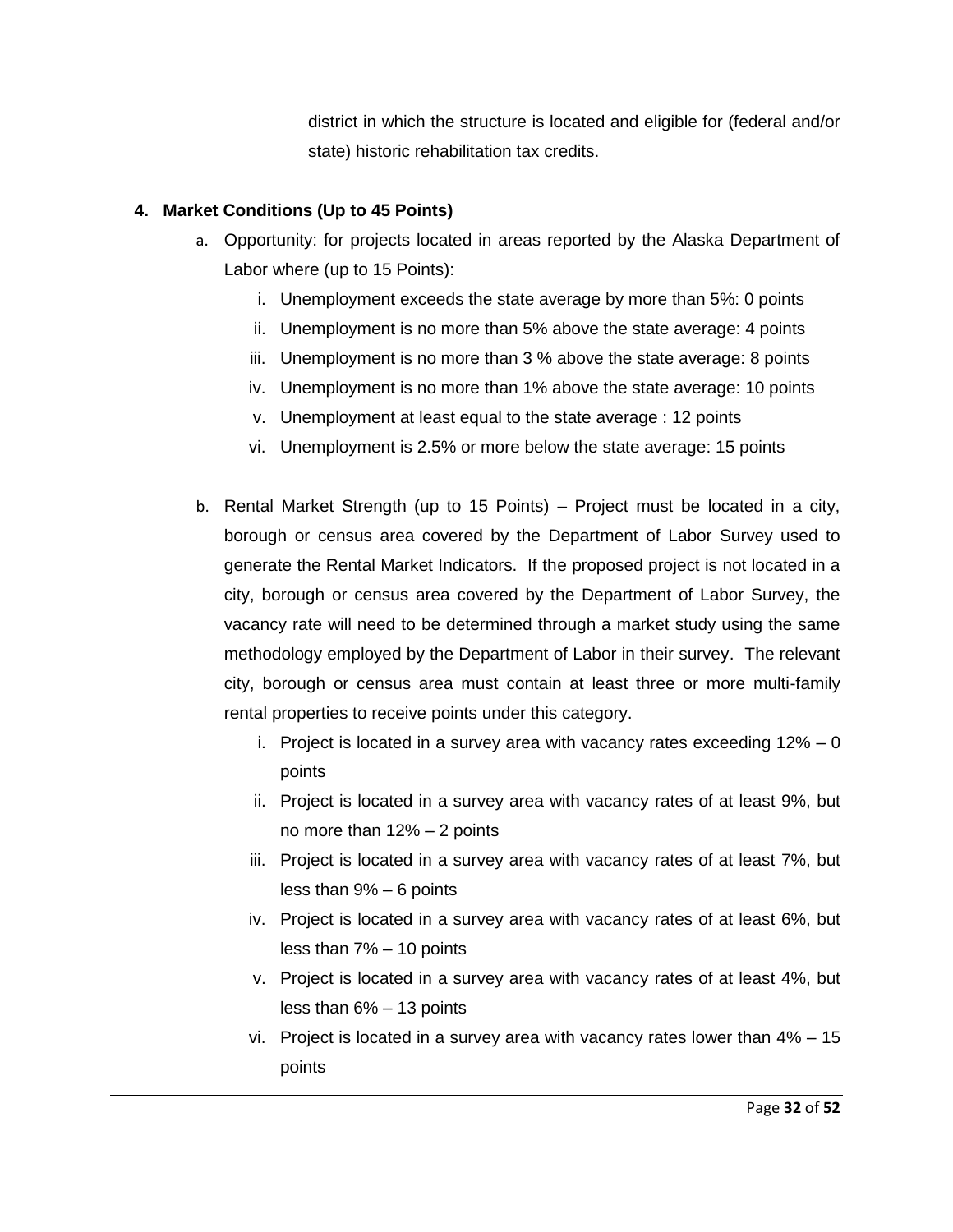c. Location Trends (up to 15 Points) - Points will be awarded based on the average growth rates over the most recent three year period using *City and Census Designated Place data*. These data are reported on the State of Alaska's Department of Labor and Workforce Development website.

Points will be awarded based on the average of three year growth rates for communities with populations of 6,500 or more. In cases where the community population is less than 6,500, points awarded will be based on the lesser of (1) the average growth rate for the specific community and (2) the average three year growth rate for the borough or census area associated with the community. In cases where the population for the borough or census area associated with the community is less than 6,500, eight (8) points will be awarded IF the average three year growth rate for the community is above 0%.

Using the above parameters, points will be assigned as follows:

- i. Population growth in the city, borough or census area over the past three years is greater than or equal to 2.5%: 15 points
- ii. Population growth in the city, borough or census area over the past three years is at least 1.75% but less than 2.5%: 12 points
- iii. Population growth in the city, borough or census area over the past three years is at least 1% but less than 1.75%: 10 points
- iv. Borough or census area population is less than 6,500, but the population growth over the past three years is greater than 0%: 8 points
- v. Population growth in the city, borough or census area over the past three years is at least 0.5% but less than 1%: 6 points
- vi. Population growth in the city, borough or census area over the past three years is at least 0% but less than 0.5%: 4 points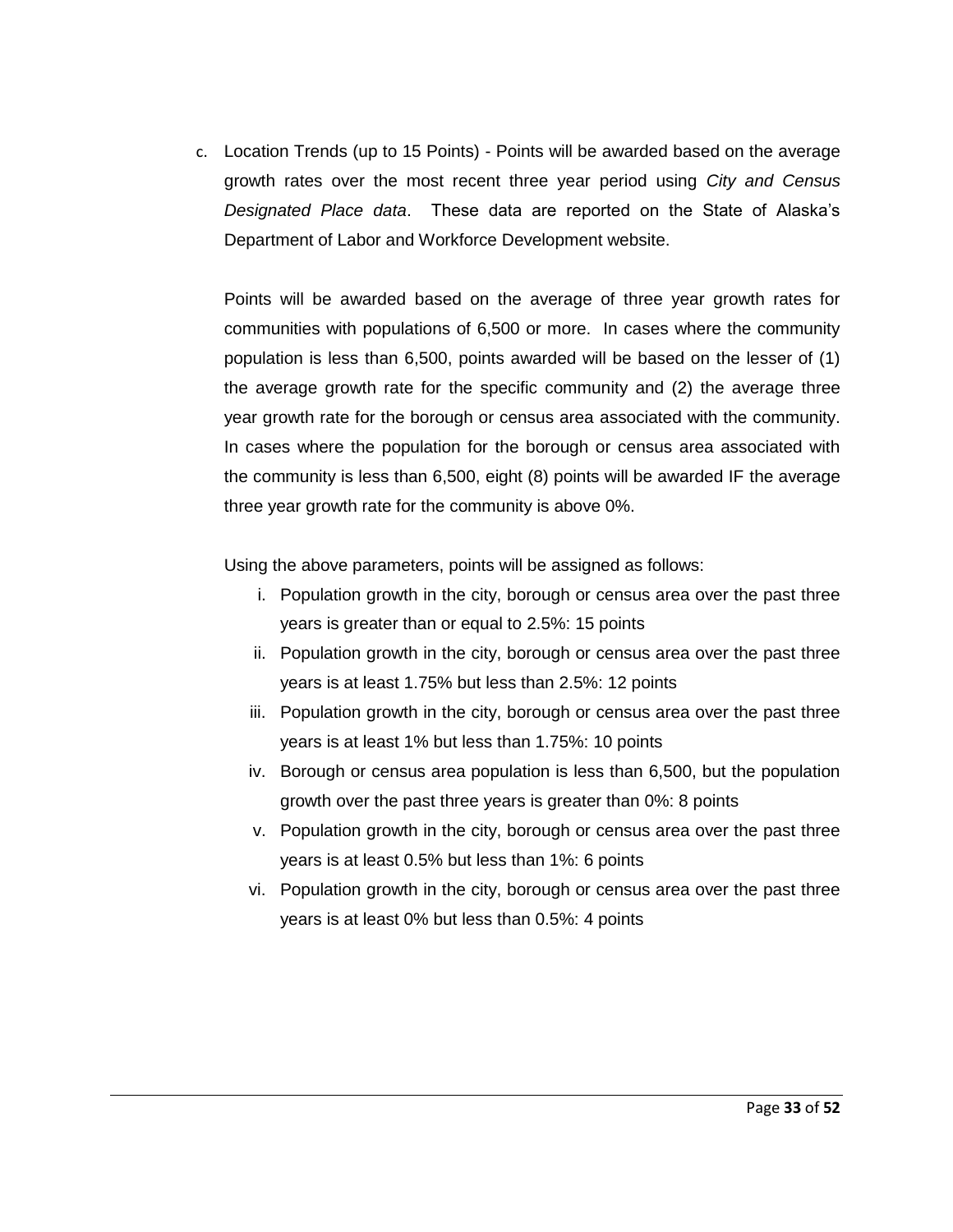#### **5. Underwriting (45 points)**

An application must receive at least 8 of the total possible points in this category to receive any funding under the GOAL program. Points will be awarded based on the following subcategories:

- a. Pro Forma Analysis (26 Points)
	- i. Level to which project supports hard debt. To earn points under this section, hard debt means financing with scheduled payments, which cannot be deferred, beginning in the first year of the project operation.
		- 1. 8% or more, up to 10% of Total Development Costs (TDC) supported by hard debt (6 points)
		- 2. More than 10% but less than 13% of TDC supported by hard debt (10 points)
		- 3. 13% or more, but less than 16% of TDC supported by hard debt (16 points)
		- 4. 16% or more of TDC supported by hard debt (20 points)
	- ii. Projects which are prohibited by rules associated with their supplemental funding sources which provide project-based operating assistance (i.e. HUD 811 and Section 202) from servicing debt throughout the project operations will automatically receive 14 points to offset their competitive disadvantage under Underwriting Category (a)(i).
	- iii. Line items for the following have been correctly set in the Rental Development Analysis Workbook (RDAW) submitted in the application to amounts at or below their respective limits: Developer Fee, Contingency, Contractor Overhead / Profit, and General Requirements. (1 point)
	- iv. All line items in RDAW have been clearly described (5 points). Each time **any** line items exist for positive dollar amounts identified as only "other" or any similarly lacking description, two (2) points will be subtracted from the five points available under this category until points are no longer available under 3(a)(iii). The point floor for this category will be zero (0).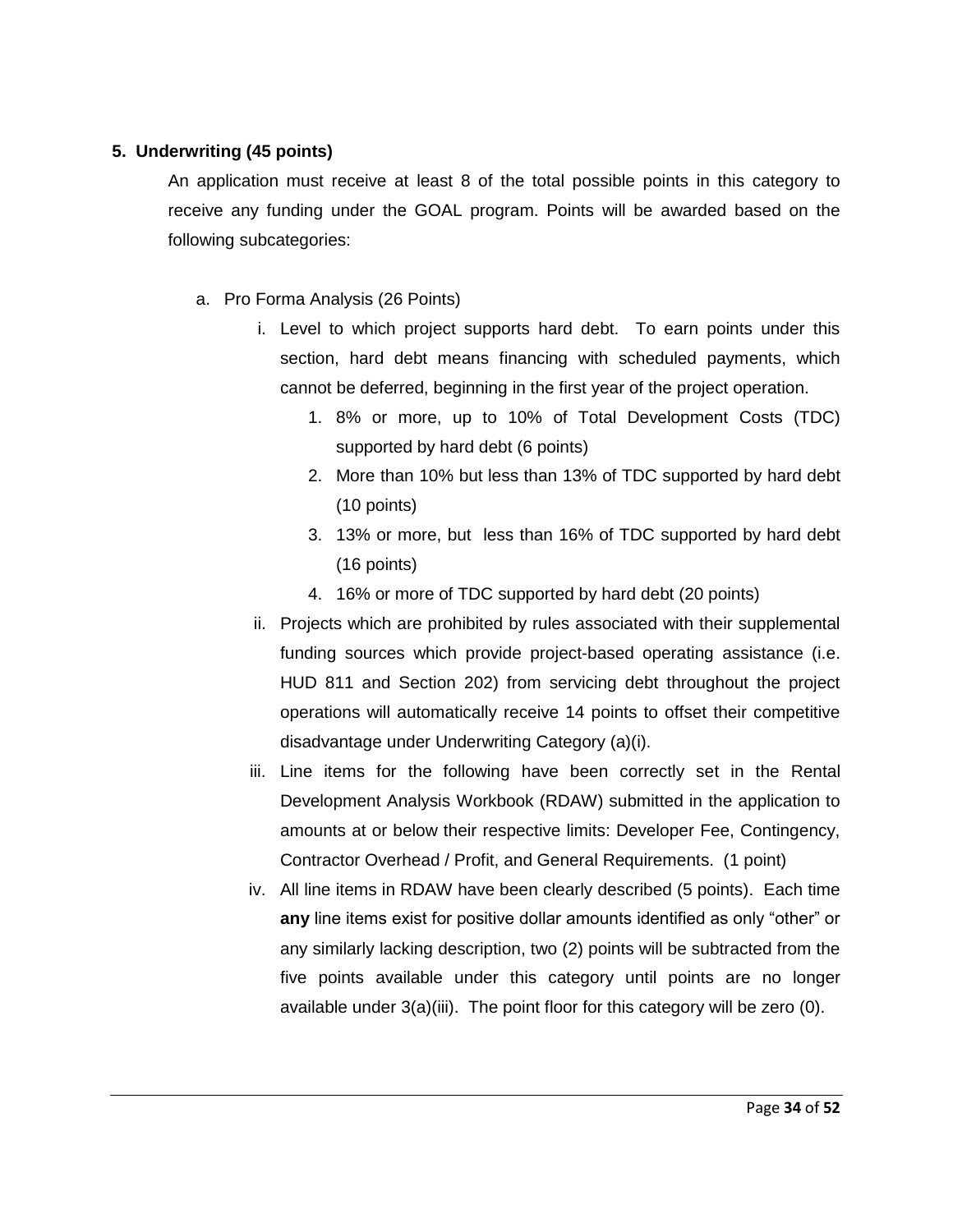- v. Penalty: RDAW Discrepancy (minus 5 points maximum). A one (1) point penalty, up to a maximum total penalty of five (5) points, will apply for each instance **of** the below circumstances noted in the RDAW:
	- 1. Costs that AHFC determines will be incurred as part of the project development or operations are not included in the budget (i.e. allocation fees for an LIHTC project are not included in the budget)
	- 2. Sources and expenses identified in the application materials are not fully accounted for in the RDAW
	- 3. Known sources do not equal (within \$10) known uses in the RDAW; for example, donated land shows up as a source but no offsetting cost is identified in the development budget. A penalty will not apply in this case if the gap between sources and uses is created by assumptions AHFC makes during the award review.
- b. Developer Fee (5 Points)
	- i. Developer fee separately identifies developer overhead and developer fee in excess of overhead in separate line items (1 points)
		- 1. For the purposes of this section, Developer Overhead is defined as the costs of business for the Developer attributable to the project (i.e. time, insurance, business expense, etc.). Developer Fee in Excess of Overhead is simply the difference between the Total Developer Fee and the Developer Overhead.
	- ii. No deferred developer fee is listed at or above 30% of the total developer fee (4 points)
	- iii. Penalty: If the developer is not the project owner and the deferred developer fee is not repayable within 12 years **based on trending analysis** in the Rental Development Workbook (minus 2 points).
- c. Debt Coverage Ratio (14 Points) In the first year of operation a DCR: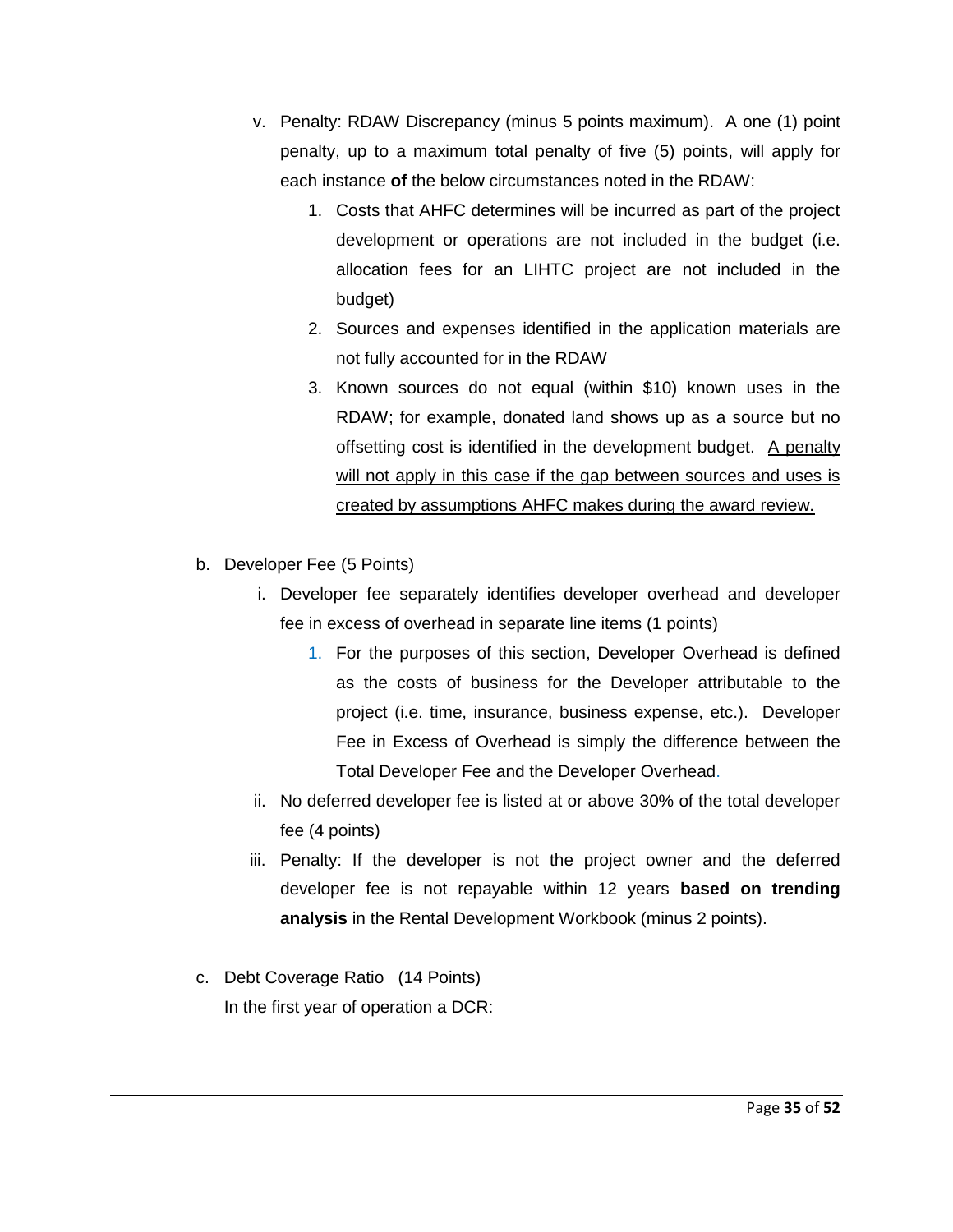- i. At or above 1.40 (in year 1) for hard debt service (6 points) points only available if hard debt is issued for project development and this debt represents at least 5% of the Total Development Costs.
- ii. At or above 1.30, but below 1.40, (in year 1) for hard debt service (2 points) – points only available if hard debt is issued for project development and this debt represents at least 5% of the Total Development Costs.
- iii. At or above 1.20 (in year 1) for all hard and soft debt service  $(8 \text{ points})$ points only available if repayment expectation is shown in pro forma for both hard and soft debt in years 1-15 and the combined debt equals at least 10% of the Total Development Costs. The 1.20 DCR target for this point category does not presume, imply or require that all soft debt must be paid off at the end of year 15.

For the purposes of this section (iii), Soft Debt included in the debt coverage ratio calculation must include AHFC Soft 2<sup>nd</sup> Payment Amounts, Deferred Developer Fees payable to persons or entities who are not members of the applicant's organization (either directly, or as members of subsidiary and / or parent organizations), as well as any other soft debt instruments which call for payment prior year 30.

iv. Projects which are prohibited by rules associated with their supplemental funding sources which provide project-based operating assistance (i.e. HUD 811 and Section 202) from servicing debt throughout the project operations will automatically receive 14 points to offset their competitive disadvantage under Underwriting Categories (c)(i)-(c)(iii).

#### **6. Project Leveraging (Maximum 24 Points)**

Applicants must provide all requested information on non-GOAL contributions to the project development. These requirements will be outlined in the application materials. Leverage points under Subsections (a), (b), and (c) will be impacted by Project Cost Standards (PCSs). For the purposes of Subsections (a), (b), and (c) the applicable PCS will depend on whether the proposal is non-Rural, Rural, or an acquisition / rehabilitation project. The Project Cost Standards for each are provided below: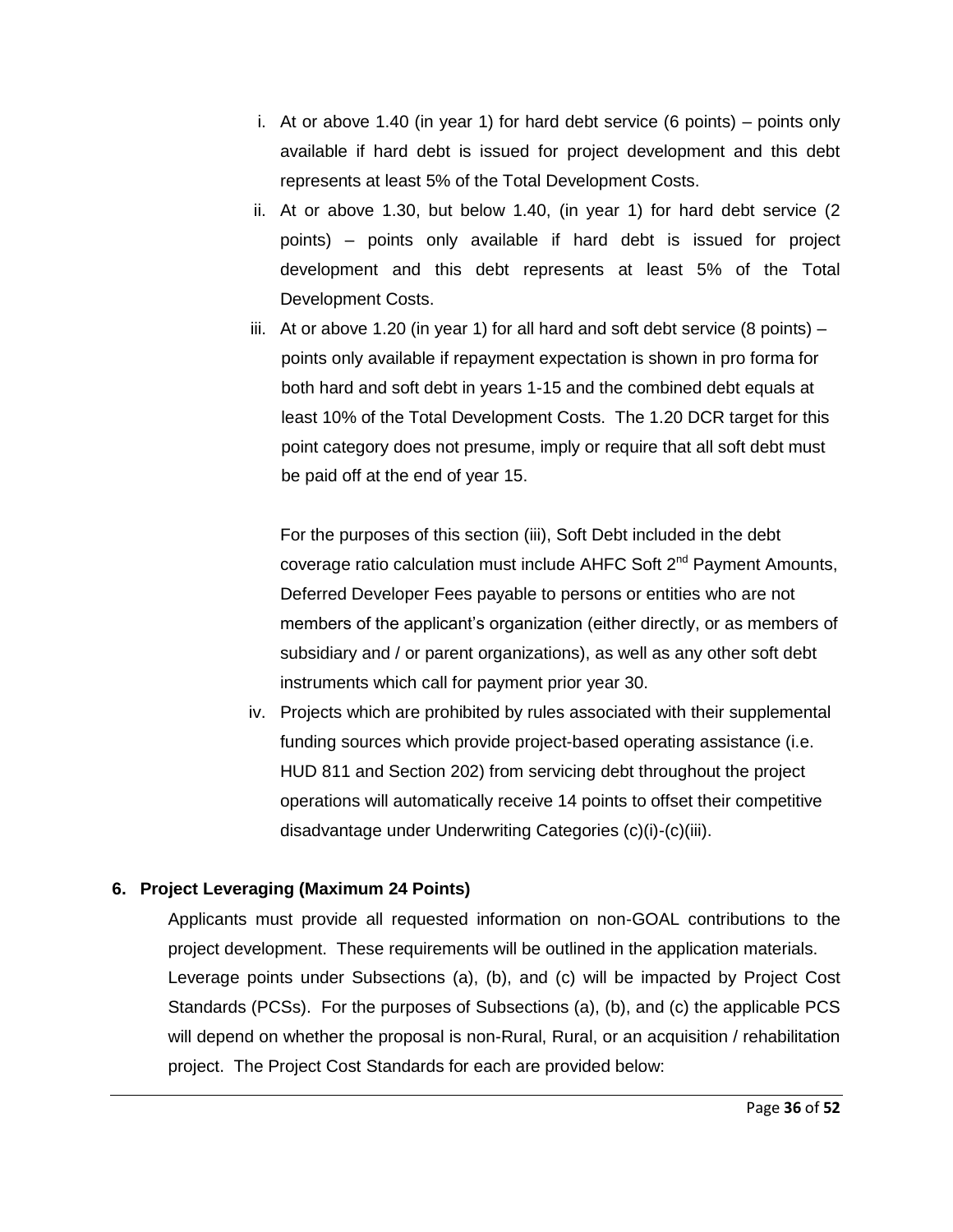Project Cost Standard - Non-Rural: the published 221(d)(3) limits for elevator construction, multiplied by a factor of 4.05.

Project Cost Standard - Rural: the published 221(d)(3) limits for elevator construction, multiplied by a factor of 5.5

Project Cost Standard - Rehabilitation: 75% of the applicable Project Cost Standard used for Urban or Rural projects will be used for projects involving Rehabilitation

a. Up to 10 leveraging points (maximum) will be assigned based on the net percentage of GOAL program funds to the appropriate Project Cost Standard.

Since LIHTCs do not generate equity until sold to a private investor, proceeds from the LIHTC awards will be counted as 90% GOAL program funds and 10% non-GOAL funds for the purpose of determining points in this category.

For the purposes of scoring in this subsection (a), Total Development Cost amounts exceeding the applicable PCS will be added to the GOAL funds in the scoring calculation. Consequently, the "Net GOAL program funds" will equal the GOAL funds + Total Development Costs which exceed the applicable PCS.

- i. Net GOAL funds are equal to 75% or more of PCS (0 points)
- ii. Net GOAL funds are 70% or more of PCS but less than 75% (2 points)
- iii. Net GOAL funds are 65% or more, but less than 70%, of PCS (4 points)
- iv. Net GOAL funds are 60% or more of PCS, but less than 65% (6 points)
- v. Net GOAL funds are 55% or more of PCS, but less than 60% (8 points)
- vi. Net GOAL funds are less than 55% of PCS (10 points)

**Example:** A project with \$100 in total development costs requests \$20 in Grant funds from AHFC, and \$50 in LIHTCs (10-year value) that will be sold at \$.80 / LIHTC (generating \$40 in LIHTC equity). The PCS for the project equals \$90. The project will take out a loan for the difference: loan value =  $$100 - (40+20) =$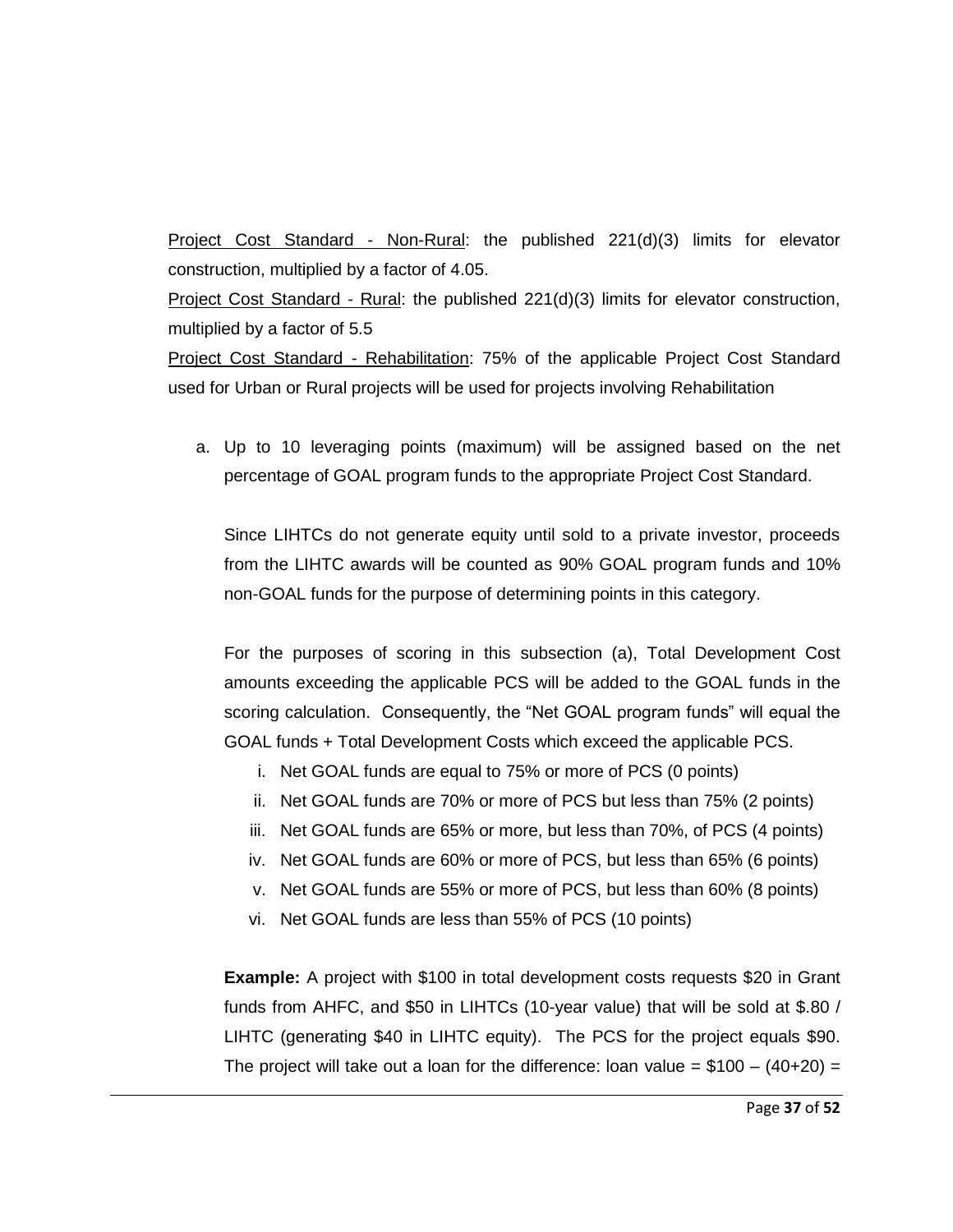\$40. GOAL contributions are: \$20 + (90% x \$40) + (total costs exceeding PCS:  $$10$ ) = \$66. GOAL funds as a percentage of the project cost standard would =  $$66 \div $90 = 73.33\%$ . This project would receive 2 points under this section for leverage.

b. Up to 4 points (maximum) will be awarded to applications providing a written commitment for non-GOAL funding sources. If the Total Development Cost of the proposal exceeds the applicable Project Cost Standard, the total leverage commitments scored in this section will be reduced by the difference between the Total Development Costs and the applicable Project Cost Standard.

**Calculation:** Points = 
$$
\frac{40 \times (A - B)}{C}
$$

Where:

 $A =$  Amount of leveraged funds secured by written commitments

B = Total Development Cost amounts exceeding the Project Cost Standard

C = the Total Development Cost

**Example**: A project has a Total Development Cost of \$1,000,000. The applicable Project Cost Standard is \$800,000. The applicant is requesting \$700,000 in GOAL funds. The applicant has secured \$300,000 in other funds through firm written commitments. The applicant will receive points based on as follows:  $40x[(300,000-200,000)/(1,000,000)] = 40x.1 = 4$  points.

- c. Up to 10 leveraging points will be assigned based on the relationship between the total project costs, excluding reserves and demolition costs, and the applicable Project Cost Standards:
	- i. Total project costs, less reserves and demolition costs, are less than 95% of the applicable Project Cost Standard, but are greater than 90% of the applicable Project Cost Standard (3 points)
	- ii. Total project costs, less reserves and demolition costs, are 90% or less of the applicable Project Cost Standard, but are still 85% or more of the applicable Project Cost Standard (5 points)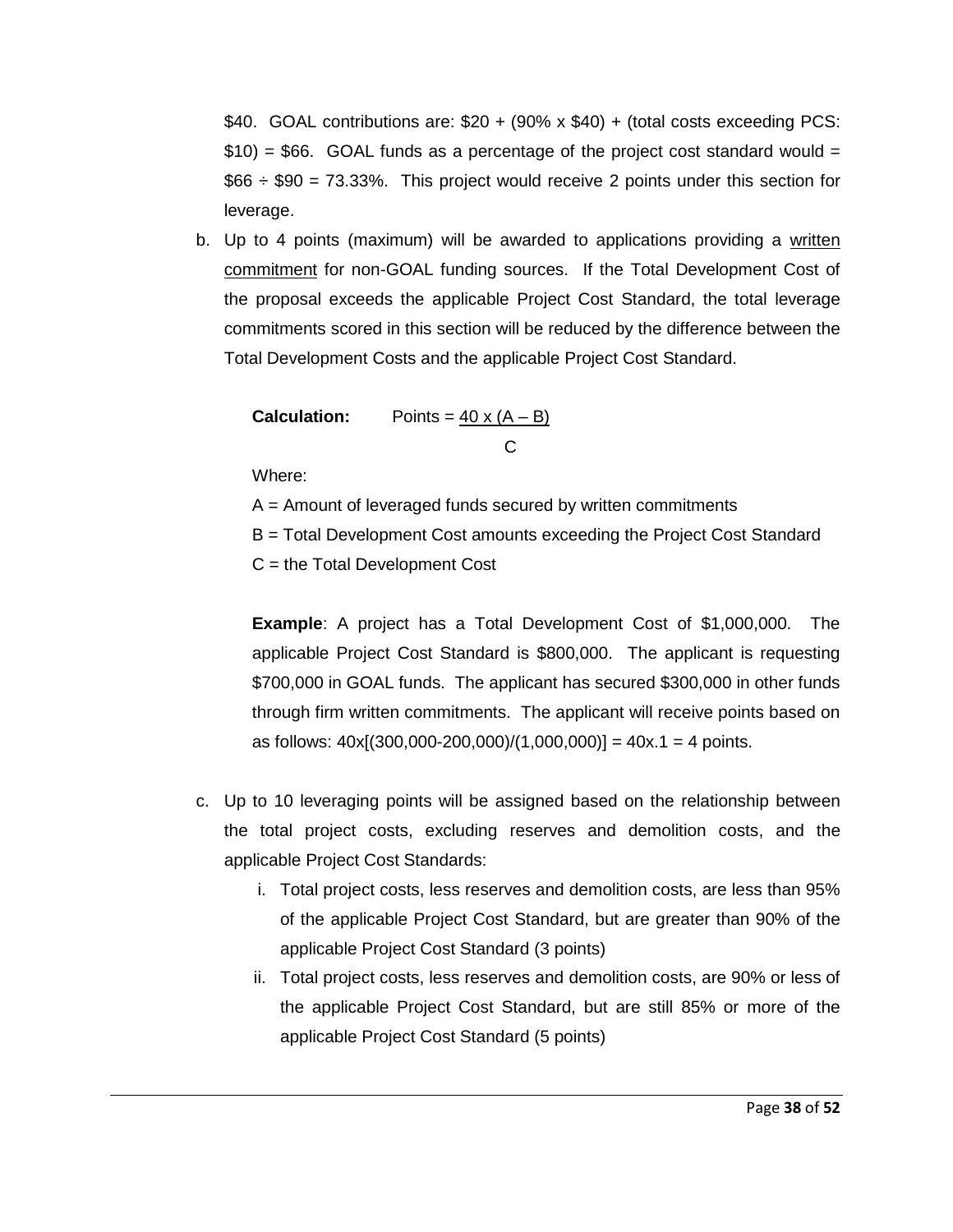- iii. Total project costs, less reserves and demolition costs, are less than 85% of the applicable Project Cost Standard, but are still 80% or more of the applicable Project Cost Standard (8 points)
- iv. Total project costs, less reserves and demolition costs, are less than 80% of the applicable Project Cost Standard (10 points)

#### **7. Project Team Characteristics (1 Point)**

- a. A tax-exempt organization or Regional Housing Authority is involved in the project on a regular, continuous, and substantial basis in both the development and operation of the project (must be recognized as a tax-exempt organization by the Internal Revenue Service) (1 Point).
- b. Points will be deducted from the applicant's score in cases where a principal of the development, management or ownership entity identified in the application or subsequently used on the project, has been determined through monitoring reviews by AHFC to be in violation of program criteria, rules or regulations. Performance of the developer, owner, investor, property management firm, and all entities related by common ownership to the development team will be reviewed.

**The penalty point review will be conducted during the threshold review as part of the** "pre**-**application" process. The procedure will be based on a review of all grant/loan programs of AHFC and the Low-Income Housing Tax Credit Program. An applicant may have the right to appeal this decision under 15 AAC 151.830 and 15 AAC 150.220.

AHFC retains the right to amend the point penalties based on extenuating circumstances due to natural disasters, events outside the control of the sponsor/owner, or based on the best interests of AHFC or the management of these programs. For the purpose of subtracting points under this criteria, the following schedule will be used:

i. Late progress reports during the performance period of a grant (submitted 15 days after due date) will receive zero penalty points for the first occurrence, and 1 penalty point for each subsequent occurrence.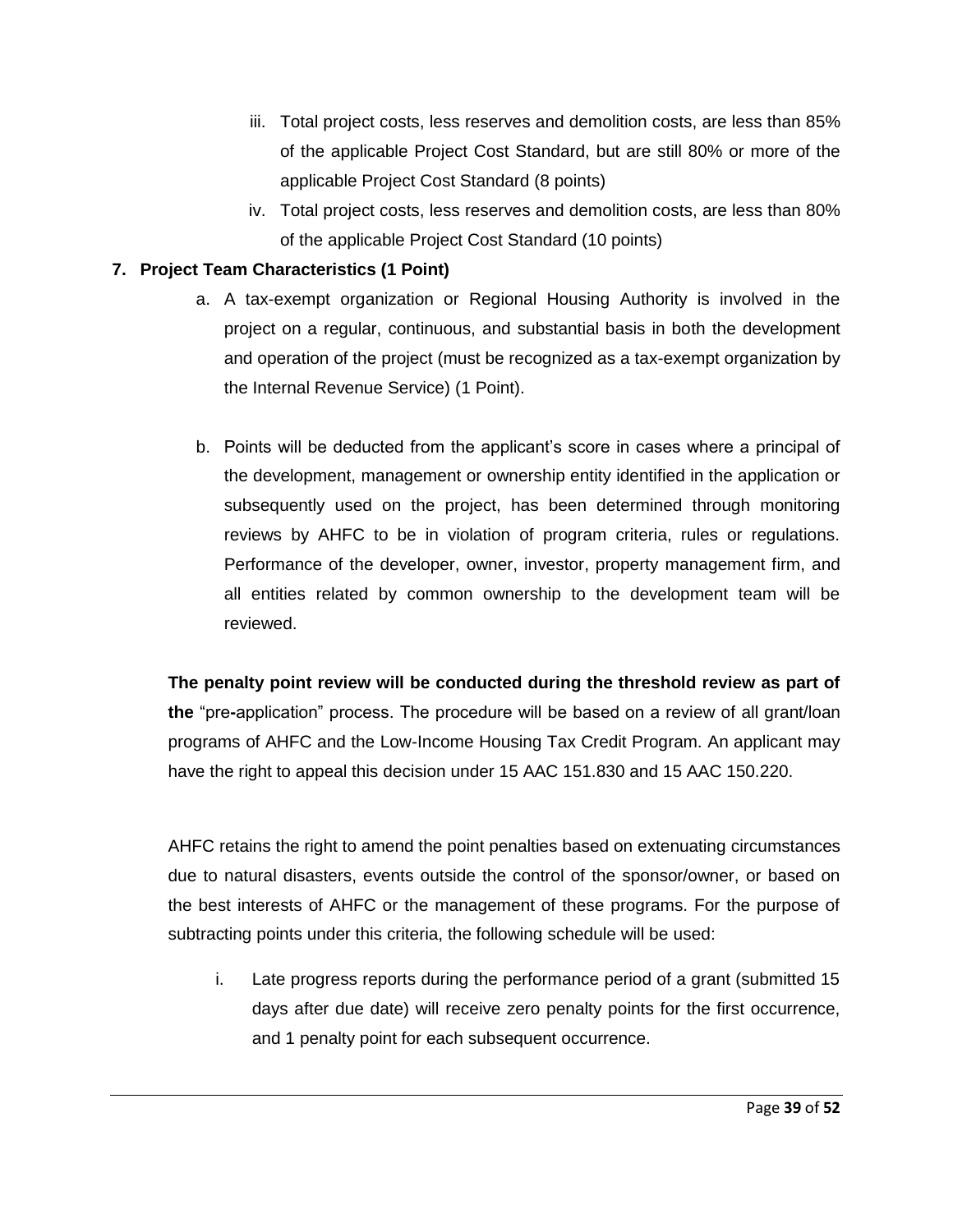- ii. Health and Safety issues (based on UPCS inspection protocol) up to three (3) point deduction per project where an instance has been cited, is older than 3 months, and is still uncorrected at the time the pre-application is due: Level  $1 - 1$  point Level 2 – 2 points
	- Level  $3 3$  points
- iii. One point will be subtracted for each month that an AHFC mortgage payment is 30-days past-due (five points maximum). Penalty points for mortgage performance will be assessed against all members of the project ownership.
- iv. Issuance of an IRS Form 8823 or audit findings on grant programs which are older than 3 months and uncorrected by the time the pre-application is due. (3 penalty points for each qualifying project fitting this description that is not already addressed through UPCS protocol specified in (ii) of this section).
- v. Unapproved (by AHFC), and uncorrected changes in the design or scope of a prior development from the original application scope that was proposed will result in a 3 point per instance point reduction. Once this penalty has been assessed in a competition, the same penalty will not be assessed in perpetuity on future applications (i.e. if assessed in year 1 competition, same penalty will not be assessed in year 2's competition for the same event that merited year 1's penalty points).

#### **8. Job Training Program (Maximum 6 Points)**

Up to six (6) points may be awarded to an applicant committing to operate a jobtraining program that targets low and moderate-income families, during the construction of the project. The trainees must be prepared for meaningful employment opportunities after the program is completed. The training opportunities qualifying for points under this category must be related to the project development. Apprenticeship training in a recognized trade union is one example. If an applicant receives points in this category, but fails to implement the training program, AHFC may recapture any reservation or funding commitment made from GOAL program funds.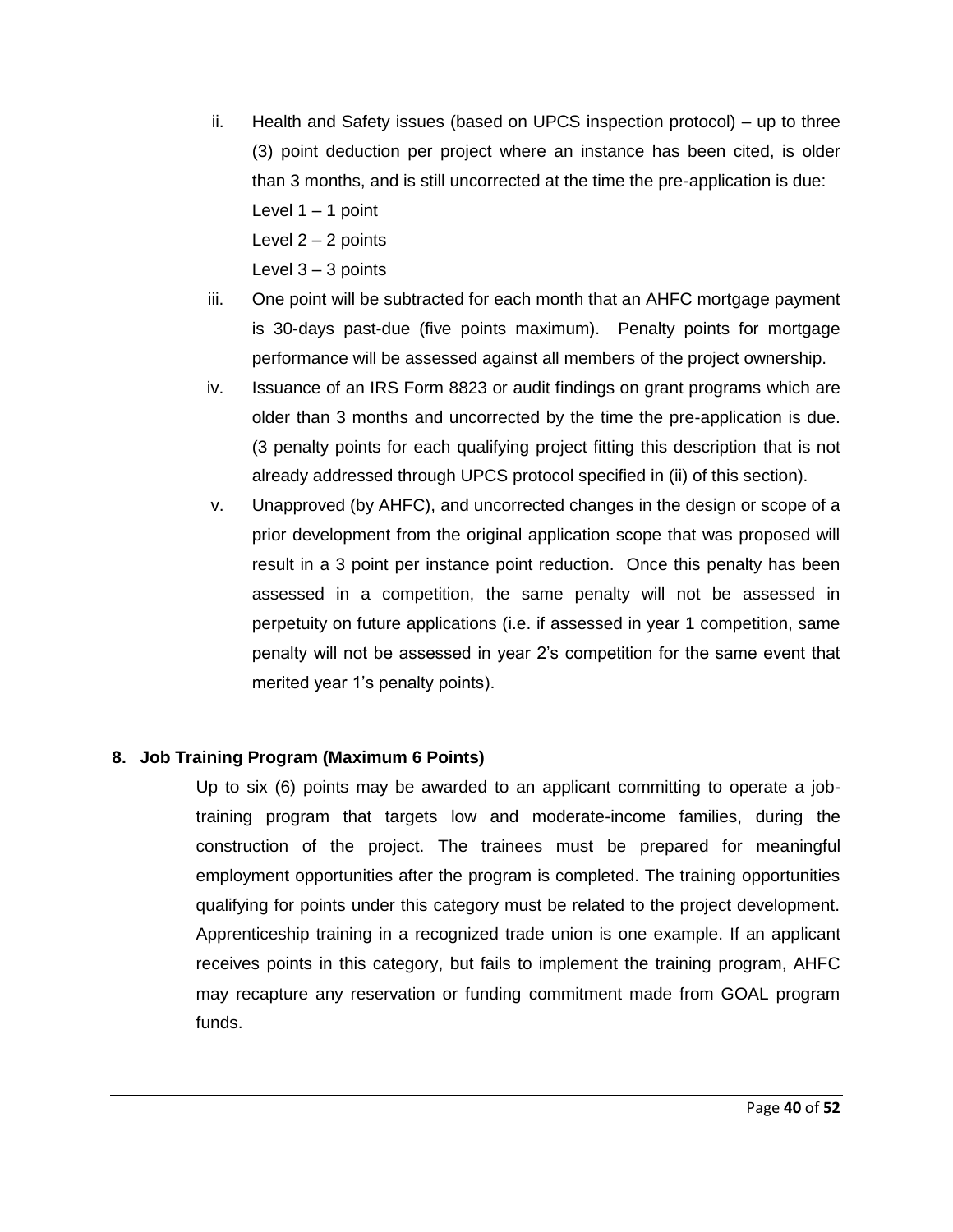- a. Applicants must provide letters of financial commitment for program operation, and signed memorandums of agreement between the project owner, the contractor, the training organization, and any other parties involved. **No points**  will be awarded under this category without firm written commitments, and a detailed summary of the program which specifies the goals and objectives for the program, the number of training positions, the target group of people, how the program will be funded, the skills learned by the trainees, the duration of the training and what future employment opportunities will be available to trainees.
- b. Applicants will earn one (1) point for each individual being provided on-the-jobtraining during the project development. An additional two points will be earned for classroom training that includes at least 20 hours of instruction for at least two individuals. Classroom training must be delivered to the persons who will receive the on-the-job training. (maximum of 6 points).

#### **PROJECT CHANGES AND NON-COMPLIANCE WITH RATING CRITERIA AFTER AWARD**

AHFC will not approve any project changes pertaining to rating criteria that would modify the order in which applications were ranked during the rating process. AHFC will consider requested changes only if there is substantive reason, in AHFC's opinion to believe that in not approving the change, the financial feasibility of the project will be compromised.

All project characteristics proposed by the applicant become part of the extended use agreement (LIHTC program) or deed restriction (HOME & SCHDF programs) which are recorded on a funded project. Failure to meet any of these requirements which are incorporated in to the extended use agreement or deed restriction is considered a violation of this award plan (Qualified Allocation Plan for LIHTC). Such violations are considered reportable to the Internal Revenue Service (LIHTC program) as non-compliance, or in the case of HOME & SCHDF program funds (and not corrected in a timely manner), are events which may cause AHFC to demand repayment of the HOME and/or SCHDF program funds.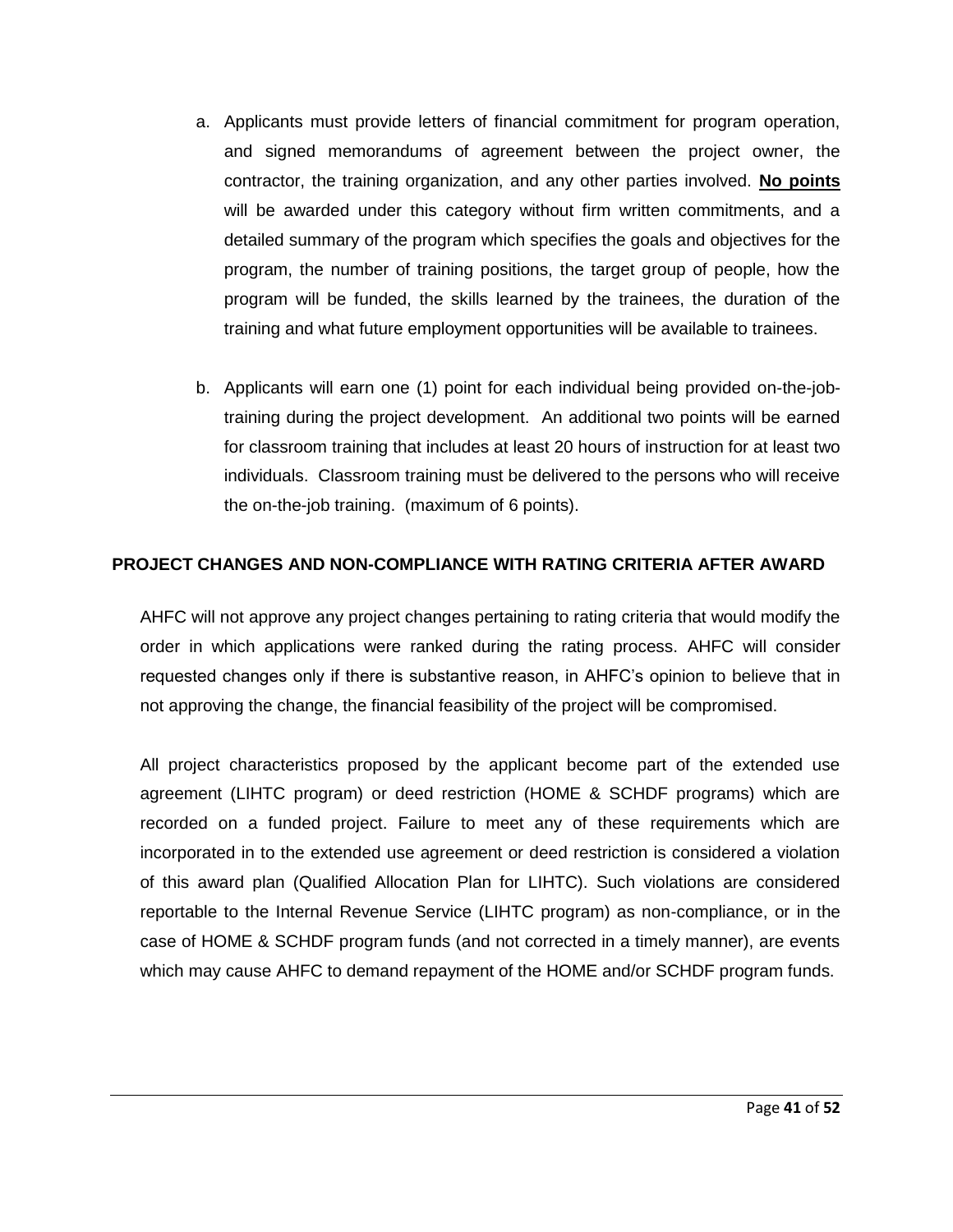| RATING AND RANKING CRITERIA SUMMARY                   | <b>Maximum</b> |  |  |
|-------------------------------------------------------|----------------|--|--|
| <b>Evaluation Criteria</b>                            |                |  |  |
| <b>Project Location</b><br>1.                         |                |  |  |
| i. Rural - 20 points                                  | 25             |  |  |
| ii. QCT w/ Community Revitalization - 5 points        |                |  |  |
| 2.<br><b>Project Design</b>                           |                |  |  |
| i. Energy Efficiency - 15 points                      |                |  |  |
| ii. Larger Units - 6 points                           |                |  |  |
| iii. Equipped Units - 5 points                        | 45             |  |  |
| iv. Rehab - 15 points                                 |                |  |  |
| v. Storage facilities - 1 point                       |                |  |  |
| vi. Service enriched housing - 3 points               |                |  |  |
| <b>Project Characteristics</b><br>3.                  |                |  |  |
| i. Project Serves lowest income tenants - 12 points   |                |  |  |
| ii. Extended low-income use - 1 point                 |                |  |  |
| iii. Special needs targeting - 8 points               |                |  |  |
| iv. Project Mix $-8$ points                           |                |  |  |
| v. Tenant ownership - 1 points                        | 33             |  |  |
| vi. Homeless preference - 1 points                    |                |  |  |
| vii. Public Housing Waiting List Preference - 1 point |                |  |  |
| viii. Senior Housing Offset - 8 points                |                |  |  |
| ix. Historic Preservation - 1 point                   |                |  |  |
| <b>Market Conditions</b><br>4.                        |                |  |  |
| i. Opportunity - 15 points                            |                |  |  |
| ii. Rental Market Strength - 15 points                | 45             |  |  |
| iii. Location Trends - 15 points                      |                |  |  |
| Underwriting - 8 point threshold<br>5.                |                |  |  |
| i. Pro forma - 26 points                              |                |  |  |
| ii. Developer Fee - 5 points                          | 45             |  |  |
| iii. Debt coverage ratio - 14 points                  |                |  |  |
| Leverage<br>6.                                        |                |  |  |
| i. Percentage of Net GOAL funds - 10 points           |                |  |  |
| ii. Commitments Received - 4 points                   | 24             |  |  |
| iii. Percentage of Project Cost to PCS - 10 points    |                |  |  |
| <b>Project Team Characteristics</b><br>7.             |                |  |  |
| i. Non-profit participation $-1$ point                | 1              |  |  |
| ii. Penalty points - no max                           |                |  |  |
| Job Training Program<br>8.                            | 6              |  |  |
| <b>TOTAL POINTS</b>                                   | 224            |  |  |

Page **42** of **52**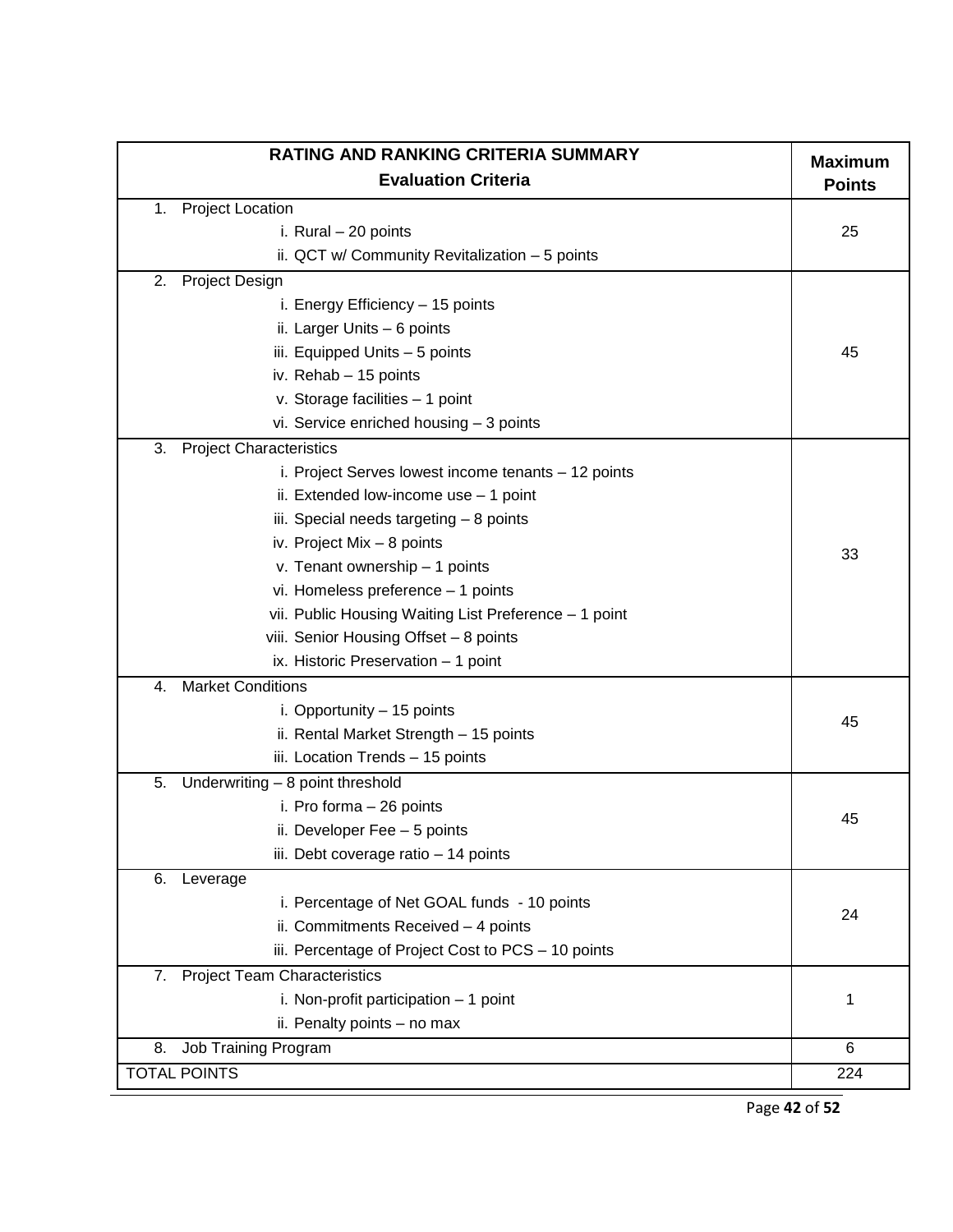## **PROJECT COST AND FUNDING LIMITATIONS**

The following cost limitations shall apply in determining a project's eligible basis, and the resulting amount of GOAL program funds that may be awarded. These cost limits shall not be exceeded unless substantive evidence, acceptable to AHFC, is supplied by the applicant to justify higher cost limitations.

#### **1. Developer/General Contractor Fees and Costs:**

The maximum gross developer and contractor fee/overhead charged to the development may not exceed the amounts specified in the following table. Where an identity of interest exists among the developer, contractor, consultants or any other party to the development, the maximum developer and/or contractor fee may be further reduced to an amount determined to be appropriate by AHFC. AHFC may also reduce any fee that, in AHFC's opinion is higher than is justified for the project. Exceptions will be considered only if significant evidence is provided which suggests that the project is of a nature that warrants such higher fees.

| Development             | Maximum                 | Maximum                   | Maximum               | General               | Maximum      |
|-------------------------|-------------------------|---------------------------|-----------------------|-----------------------|--------------|
| Type                    | Gross<br>Developer Fee* | Development<br>Consultant | Gross<br>Contractor   | Requirements<br>$***$ | Contingency  |
|                         |                         | Fee                       | Fee/                  |                       |              |
|                         |                         |                           | Overhead**            |                       |              |
| <b>New</b>              | 15%                     | 5%                        | 10%                   | 10%                   | 5% of hard   |
| Construction            |                         |                           |                       |                       | construction |
|                         |                         |                           |                       |                       | costs        |
| Acquisition with        | 5% of                   | 5%                        | $10\%$ of             | $10\%$ of             | 10% of hard  |
| Rehabilitation or       | Acquisition             |                           | <b>Rehabilitation</b> | <b>Rehabilitation</b> | construction |
| rehabilitation          | Costs and 15%           |                           | Cost                  | Cost                  | costs        |
| Only                    | of Rehabilitation       |                           |                       |                       |              |
|                         | Costs                   |                           |                       |                       |              |
| <b>Acquisition Only</b> | 5% of                   | 5%                        | 0%                    | 0%                    |              |
| (HOME &                 | Acquisition             |                           |                       |                       |              |
| <b>SCHDF</b>            | Cost                    |                           |                       |                       |              |
| Programs only)          |                         |                           |                       |                       |              |
| 4% Tax Exempt           | 15% of Total            | 5%                        | 10%                   | 10%                   | 10%          |
| <b>Bond LIHTC</b>       | Development             |                           |                       |                       |              |
| Projects (Only)         | Cost                    |                           |                       |                       |              |

\*The maximum fee/overhead must be calculated against the total development cost of the project, net any payments to the developer or related parties. Construction management services performed by a party related to the developer and / or applicant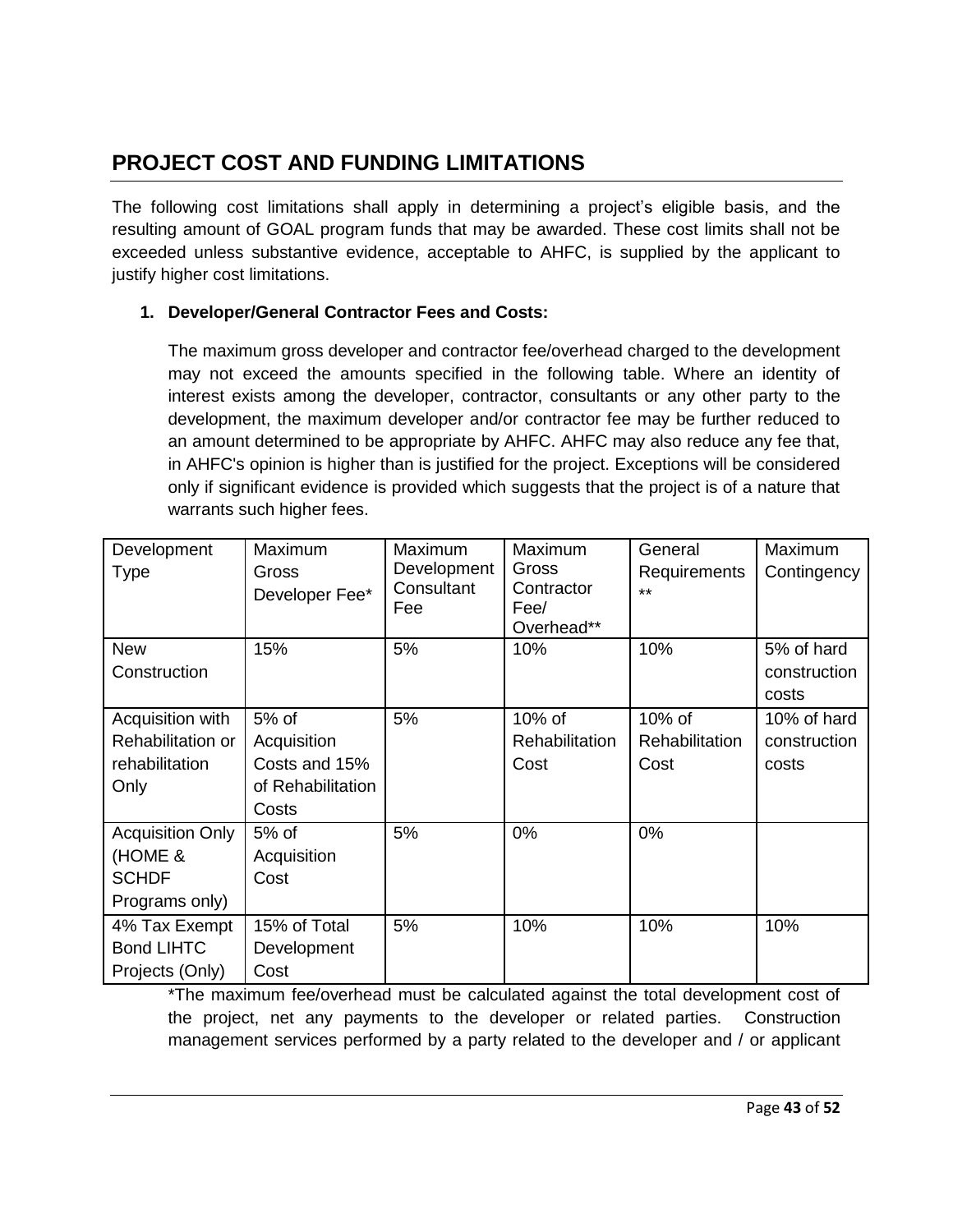are considered development overhead charges and must be included in the maximum allowed developer fee.

\*\* The maximum fee/overhead and general requirements is calculated against total construction cost, less the costs of the general requirements and contractor overhead and profit.

Please refer to the program policy and procedures guide for the definitions of general requirements, and builder/contractor profit and overhead.

**2.** The annual amount of eligible basis, the applicable **Consultant Fees and Cost of Intermediaries** 

All payments made to consultants or other intermediaries who are performing tasks normally performed by a developer, are considered development overhead charges and must be included in the maximum 15% allowable for the developer fee and overhead.

#### **3. Operating Reserves**

Operating reserves that are funded with proceeds from the GOAL program are limited to an amount up to one year of the projects' total operating expenses, not including replacement reserves. This limitation may be waived at AHFC's discretion if it is considered to be in the best interests of the project or the GOAL program.

#### **4. Replacement Reserves**

All projects funded with GOAL funds will be required to maintain a minimum of \$300 per unit/per year replacement reserves for capital expenses (roof repair, boiler replacement, etc.). The replacement reserve account must be jointly controlled by the project owner and AHFC or some other secondary lender. This requirement will be subordinate to any terms or conditions placed on loan or grant financing associated with the project.

#### **5. HOME Rental Development Funds**

In addition to the federal requirements for HOME funding, to receive HOME rental development funds through the GOAL program, a minimum of 20% of the residential rental units in the development must be set-aside for families at or below 50% of the median income, adjusted for family size.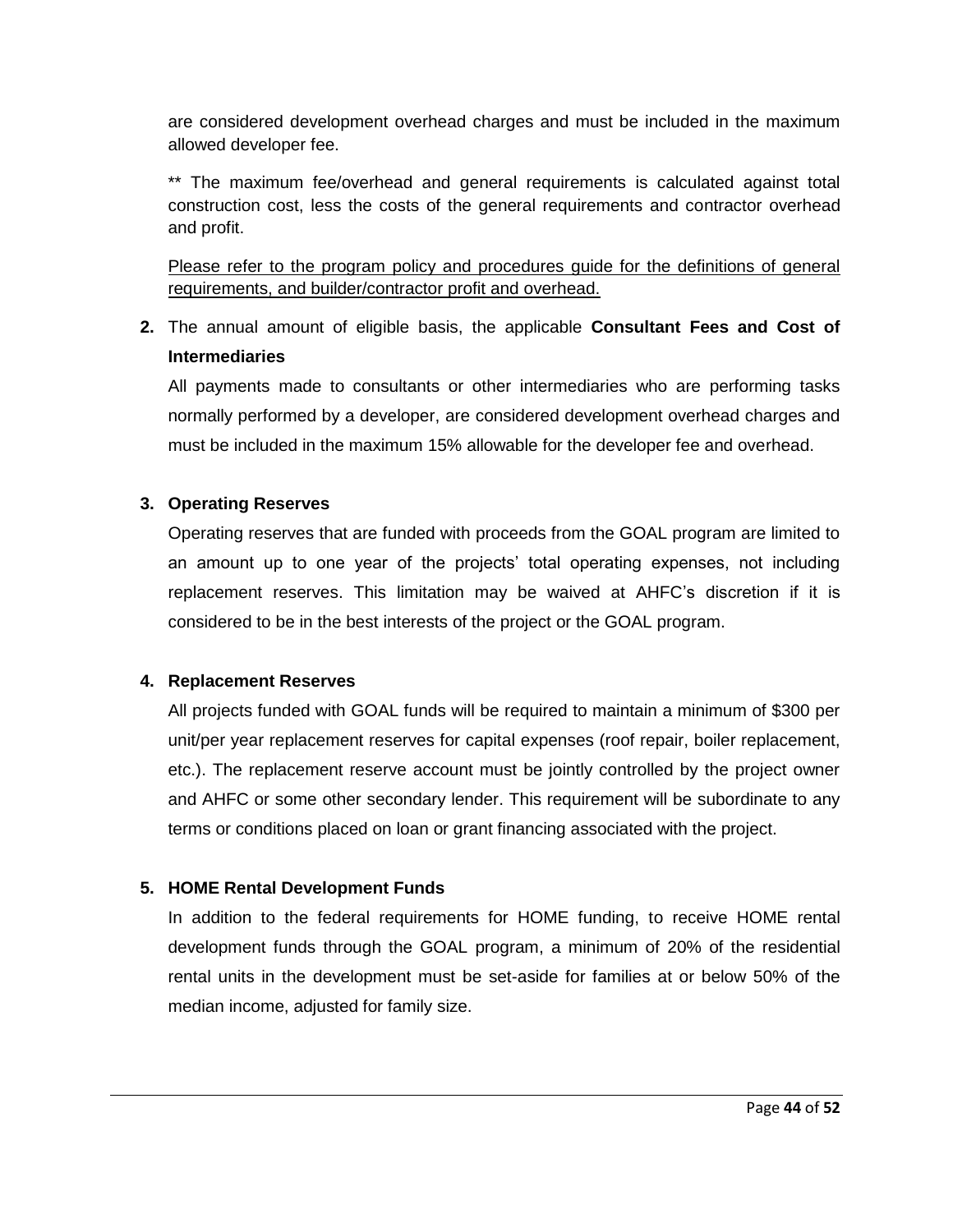If HOME funds are proposed for activities that will demolish existing rental properties and / or reduce the number of housing units in a community, AHFC will evaluate the proposal in the context of the one-for-one replacement requirements under the HOME program. If AHFC determines that one-for-one replacement of housing units is appropriate, under the HOME Program Rules, then funding consideration will be conditioned on the proposal's adherence to the one-for-one replacement requirement.

#### **6. Limitations on SCHDF Project Funding**

For grant requests over \$500,000, the underwriting analysis performed by AHFC for determining the recommended amount of senior housing grant funds will be based on analysis of the debt carrying capacity of the project. AHFC will use the underwriting criteria for its multi-family loan program to determine the potential amount of debt the project could support. Project income will be estimated by using the HUD established Fair Market Rent for the geographic location. The maximum SCHDF award will be the difference between the estimated debt capacity (loan amount) and total development costs*.* 

#### **7. Minimum Rehabilitation Costs**

Under the LIHTC program, there is a minimum rehabilitation cost. The rehabilitation costs must be the greater of \$15,000 per unit or 10% of the "adjusted basis" of the building and must consist of work items that are more than just cosmetic in nature and include only physical items. Soft costs and financing costs may not be used to calculate the minimum rehabilitation cost.

## **ALLOCATION OF TAX CREDITS TO PROJECTS FINANCED WITH TAX-EXEMPT BONDS EXCEEDING 50% OF TOTAL PROJECT COSTS**

Applicants may apply to AHFC for LIHTCs that are obtained automatically with the use of tax-exempt bond financing on a project. To be eligible for these "non-competitive" credits, more than 50% of the project costs must be financed with bonds that are exempt from taxes under the IRS Code (tax-exempt bond issue). The bonds must be issued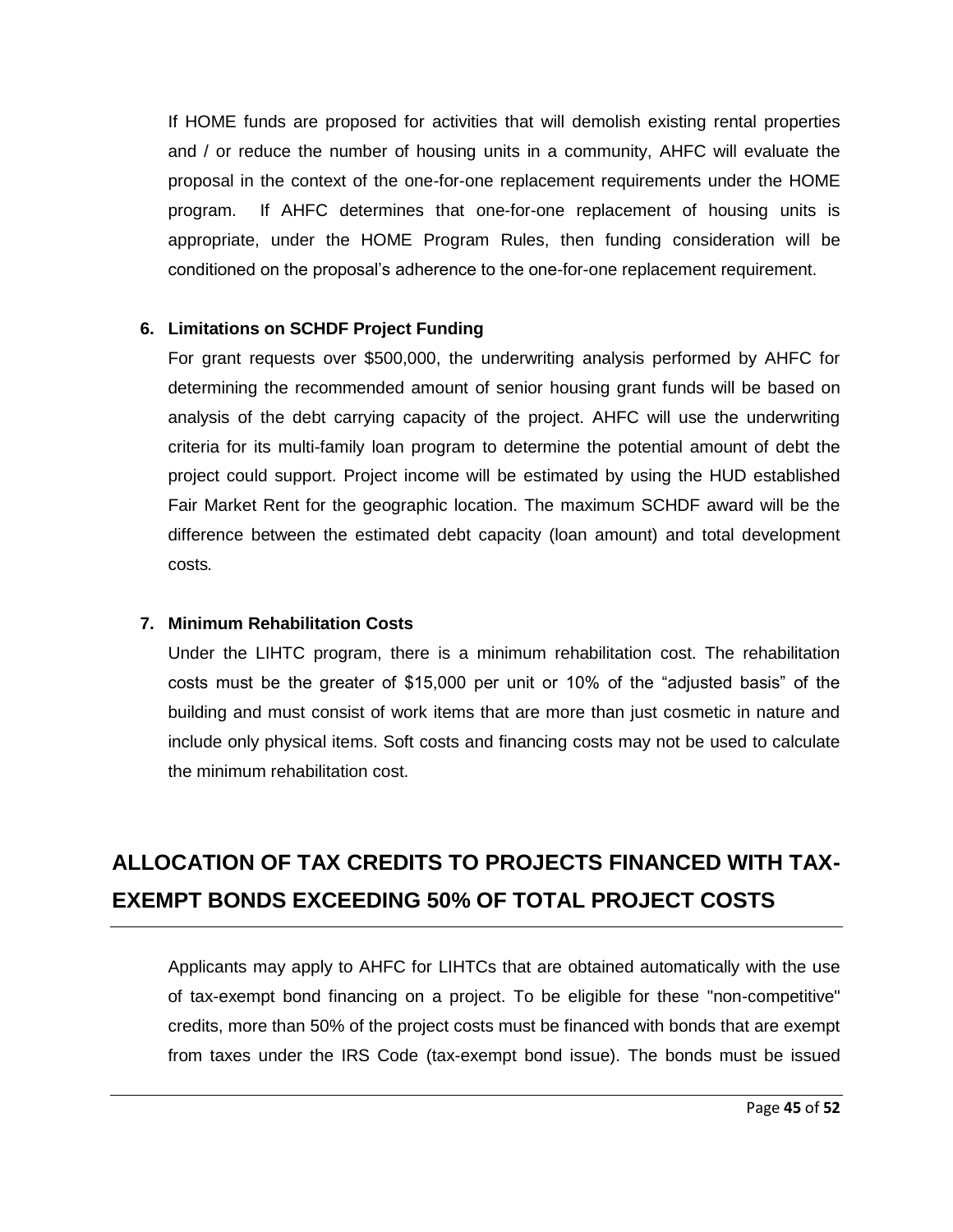subject to Alaska's private activity bond volume cap. Additionally, the project must be considered eligible for LIHTCs under Alaska's Qualified Allocation Plan (Rating and Award Criteria), including the minimum threshold requirements and points criteria.

All requirements of the competitive tax credit program pertain to the non-competitive program, including all application, processing and monitoring fees and the requirements regarding feasibility and viability.

## **COMPLIANCE MONITORING FOR SCHDF AND HOME**

The SCHDF and HOME program have separate monitoring requirements that are not required under IRS statutes to be incorporated into this allocation plan. The compliance requirements for these programs are detailed in the policy and procedures manual for the GOAL program and in a compliance manual available from AHFC.

## **COMPLIANCE MONITORING PLAN FOR LIHTC PROJECTS**

(a)(1)(A) **Monitoring Authority** - All projects -placed in service- since the 1986 enactment of the Low-Income Housing Tax Credit Program, are subject to monitoring for compliance with the rules and regulations of 26 U.S.C. Section 42.

(B) Compliance monitoring of all tax credit projects will be conducted by the AHFC, in accordance with the procedures outlined below. The Corporation's obligation to monitor for compliance with the requirements of Section 42 does not make the Corporation liable for an owner's noncompliance.

(C) The areas to be reviewed for compliance shall include, but are not limited to:

**i.** Tenant income qualifications, calculations and appropriate supporting documentation.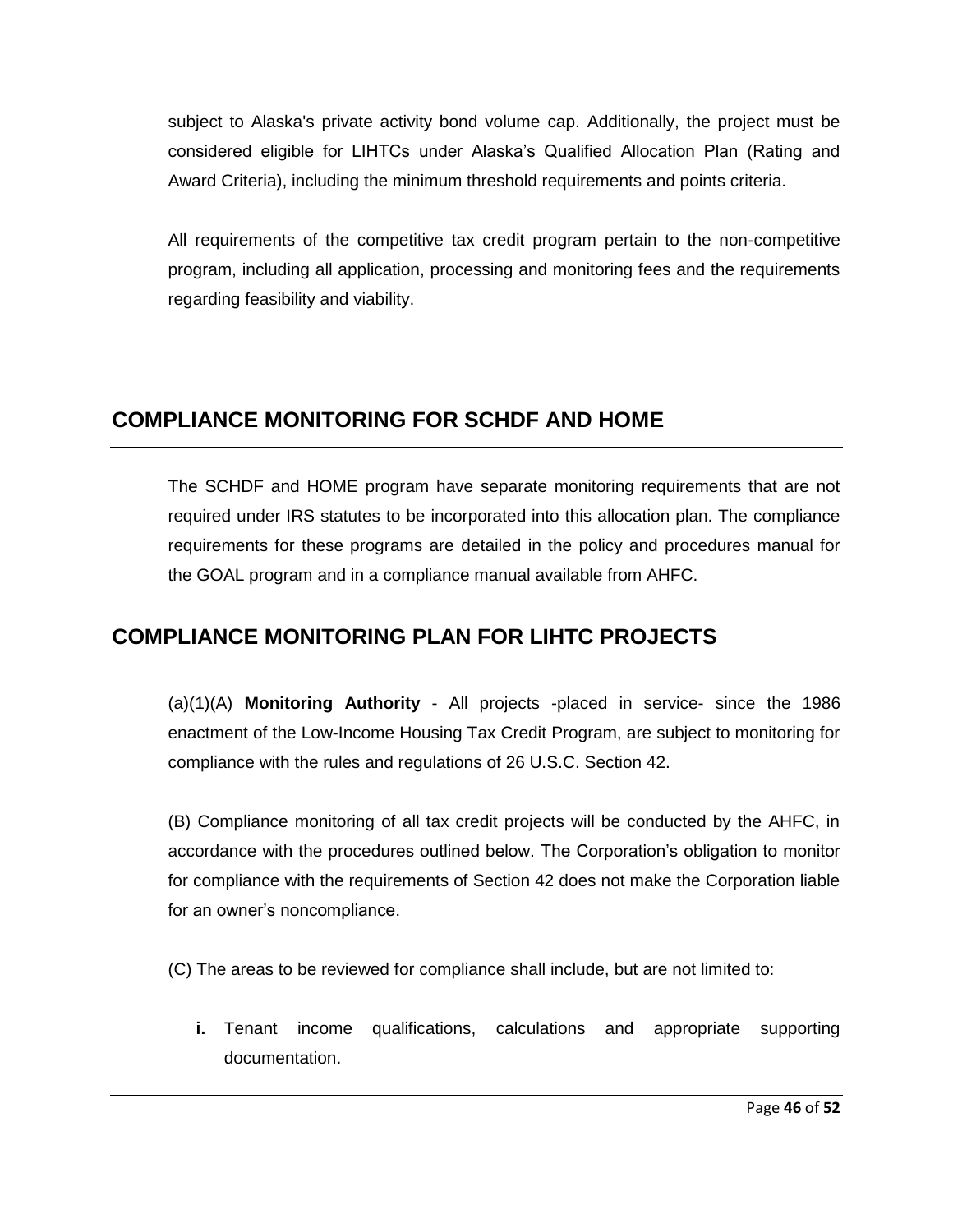- **ii.** Gross rent payments and any components of the gross rent figure (including utility allowances, optional and non-optional charges).
- **iii.** The project rental history of the fraction claimed for the property and compliance with habitability standards.
- **iv.** Affirmative marketing efforts
- **v.** Fair housing compliance
- **vi.** Occupancy rules contained in Section 42
- **vii.** Building code violation reports
- **viii.** Replacement Reserves
- **ix.** Vacancy rates
- **x.** Property management certification

(b)(1) **Record Keeping** - The owner of a project receiving a credit allocation shall maintain project records (A - R, below) for six years past the due date (with extensions) for filing the federal income tax return for that year. **The records for the first year of the credit period must be retained for at least six years beyond the due date (with extensions) for filing the federal income tax return for the last year of the compliance period of the building.** 

The records must include, but are not limited to, the following:

(A) the total number of residential rental units in the project (including the number of bedrooms and square footage of each residential rental unit);

(B) the percentage of residential rental units in the building that are low-income units;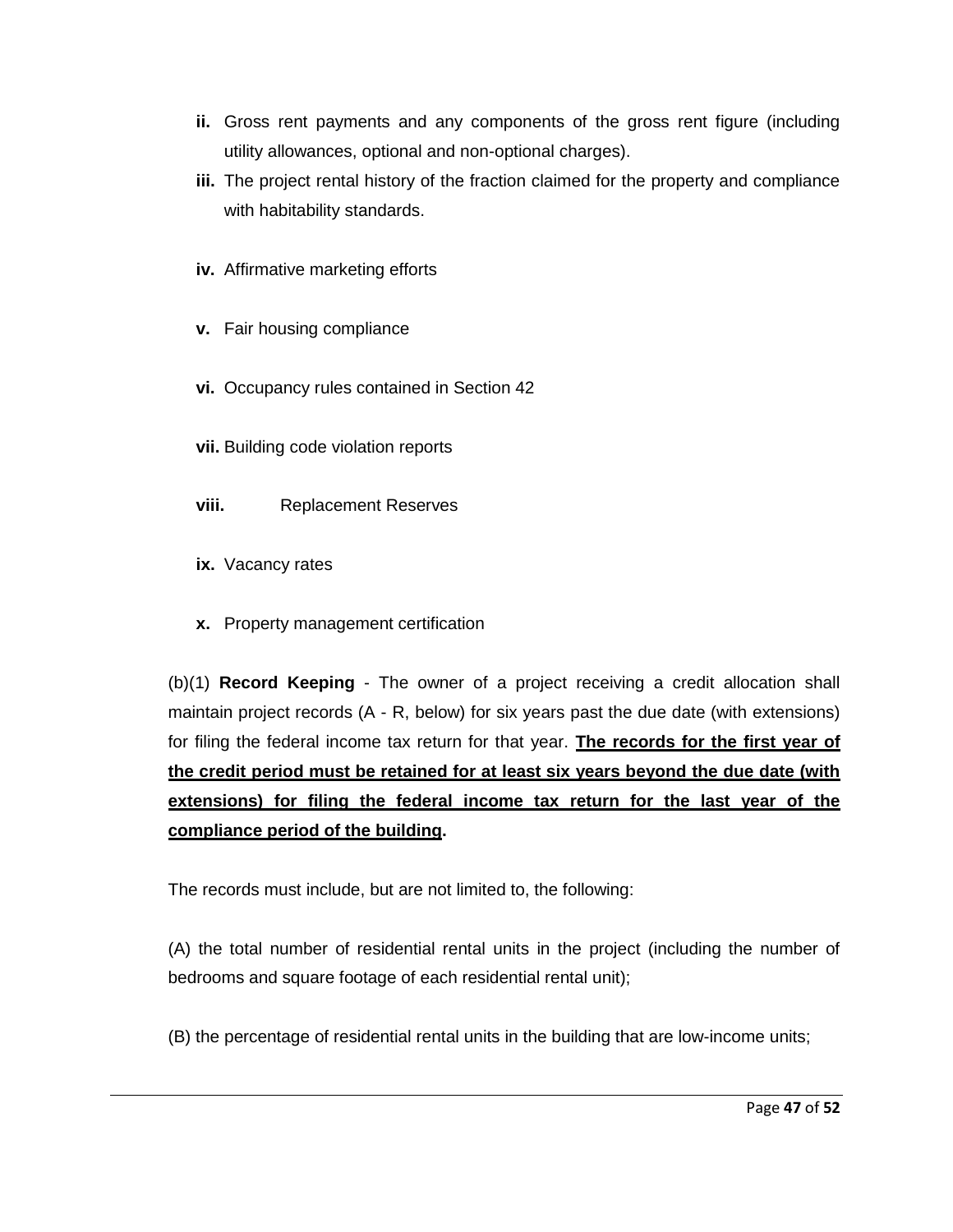(C) the rent charged on each unit in the project, including the utility allowance amount used and the method of calculation;

(D) the project rental history of all units and information that shows when and to whom the next available units were rented;

(E) annual income certifications for each low-income tenant and sufficient documentation to prove that annual income was calculated in a manner consistent with the requirements of Section 8 of the U.S. Housing Act of 1937;

(F) the character and use of the non-residential portion of the building(s) within the project (common areas, etc.) if included in eligible basis;

(G) the number of occupants in each low-income unit;

(H) the eligible basis and qualified basis of the building at the end of the first year of the credit period; and if in the following years the project has received additional federal funds reducing the eligible basis of the building(s);

(I) evidence that supports any of the project characteristics the Owner may have certified to, in his/her application for tax credits, to receive points in the ranking process;

(J) evidence supporting that the project Affirmative Marketing efforts are on going and directed towards the appropriate tenant population;

(K) evidence supporting that the project complies with the Fair Housing Act and does not discriminate in the provision of housing;

(L) evidence that the project has in place procedures to ensure compliance with the occupancy rules regarding full time students under the LIHTC program; and

(M) documentation detailing all building code violations and corrections noted within the prior 12-month period of time.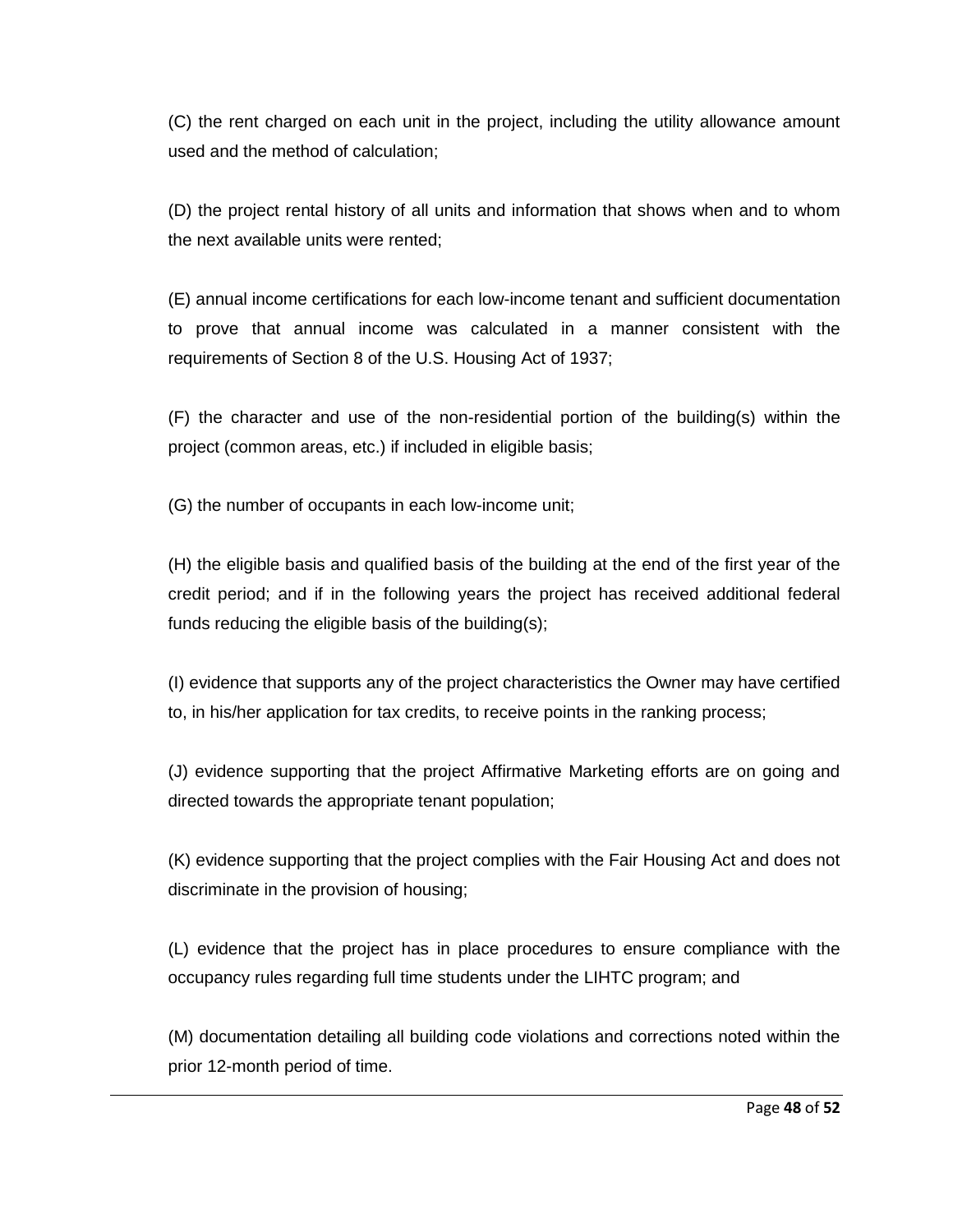(N) Reserve Funds and any expenditures allowed under the reserve requirements.

(O) Annual accounting of Property Tenant Unit Vacancies

(P) Optional and Non-optional Charges to tenants.

- (Q) Household demographic characteristics (HUD Form # 40097 or similar).
- (R) Other Documents and data as required.

*(2)* **Corporation Record Retention** - The Corporation must retain the records and certifications used to review the projects for compliance, for three years after the end of the calendar year in which it receives them. If non-compliance is found, records and certifications related to that specific compliance review must be retained for 6 years beyond the filing of the IRS Form 8823.

(c)(1)(A) **Monitoring Review Procedures** - Upon request from the Corporation, the owner of the subject project shall submit project information required by the Corporation to complete a monitoring review. The required information is detailed in section (b)(1)(A-R), above. After receipt of the information described in section  $(b)(1)(A-R)$ , the Corporation will review the documentation for compliance with 26 U.S.C. Section 42. The Corporation shall notify the owner within 15 working days of the completion of the review, as to the result of the initial review. If additional information is required by the Corporation to complete its review, the owner shall respond within 10 working days. A \$25 per day late fee may be assessed on owners who do not submit the requested compliance information within the deadlines established by the Corporation. Failure to respond will be considered non-compliance with program criteria and will be reported to the IRS.

(B) Monitoring Review Schedule – In the first year of the credit period, 100% of the tenant files and 20% of all units in the project will be reviewed during an on-site visit. Every third year there after, a minimum of 20% of all units in the project will be reviewed during an on-site visit. Annually, a compliance documentation review will take place. The following items will be submitted to the Internal Audit department for review: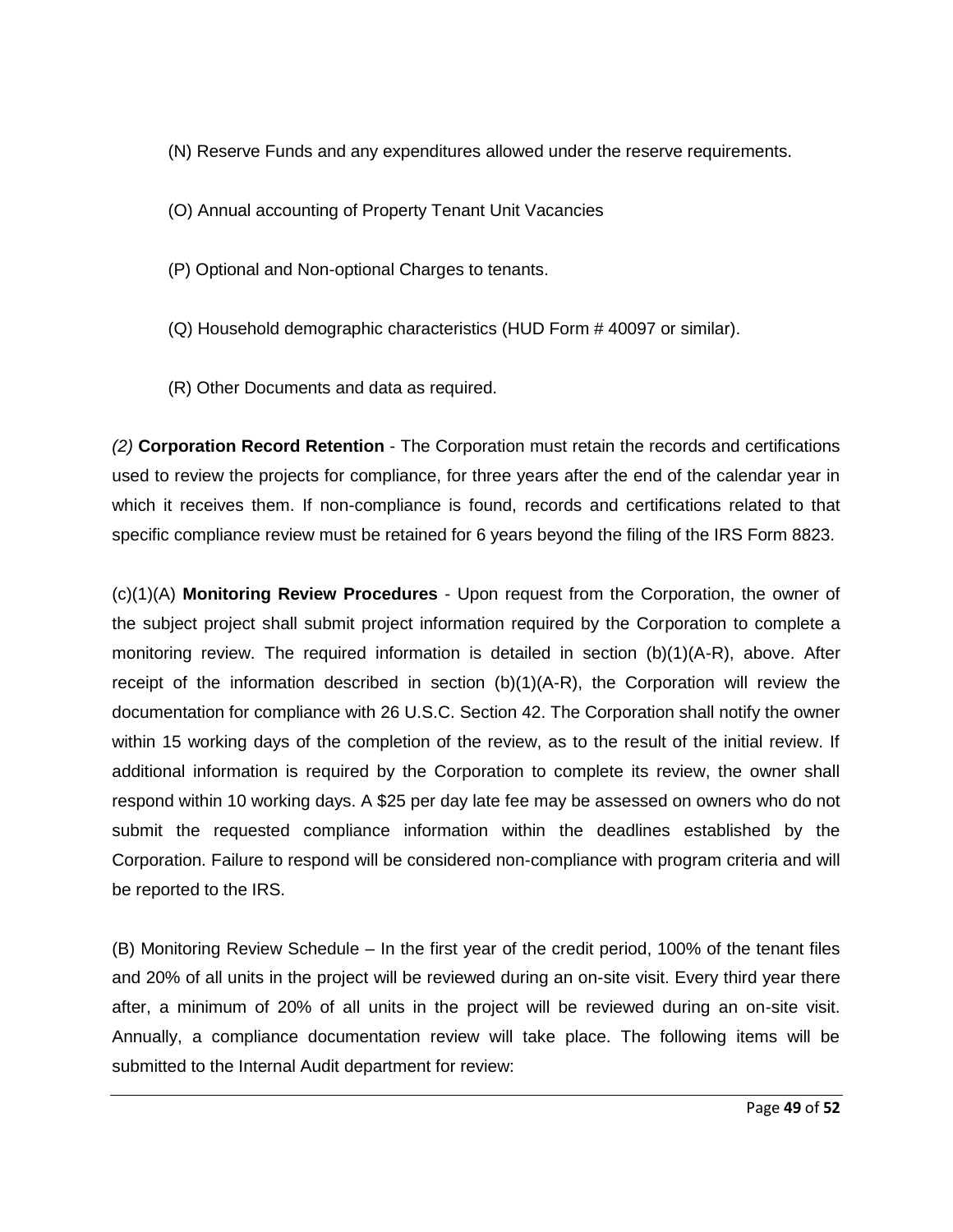- **i.** Owners Certificate of Compliance (HOME and / or LIHTC)
- **ii.** Unit History / Status Report
- **iii.** Rent Roll
- **iv.** Utility Allowances
- **v.** Affirmative Marketing Plan
- **vi.** Building Violation Reports
- **vii.** LIHTC Allocation Certificates (IRS Forms 8586, 8609, and 8609A)
- **viii.** Student Household Statement
- **ix.** Household Characteristics Form (HUD Form 40097 or similar)
- **x.** Vacancy Summary
- **xi.** Optional and Non-optional tenant charges
- **xii.** Common area description
- **xiii.** Replacement Reserve Fund

AHFC reserves the right to visit any project on an annual basis if the prior year's performance was determined to be less than satisfactory.

(C) Inspections - The Corporation has the right to perform audits which may include site inspections on any tax credit project during the full term of the agreed-upon extended use period or thirty (30) years, whichever is greater. The extended-use period is established in an agreement, which is recorded as a restrictive covenant when the project is placed in service. The focus of the inspection(s) will include, but not be limited to, those items referred to in  $(a)(1)(C)$  and  $(b)(1)(A-R)$ , above.

- a. For New Buildings physical inspections will be conducted, in accordance with UPSC protocol, on at least 20% of the property's LIHTC-eligible units, all building exteriors, building systems, the property site and common areas.
- b. ii. For Existing Buildings physical inspections will be conducted on at least 20% of the property's LIHTC-eligible units every three years, all building exteriors, building systems, the property site and common areas.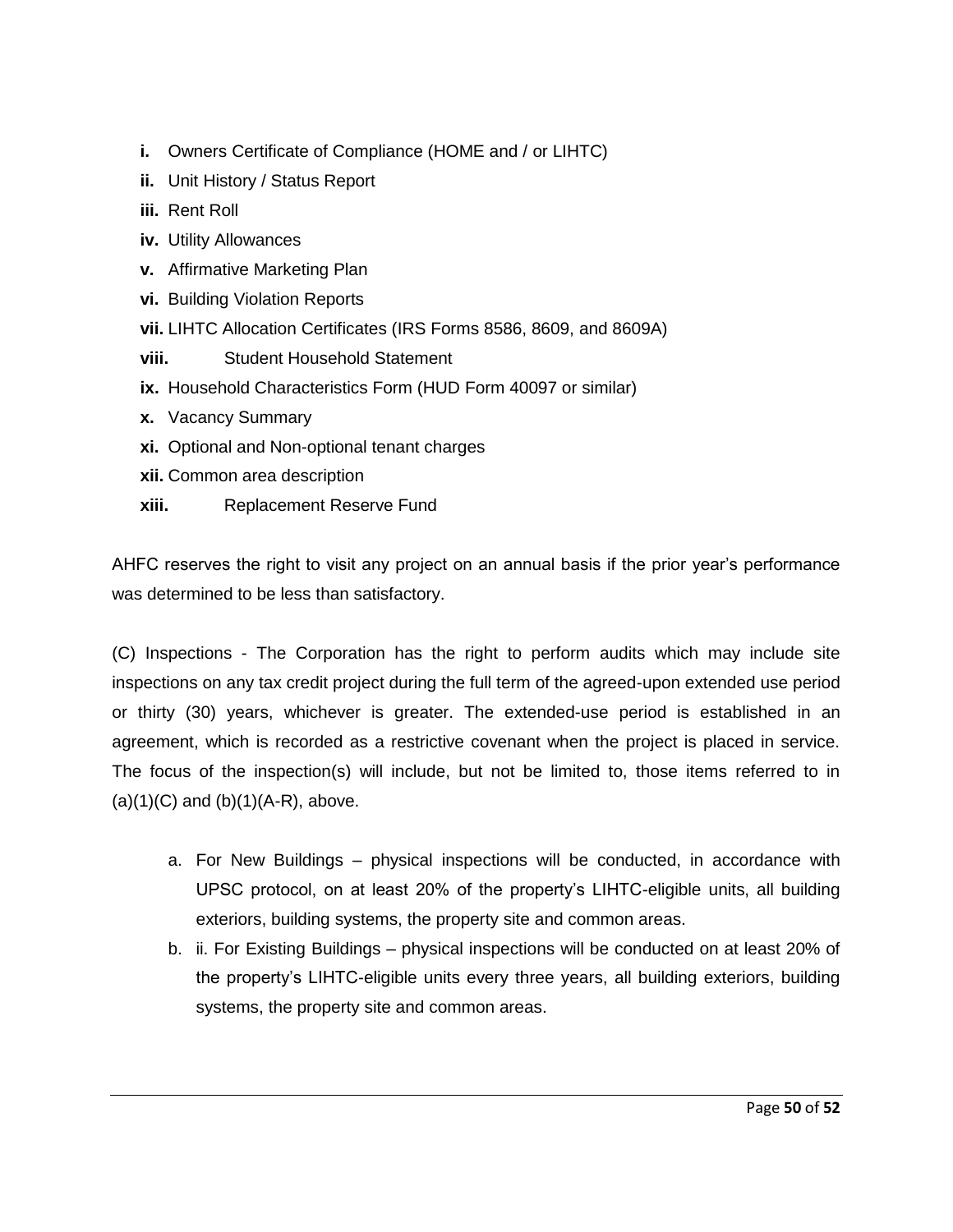(D) Required Certifications - In addition to the required information referred to in sub-section (b)(1)(A-R) above, owners of tax credit projects shall submit annual certifications attesting to compliance with the requirements of Section 42, under penalty of perjury. The owner shall also certify that the residents of the low-income facilities were informed of the Corporation's right and intent to review tenant income certifications for compliance with Section 42 and the procedures of this section.

(d)(1)(A) **Calculating Family Income** - All families living in the designated low-income units of a building receiving tax credits must be income qualified. Owners of tax credit projects shall use the guidelines established by the Internal Revenue Service for projecting annual family income.

(e)(1)(A) **Notification of Non-Compliance** - If the Corporation does not receive the required certifications, is denied access to income certification forms, support documents, or rent records for any tenant family or unit, or finds general non-compliance with the requirements of Section 42, the owner will be immediately notified of the violation, in writing, and the time period for correcting it.

(B) Correction Periods - An owner shall have thirty (30) days from the date of the notice of noncompliance to correct the finding, except in the case of a missed certification where the cure period is 10 working days. For non-compliance found regarding health and safety issues, an Owner shall have no more than 24 hours from the hour of finding to correct the deficiency.

(C) IRS Notification - The Corporation will notify the Internal Revenue Service (IRS) of a finding of non-compliance within 45 days of the end of the correction period, regardless if the finding was corrected. The Corporation will also notify the IRS of instances of non-compliance that it becomes aware of that may have occurred prior to January 1, 1992.

(f)(1)(A) **Monitoring Fees** - An annual fee will be charged to all LIHTC projects for compliance monitoring. The monitoring fee shall be established by the Corporation and reviewed on a yearly basis to ensure it adequately covers the administrative cost of monitoring.

(B) The monitoring fee will be the greater of \$35 per tax credit unit per project or a minimum of \$250. Per unit LIHTC fee of \$35 applies to on-site reviews which include a physical inspection.